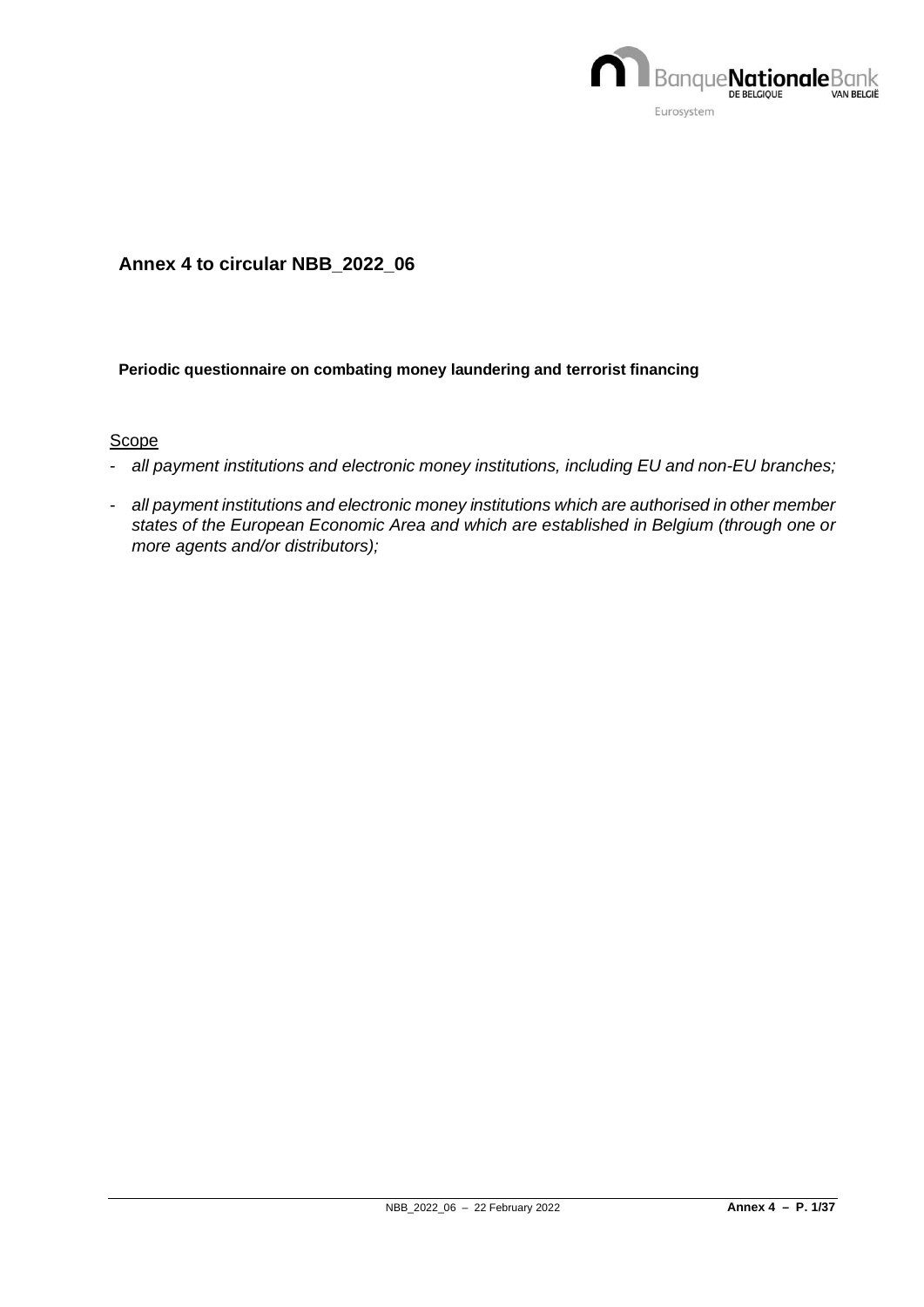# **PART 1: TO BE COMPLETED BY ALL PAYMENT INSTITUTIONS AND ALL ELECTRONIC MONEY INSTITUTIONS**

| 1. General information                                                       |                   |             |                    |  |  |  |  |
|------------------------------------------------------------------------------|-------------------|-------------|--------------------|--|--|--|--|
| Company name:                                                                | 1.1.              | [FREE TEXT] |                    |  |  |  |  |
| Address of registered office (or address of the branch):                     | 1.2.              | [FREE TEXT] |                    |  |  |  |  |
| CBE number:                                                                  |                   | 1.3.        | [FREE TEXT]        |  |  |  |  |
| Member of the statutory governing body (or, where appropriate, the           | Name:             | 1.4.        | [FREE TEXT]        |  |  |  |  |
| management committee) responsible at the highest level for proper compliance | Function:         | 1.5.        | [FREE TEXT]        |  |  |  |  |
| with the Belgian AML/CFT legislation:                                        | Telephone number: | 1.6.        | [FREE TEXT]        |  |  |  |  |
|                                                                              | E-mail address:   | 1.7.        | [FREE TEXT]        |  |  |  |  |
| <b>Compliance Officer:</b>                                                   | Name:             | 1.8.        | <b>IFREE TEXTI</b> |  |  |  |  |
|                                                                              | Telephone number: | 1.9.        | [FREE TEXT]        |  |  |  |  |
|                                                                              | E-mail address:   | 1.10.       | [FREE TEXT]        |  |  |  |  |
| Person responsible for AML/CFT or central contact point:                     | Name:             | 1.11.       | [FREE TEXT]        |  |  |  |  |
|                                                                              | Telephone number: | 1.12.       | [FREE TEXT]        |  |  |  |  |
|                                                                              | E-mail address:   | 1.13.       | <b>IFREE TEXTI</b> |  |  |  |  |

| 2. Organisation of your institution regarding the activities performed in Belgium                                                                                                                                                                                                                                                                |      |                             |
|--------------------------------------------------------------------------------------------------------------------------------------------------------------------------------------------------------------------------------------------------------------------------------------------------------------------------------------------------|------|-----------------------------|
| Total number of employees, expressed in FTEs, working for your institution (only in relation to the activities performed<br>in Belgium):                                                                                                                                                                                                         | 2.1. | [Not available] or [Number] |
| Number of employees, expressed in FTEs, who work in your institution's compliance function and who are responsible<br>for the activities performed in Belgium (if the tasks of the compliance function have been (partially) outsourced, the<br>FTEs employed by the internal and/or external service provider(s) should be taken into account): | 2.2. | [Not available] or [Number] |
| Number of the FTEs referred to in the previous question who are tasked with AML/CFT in the compliance function (only<br>in relation to the activities performed in Belgium):                                                                                                                                                                     | 2.3. | [Not available] or [Number] |
| Number of employees working in the internal audit function (if the tasks of the internal audit function have been (partially)<br>outsourced, please include the FTEs employed by the internal and/or external service provider(s)) (only for the activities<br>performed in Belgium):                                                            | 2.4. | [Not available] or [Number] |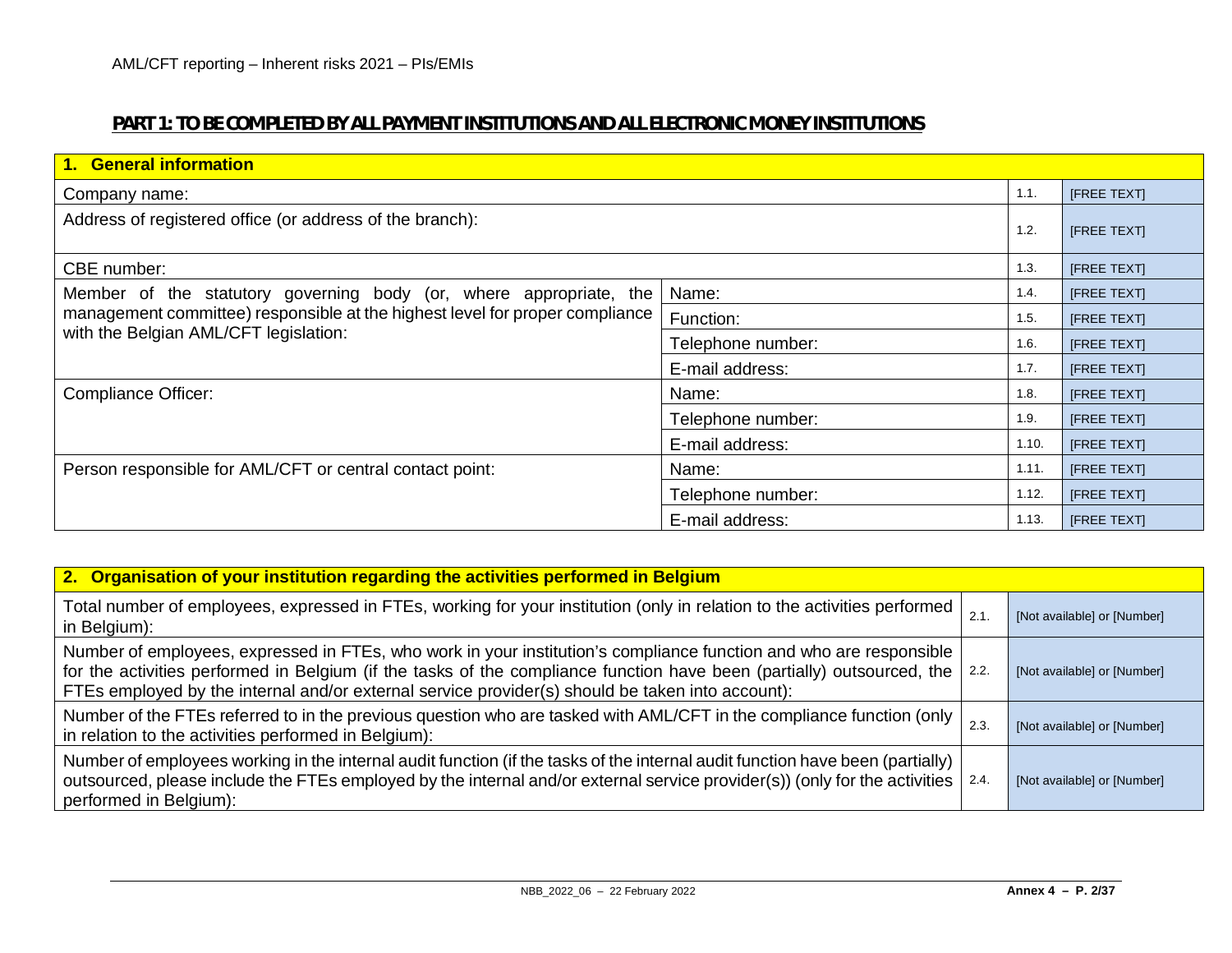### <span id="page-2-1"></span><span id="page-2-0"></span>**3. General remarks on the answers submitted by the institutions**

As indicated in the methodology established by the Bank for answering this questionnaire (see circular), institutions should, for each of the questions included in this questionnaire, choose the answer option that is best suited to their internal organisation. The Bank acknowledges that the answer options defined by it do not always fully capture the actual situation within each institution. When choosing from the answer options available, it is therefore important to select an option that is a true reflection of the actual situation within your institution and that can be justified later on. In the text box below, you can formulate general remarks (limited to 2,000 characters) on the answers submitted by your institution. Please note that these general remarks are not taken into account in the initial, automated analysis of your institution's answers.

General remarks (limited to 2,000 characters)  $\begin{bmatrix} 3.1. \end{bmatrix}$  [FREE TEXT LIMITED TO 2,000 CHARACTERS]

| 4. Geographical presence                                                                                                                          |                                                        |       |                             |  |  |  |  |
|---------------------------------------------------------------------------------------------------------------------------------------------------|--------------------------------------------------------|-------|-----------------------------|--|--|--|--|
| Number of subsidiaries of your institution holding the legal                                                                                      | in Belgium:                                            | 4.1.  | [Not available] or [Number] |  |  |  |  |
| status of financial institution <sup>1</sup> (foreign institutions <sup>2</sup> should                                                            | within the EU (excluding Belgium):                     | 4.2.  | [Not available] or [Number] |  |  |  |  |
| answer "0" (zero) to these questions):                                                                                                            | outside the EU (including in countries listed in Annex | 4.3.  | [Not available] or [Number] |  |  |  |  |
|                                                                                                                                                   | in a country listed in Annex 1                         | 4.4.  | [Not available] or [Number] |  |  |  |  |
| Number of branches of your institution (foreign institutions                                                                                      | within the EU (excluding Belgium):                     | 4.5.  | [Not available] or [Number] |  |  |  |  |
| should answer "0" (zero) to these questions):                                                                                                     | outside the EU (including in countries listed in Annex | 4.6.  | [Not available] or [Number] |  |  |  |  |
|                                                                                                                                                   | in a country listed in Annex 1:                        | 4.7.  | [Not available] or [Number] |  |  |  |  |
| Commercial network: Number of independent agents and/or                                                                                           | in Belgium:                                            |       | [Not available] or [Number] |  |  |  |  |
| own places of business which have a direct relationship with                                                                                      | within the EU (excluding Belgium):                     | 4.9.  | [Not available] or [Number] |  |  |  |  |
| customers (including agencies) of your institution or branch<br>in Belgium (foreign institutions should answer "0" (zero) to<br>these questions): | outside the EU (including in countries listed in Annex | 4.10. | [Not available] or [Number] |  |  |  |  |
|                                                                                                                                                   | in a country listed in Annex 1:                        | 4.11  | [Not available] or [Number] |  |  |  |  |
|                                                                                                                                                   | in Belgium:                                            | 4.12. | [Not available] or [Number] |  |  |  |  |
|                                                                                                                                                   | within the EU (excluding Belgium):                     | 4.13. | [Not available] or [Number] |  |  |  |  |

1 Credit institution, insurance company or other financial institution.

<sup>2</sup> Foreign institutions should be understood to mean branches and other forms of establishment in Belgium of a financial institution subject to the law of another Member State or of a third country.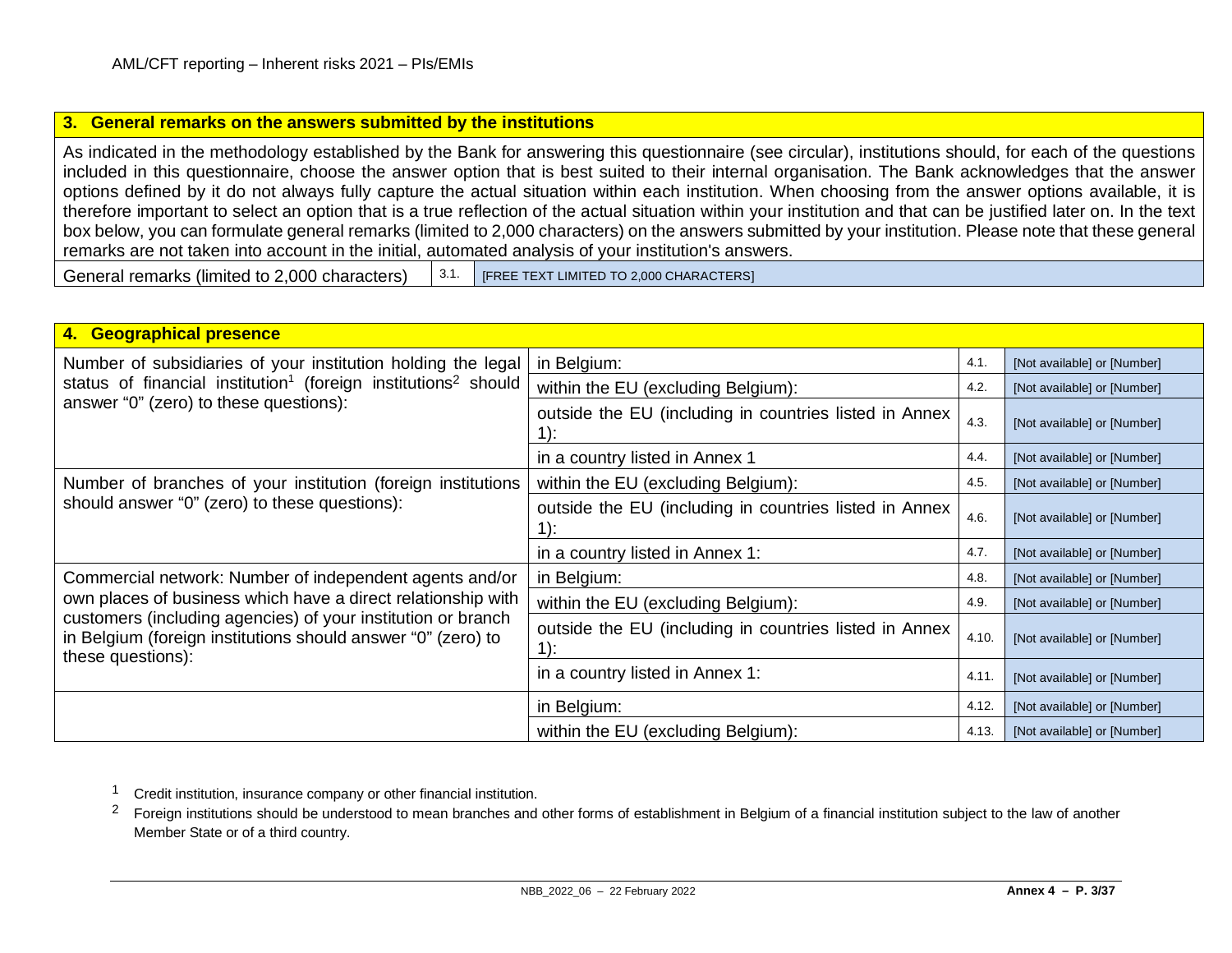| Number of active third-party business introducers used by<br>your institution or branch who regularly introduce new | outside the EU (including in countries listed in Annex  <br>4.14. |       | [Not available] or [Number] |
|---------------------------------------------------------------------------------------------------------------------|-------------------------------------------------------------------|-------|-----------------------------|
| customers:                                                                                                          | in a country listed in Annex 1:                                   | 4.15. | [Not available] or [Number] |

| 5. Electronic money activities                                                                                                                                                                      |                                 |      |              |
|-----------------------------------------------------------------------------------------------------------------------------------------------------------------------------------------------------|---------------------------------|------|--------------|
| Please indicate which general activities were<br>effectively performed by your institution as at                                                                                                    | A. Issuance of electronic money | 5.1  | [YES] / [NO] |
| 31/12/2021 (activities for which your institution has [<br>received authorisation but which are not actually   B. Distribution/redemption of electronic money<br>performed, need not be mentioned): |                                 | 5.2. | [YES] / [NO] |

| <b>6. Payment services</b>                                                                                                                                                    |                                                                                                                                                                                                                                                                                                                                                                                                       |      |              |
|-------------------------------------------------------------------------------------------------------------------------------------------------------------------------------|-------------------------------------------------------------------------------------------------------------------------------------------------------------------------------------------------------------------------------------------------------------------------------------------------------------------------------------------------------------------------------------------------------|------|--------------|
| <b>Please</b><br>indicate<br>which<br>services<br>payment<br>are                                                                                                              | 1. Services enabling cash to be placed on a payment account as well as all the<br>operations required for operating a payment account:                                                                                                                                                                                                                                                                | 6.1. | [YES]/[NO]   |
| effectively performed<br>by<br>institution<br>your<br>at<br>as                                                                                                                | 2. Services enabling cash withdrawals from a payment account as well as all the<br>operations required for operating a payment account:                                                                                                                                                                                                                                                               | 6.2. | [YES]/[NO]   |
| 31/12/2021<br>(activities<br>for<br>which your<br>company<br>has<br>received authorisation but<br>which are<br>actually<br>not<br>performed,<br>not be<br>need<br>mentioned). | 3. Execution of payment transactions, including transfers of funds on a payment account<br>with the user's payment service provider or with another payment service provider:<br>execution of direct debits, including one-off direct debits:<br>6.3.<br>execution of payment transactions through a payment card or a similar device:<br>execution of transfers of funds, including standing orders: |      | [YES]/[NO]   |
|                                                                                                                                                                               | 4. Execution of payment transactions where the funds are covered by a credit line for<br>the payment service user:<br>execution of direct debits, including one-off direct debits:<br>execution of payment transactions through a payment card or a similar device:<br>execution of transfers of funds, including standing orders:                                                                    | 6.4. | [YES]/[NO]   |
|                                                                                                                                                                               | 5. Issuing and/or acquiring of payment instruments:                                                                                                                                                                                                                                                                                                                                                   | 6.5. | [YES] / [NO] |
|                                                                                                                                                                               | 6. Money remittance:                                                                                                                                                                                                                                                                                                                                                                                  | 6.6. | [YES]/[NO]   |
|                                                                                                                                                                               | 7. Execution of payment transactions where the consent of the payer to execute a<br>payment transaction is given by means of any telecommunication, digital or IT device                                                                                                                                                                                                                              | 6.7. | [YES]/[NO]   |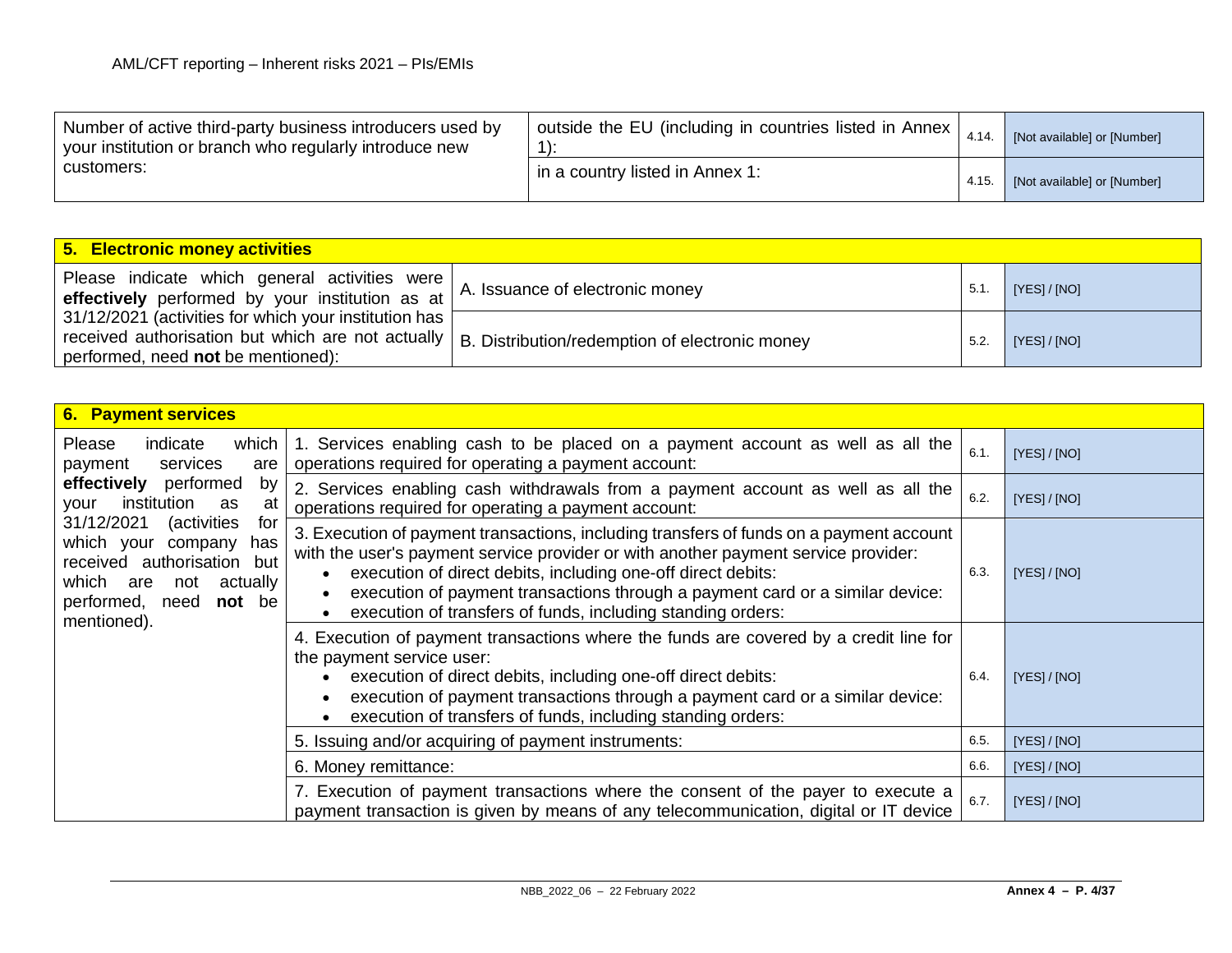| and the supplier of the goods or services: | and the payment is made directly to the telecommunication services, IT system or<br>network operator, who acts only as an intermediary between the payment service user |      |              |
|--------------------------------------------|-------------------------------------------------------------------------------------------------------------------------------------------------------------------------|------|--------------|
| 8. Account Information Services (AISP).    |                                                                                                                                                                         | 6.8. | [YES] / [NO] |
| 9. Payment Initiation Services (PISP)      |                                                                                                                                                                         | 6.9  | [YES] / [NO] |

| 7. Ancillary activities                                                                                                                                                                                                                                                                                                       |                   |              |
|-------------------------------------------------------------------------------------------------------------------------------------------------------------------------------------------------------------------------------------------------------------------------------------------------------------------------------|-------------------|--------------|
| Please indicate whether or not this ancillary activity is <b>effectively</b> performed by   Issuance of credit in relation to $\begin{bmatrix} 7.1 \end{bmatrix}$<br>vour institution as at 31/12/2021 (if you are authorised to perform this activity $\vert$<br>but you do not actually do so, your answer should be 'no'): | payment services: | [YES] / [NO] |

### **8. Type of customers**

*Note: if certain customers of your institution are no longer considered "current customers" by your institution because of their prolonged inactivity, you may choose to exclude these customers from the information requested in both this chapter and the following chapters. In such a case, you should be able to justify this choice if you have contact with the NBB later on. The purpose of this reporting is to gain a certain insight into the AML/CFT risks related to your institution's current activity. Please bear this in mind when answering the following questions.*

| Total number of customers as at 31/12/2021:                                                     | 8.1.                                                                             | [Not available] or [Number] |                             |
|-------------------------------------------------------------------------------------------------|----------------------------------------------------------------------------------|-----------------------------|-----------------------------|
| Breakdown of the total number of customers                                                      | number of natural persons:                                                       | 8.2.                        | [Not available] or [Number] |
| (see question 8.1) according to their legal                                                     | number of legal persons:                                                         | 8.3.                        | [Not available] or [Number] |
| status:                                                                                         | number of trusts or other legal arrangements (without legal personality):   8.4. |                             | [Not available] or [Number] |
| Breakdown of the total number of customers I<br>question 8.1)<br>according<br>the<br>to<br>(see | number of customers with whom a business relationship has been<br>initiated:     | 8.5                         | [Not available] or [Number] |
| relationship with the customer:                                                                 | number of occasional customers:                                                  | 8.6                         | [Not available] or [Number] |
| Total number of new customers acquired in 2021:                                                 | 8.7                                                                              | [Not available] or [Number] |                             |

### **9. Breakdown of customers by risk category**

Please provide a breakdown of your customers by risk category as at 31/12/2021 (if you use another breakdown, please fill in this information in a way that most closely approximates the 3 aforementioned categories):

• Number of 'high-risk' customers: 9.1. [Not available] or [Number]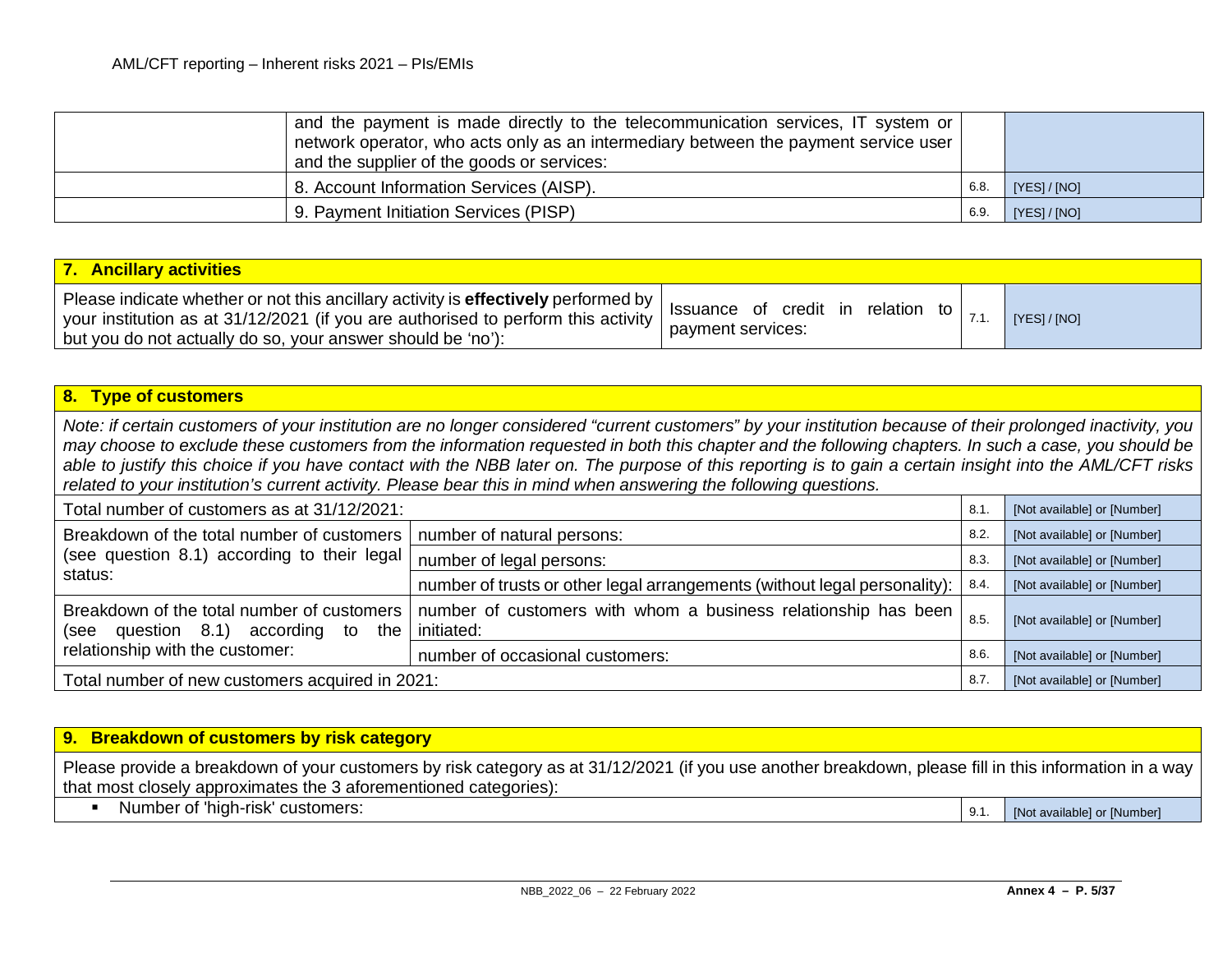| Number of 'standard-risk' customers:                                                                                           | 9.2. | [Not available] or [Number] |  |  |  |  |  |
|--------------------------------------------------------------------------------------------------------------------------------|------|-----------------------------|--|--|--|--|--|
| Number of 'low-risk' customers:                                                                                                | 9.3. | [Not available] or [Number] |  |  |  |  |  |
| Please provide a further breakdown of the numbers submitted in questions 9.1, 9.2 and 9.3 with regard to occasional customers: |      |                             |  |  |  |  |  |
| Number of occasional 'high-risk' customers:                                                                                    | 9.4  | [Not available] or [Number] |  |  |  |  |  |
| Number of occasional 'standard-risk' customers:                                                                                | 9.5. | [Not available] or [Number] |  |  |  |  |  |
| Number of occasional 'low-risk' customers:                                                                                     | 9.6. | [Not available] or [Number] |  |  |  |  |  |

| 10. Geographical distribution of customers                                                                                                                                                    |                                                           |          |        |                                                                                                                                                      |          |        |            |          |        |       |                             |          |
|-----------------------------------------------------------------------------------------------------------------------------------------------------------------------------------------------|-----------------------------------------------------------|----------|--------|------------------------------------------------------------------------------------------------------------------------------------------------------|----------|--------|------------|----------|--------|-------|-----------------------------|----------|
| Number of customers who are not domiciled in Belgium or whose registered office is not situated in Belgium as at<br>31/12/2021:                                                               |                                                           |          |        |                                                                                                                                                      |          |        |            |          |        | 10.1. | [Not available] or [Number] |          |
| Number of customers as referred to in question 10.1 who are domiciled or have their registered office outside Belgium<br>but within the EU:                                                   |                                                           |          |        |                                                                                                                                                      |          |        |            |          |        | 10.2. | [Not available] or [Number] |          |
| Number of customers as referred to in question 10.1 who are domiciled or have their registered office outside Belgium<br>and outside the EU:                                                  |                                                           |          |        |                                                                                                                                                      |          |        |            |          |        | 10.3. | [Not available] or [Number] |          |
| Number of customers as referred to in question 10.1 who are domiciled or have their registered office in one of the<br>10.4.<br>[Not available] or [Number]<br>countries included in Annex 1: |                                                           |          |        |                                                                                                                                                      |          |        |            |          |        |       |                             |          |
|                                                                                                                                                                                               |                                                           |          |        | Please provide a further breakdown of the information requested in question 10.4 by country. Please note that all customers domiciled or established |          |        |            |          |        |       |                             |          |
|                                                                                                                                                                                               |                                                           |          |        | in one of the United Arab Emirates (Abu Dhabi, Dubai, Sharjah, Ajman, Umm AI Quwain, Ras al-Khaimah and Fujairah) may be grouped under ISO           |          |        |            |          |        |       |                             |          |
|                                                                                                                                                                                               | code 784 (ARE - United Arab Emirates) in the table below. |          |        |                                                                                                                                                      |          |        |            |          |        |       |                             |          |
| 10.5.                                                                                                                                                                                         | [AFG][004]                                                | [NUMBER] | 10.6.  | [AGO][024]                                                                                                                                           | [NUMBER] | 10.7.  | [ARG][032] | [NUMBER] | 10.8.  |       | [BLR][112]                  | [NUMBER] |
| 10.9.                                                                                                                                                                                         | [BEN][204]                                                | [NUMBER] | 10.10. | [BOL][068]                                                                                                                                           | [NUMBER] | 10.11. | [BIH][070] | [NUMBER] | 10.12. |       | [BFA][854]                  | [NUMBER] |
| 10.13.                                                                                                                                                                                        | [BDI][108]                                                | [NUMBER] | 10.14. | [KHM][116]                                                                                                                                           | [NUMBER] | 10.15. | [CAF][140] | [NUMBER] | 10.16. |       | [CHN][156]                  | [NUMBER] |
| 10.17.                                                                                                                                                                                        | [COD][180]                                                | [NUMBER] | 10.18. | [DOM][214]                                                                                                                                           | [NUMBER] | 10.19. | [EGY][818] | [NUMBER] | 10.20. |       | [ERI][232]                  | [NUMBER] |
| 10.21.                                                                                                                                                                                        | [ETH][231]                                                | [NUMBER] | 10.22. | [GMB][270]                                                                                                                                           | [NUMBER] | 10.23. | [GIN][324] | [NUMBER] | 10.24. |       | [GNB][624]                  | [NUMBER] |
| 10.25.                                                                                                                                                                                        | [HTI][332]                                                | [NUMBER] | 10.26. | [IRQ][368]                                                                                                                                           | [NUMBER] | 10.27. | [IRN][364] | [NUMBER] | 10.28. |       | [CIV][384]                  | [NUMBER] |
| 10.29.                                                                                                                                                                                        | [YEM][887]                                                | [NUMBER] | 10.30. | [CPV][132]                                                                                                                                           | [NUMBER] | 10.31. | [KEN][404] | [NUMBER] | 10.32. |       | [LAO][418]                  | [NUMBER] |
| 10.33.                                                                                                                                                                                        | [LSO][426]                                                | [NUMBER] | 10.34. | [LBN][422]                                                                                                                                           | [NUMBER] | 10.35. | [LBR][430] | [NUMBER] | 10.36. |       | [LBY][434]                  | [NUMBER] |
| 10.37.                                                                                                                                                                                        | [MLI][466]                                                | [NUMBER] | 10.38. | [MHL][584]                                                                                                                                           | [NUMBER] | 10.39. | [MRT][478] | [NUMBER] | 10.40. |       | [MDA][498]                  | [NUMBER] |
| 10.41.                                                                                                                                                                                        | [MOZ][508]                                                | [NUMBER] | 10.42. | [MMR][104]                                                                                                                                           | [NUMBER] | 10.43. | [NAM][516] | [NUMBER] | 10.44. |       | [NPL][524]                  | [NUMBER] |
| 10.45.                                                                                                                                                                                        | [NER][562]                                                | [NUMBER] | 10.46. | [NGA][566]                                                                                                                                           | [NUMBER] | 10.47. | [PRK][408] | [NUMBER] | 10.48. |       | [UKR][804]                  | [NUMBER] |
| 10.49.                                                                                                                                                                                        | [PAK][586]                                                | [NUMBER] | 10.50. | [PAN][591]                                                                                                                                           | [NUMBER] | 10.51. | [PRY][600] | [NUMBER] | 10.52. |       | [RUS][643]                  | [NUMBER] |
| 10.53.                                                                                                                                                                                        | [RWA][646]                                                | [NUMBER] | 10.54. | [STP][678]                                                                                                                                           | [NUMBER] | 10.55. | [SLE][694] | [NUMBER] | 10.56. |       | [SDN][736]                  | [NUMBER] |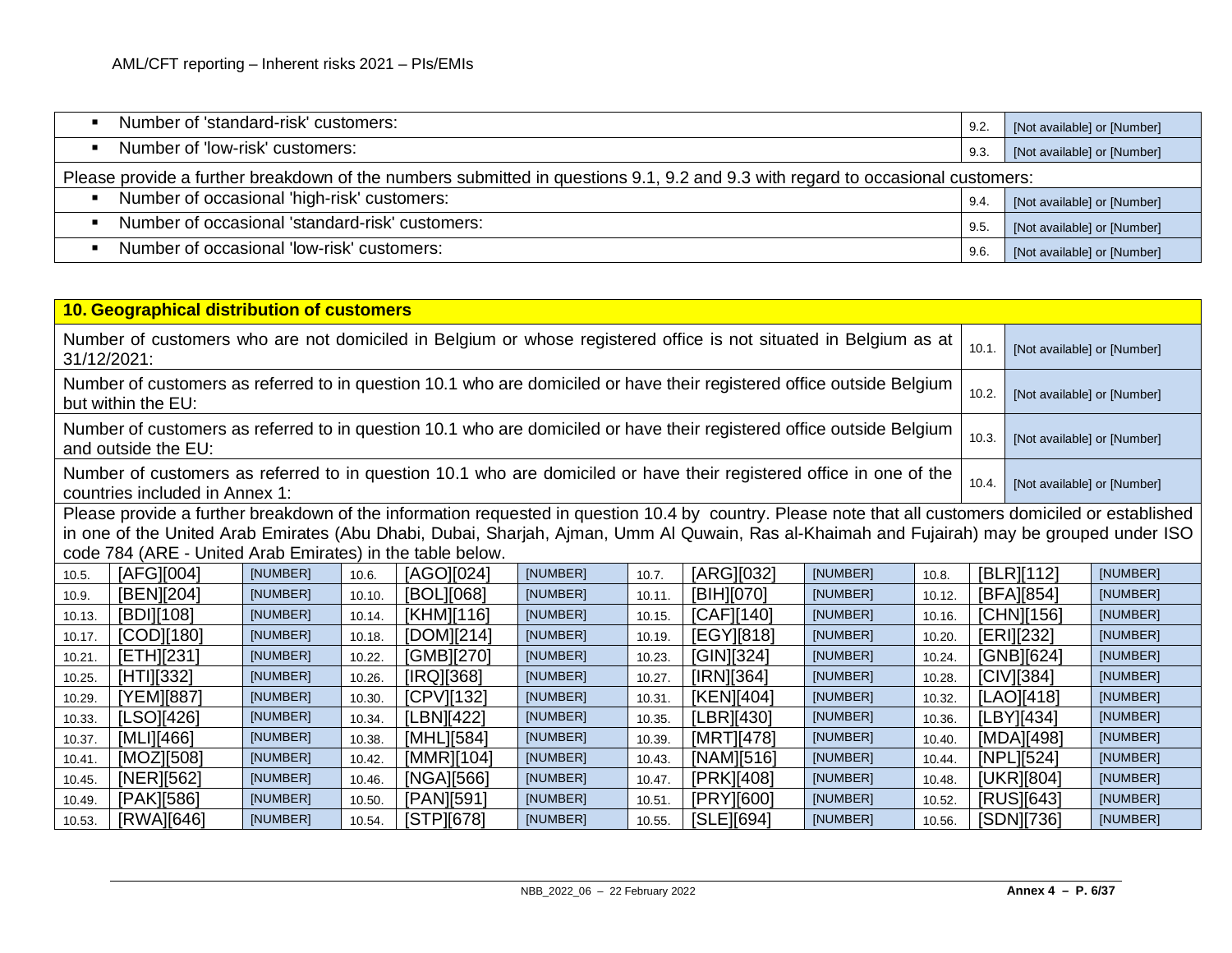| 10.57. | [SOM][706] | [NUMBER] | 10.58. | <b>LKAI[144]</b> | [NUMBER] | 10.59  | <b>ISYR17601</b> | [NUMBER] | 10.60. | <b>TJK][762]</b> | [NUMBER] |
|--------|------------|----------|--------|------------------|----------|--------|------------------|----------|--------|------------------|----------|
| 10.61. | [ZA][834]  | [NUMBER] | 10.62. | [THA][764]       | [NUMBER] | 10.63  | <b>TUN][788]</b> | [NUMBER] | 10.64. | [TUR][792]       | [NUMBER] |
| 10.65. | [UGA][800] | [NUMBER] | 10.66. | [VUT][548]       | [NUMBER] | 10.67  | [VEN][862]       | [NUMBER] | 10.68. | [VNM][704]       | [NUMBER] |
| 10.69. | [ZMB][894] | [NUMBER] | 10.70. | [ZWE][716]       | [NUMBER] | 10.71  | [SSD][728]       | [NUMBER] | 10.72. | [ARE][784]       | [NUMBER] |
| 10.73. | [AIA][660] | [NUMBER] | 10.74. | [BHS][044]       | [NUMBER] | 10.75. | [BHR][048]       | [NUMBER] | 10.76. | [BMU][060]       | [NUMBER] |
| 10.77  | /GB][092]  | [NUMBER] | 10.78. | [CYM][136]       | [NUMBER] | 10.79. | [GGY][831]       | [NUMBER] | 10.80. | [JEY][832]       | [NUMBER] |
| 10.81. | [IMN][833] | [NUMBER] | 10.82. | [FSM][583]       | [NUMBER] | 10.83. | [MCO][492]       | [NUMBER] | 10.84. | [MNE][499]       | [NUMBER] |
| 10.85. | [NRU][520] | [NUMBER] | 10.86. | [UZB][860]       | [NUMBER] | 10.87  | [PLW][585]       | [NUMBER] | 10.88. | [PCN][612]       | [NUMBER] |
| 10.89. | [BLM][652] | [NUMBER] | 10.90. | [TKM][795]       | [NUMBER] | 10.91  | <b>TCAI[796]</b> | [NUMBER] | 10.92. | [WLF][876]       | [NUMBER] |

| 11. Third party business introducers                                                                      |                                   |
|-----------------------------------------------------------------------------------------------------------|-----------------------------------|
| Please provide the total number of new customers introduced in 2021 by a third party business introducer: | 11.1. [Not available] or [Number] |

### **12. Remotely identified customers**

The total number of customers identified remotely by your institution as at  $31/12/2021$ :  $\vert$  12.1.  $\vert$  [Not available] or [Number]

| <b>13. Correspondent customers</b>                                                                                                                                         |       |                             |
|----------------------------------------------------------------------------------------------------------------------------------------------------------------------------|-------|-----------------------------|
| How many correspondent relationships does your institution have as at 31/12/2021 with respondent institutions<br>(customers)?                                              | 13.1  | [Not available] or [Number] |
| How many correspondent relationships does your institution have as at 31/12/2021 with respondent institutions<br>(customers) established outside the EU?                   | 13.2. | [Not available] or [Number] |
| How many correspondent relationships does your institution have as at 31/12/2021 with respondent institutions<br>(customers) established in countries included in Annex 1? | 13.3. | [Not available] or [Number] |

**14. Politically exposed persons (PEPs)**

*Note: when calculating the number of PEPs, you should not only include the number of PEP customers, but also the number of PEP agents of your customers, the number of PEP ultimate beneficial owners of your customers and the number of PEP ultimate beneficial owners of your customers' agents.*

Total number of PEPs in your customer base: 14.1. [Not available] or [Number]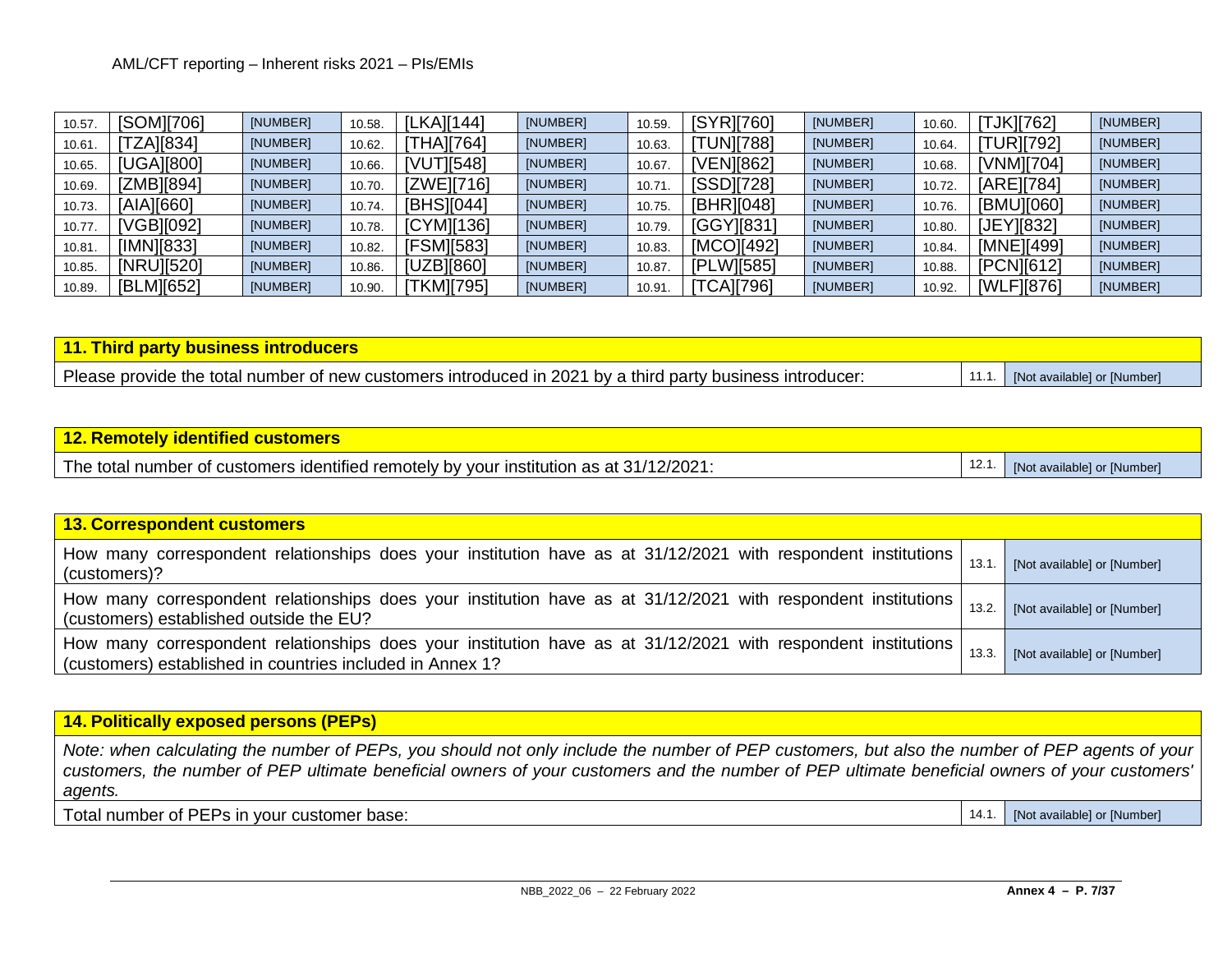| Number of PEPs – customers (holders of products)                                                                           | 14.2. | [Not available] or [Number] |
|----------------------------------------------------------------------------------------------------------------------------|-------|-----------------------------|
| Number of PEPs – customers' agents                                                                                         | 14.3. | [Not available] or [Number] |
| Number of PEPs – UBOs (of both customers and their agents, if the latter are legal persons or other legal<br>arrangements) | 14.4. | [Not available] or [Number] |
| Number of PEPs domiciled outside Belgium:                                                                                  | 14.5. | [Not available] or [Number] |
| Number of PEPs domiciled in one of the countries included in Annex 1:                                                      | 14.6. | [Not available] or [Number] |

# **15. Ultimate beneficial owners (UBOs)** Please provide the following information regarding the ultimate beneficial owners of your customers (as at 31/12/2021): Number of UBOs domiciled outside Belgium: 15.1. [Not available] or [Number] • Number of UBOs domiciled in one of the countries included in Annex 1: 15.2. [Not available] or [Number]

| <b>16. Rejected customers</b>                                                                                                                                                                                     |                             |
|-------------------------------------------------------------------------------------------------------------------------------------------------------------------------------------------------------------------|-----------------------------|
| Please provide the total number of persons or entities that fitted into your institution's customer acceptance policy but $\vert$ 16.1.<br>were rejected by your institution for AML/CFT related reasons in 2021: | [Not available] or [Number] |

| 17. Customer onboarding and transactions                                                                                                                                                                                                                                                                                                          |       |                                                                                                               |
|---------------------------------------------------------------------------------------------------------------------------------------------------------------------------------------------------------------------------------------------------------------------------------------------------------------------------------------------------|-------|---------------------------------------------------------------------------------------------------------------|
| Note: Please indicate whether your institution uses the following distribution methods and specify the importance of each distribution method used:                                                                                                                                                                                               |       |                                                                                                               |
| A. [question deleted]                                                                                                                                                                                                                                                                                                                             |       |                                                                                                               |
|                                                                                                                                                                                                                                                                                                                                                   | 17.1  |                                                                                                               |
| B. Customer onboarding occurs through face-to-face contact with a staff member/authorised representative of your<br>institution (main office, independent agent/own employee, regional sales team, customer relationship manager)<br>but subsequent transactions are performed through non-face-to-face channels (internet, (mobile) phone, etc.) | 17.2. | - Important distribution method<br>- Less important<br>distribution<br>methodUnused<br>distribution<br>method |
| C. Both customer onboarding and subsequent transactions are performed through non-face-to-face contact (online<br>sales, etc.)                                                                                                                                                                                                                    | 17.3. | distribution<br>- Important<br>methodLess<br>important<br>methodUnused<br>distribution<br>distribution method |
| D. Outsourcing / Brokers – Customer onboarding and subsequent customer relationship management are performed<br>by external service providers (e.g. insurance brokers) or by entities related to the group, in accordance with your<br>institution's AML/CFT policies and procedures.                                                             | 17.4. | - Important distribution method<br>- Less important distribution<br>method<br>- Unused distribution method    |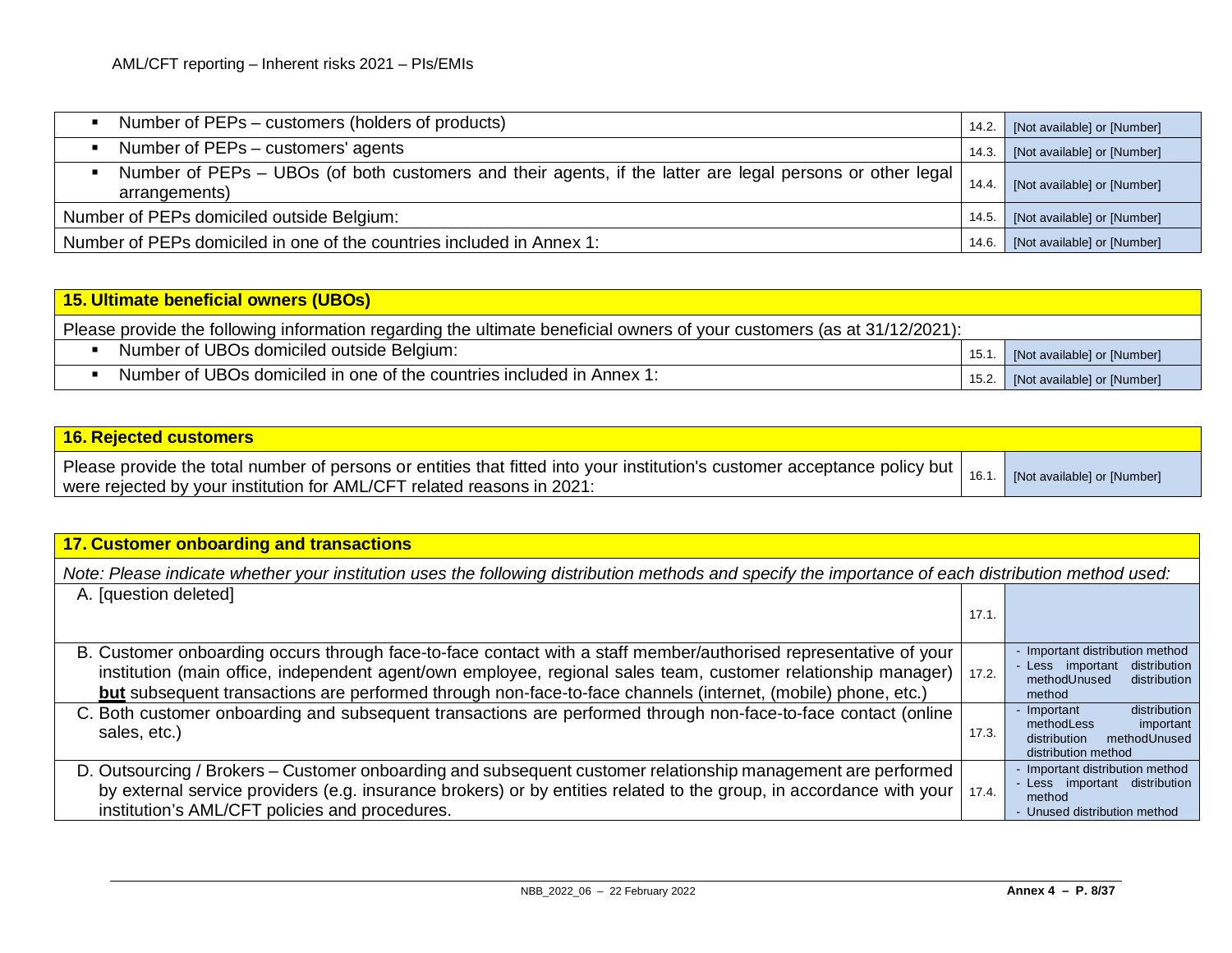|                                                                                                                                                                                                                                                         |       | 18. Transactions - Payment activities and services |                             |  |  |  |
|---------------------------------------------------------------------------------------------------------------------------------------------------------------------------------------------------------------------------------------------------------|-------|----------------------------------------------------|-----------------------------|--|--|--|
| For each separate payment activity, please provide the total number of transactions performed by your institution in 2021, as well as the total amount<br>of these transactions. For any activities you do not perform, your answer should be 0 (zero). |       |                                                    |                             |  |  |  |
|                                                                                                                                                                                                                                                         |       | Number of transactions                             | Corresponding amount:       |  |  |  |
| PI1<br>$\blacksquare$                                                                                                                                                                                                                                   | 18.1. | [Not available] or [Number]                        | [Not available] or [Number] |  |  |  |
| PI2                                                                                                                                                                                                                                                     | 18.2. | [Not available] or [Number]                        | [Not available] or [Number] |  |  |  |
| PI3                                                                                                                                                                                                                                                     | 18.3. | [Not available] or [Number]                        | [Not available] or [Number] |  |  |  |
| PI4                                                                                                                                                                                                                                                     | 18.4. | [Not available] or [Number]                        | [Not available] or [Number] |  |  |  |
| P <sub>15</sub>                                                                                                                                                                                                                                         | 18.5. | [Not available] or [Number]                        | [Not available] or [Number] |  |  |  |
| P <sub>16</sub>                                                                                                                                                                                                                                         | 18.6. | [Not available] or [Number]                        | [Not available] or [Number] |  |  |  |
| P <sub>17</sub>                                                                                                                                                                                                                                         | 18.7. | [Not available] or [Number]                        | [Not available] or [Number] |  |  |  |

| <b>19. Cases of fraud</b>                                                                                                                                                                          |      |                                   |
|----------------------------------------------------------------------------------------------------------------------------------------------------------------------------------------------------|------|-----------------------------------|
| Please provide the following information regarding the number of fraud cases (card fraud, identity fraud, scamming, etc.) for the transactions<br>performed/processed by your institution in 2021: |      |                                   |
| Total number of transactions performed / processed in 2021 which have been found to involve fraud:<br>$\blacksquare$                                                                               |      | 19.1. [Not available] or [Number] |
| Cumulative amount of the transactions performed / processed in 2021 which have been found to involve fraud:<br>$\blacksquare$                                                                      |      | 19.2. [Not available] or [Number] |
| Percentage of the transactions performed/processed in 2021 which have been found to involve fraud (in relation  <br>to the total number of transactions performed / processed in 2021):            | 19.3 | [Not available] or [Number]       |

| <b>20. Foreign exchange activities</b>                                                                                                   |       |                             |  |
|------------------------------------------------------------------------------------------------------------------------------------------|-------|-----------------------------|--|
| Does your institution provide foreign exchange services?                                                                                 | 20.1. | [YES]/[NO]                  |  |
| Please provide the total number and the corresponding amount of the foreign exchange transactions performed by your institution in 2021: |       |                             |  |
| If your institution does not offer foreign exchange services, your answer to these questions should be $0$ (zero).                       |       |                             |  |
| Number:                                                                                                                                  | 20.2. | [Not available] or [Number] |  |
| Corresponding amount:                                                                                                                    | 20.3. | [Not available] or [Number] |  |

| $\overline{24}$<br>' credit l<br><b>21. Consumer</b> |              |                   |
|------------------------------------------------------|--------------|-------------------|
| Does your institution offer consumer credit?         | <b>41.1.</b> | <b>IYESI/INOI</b> |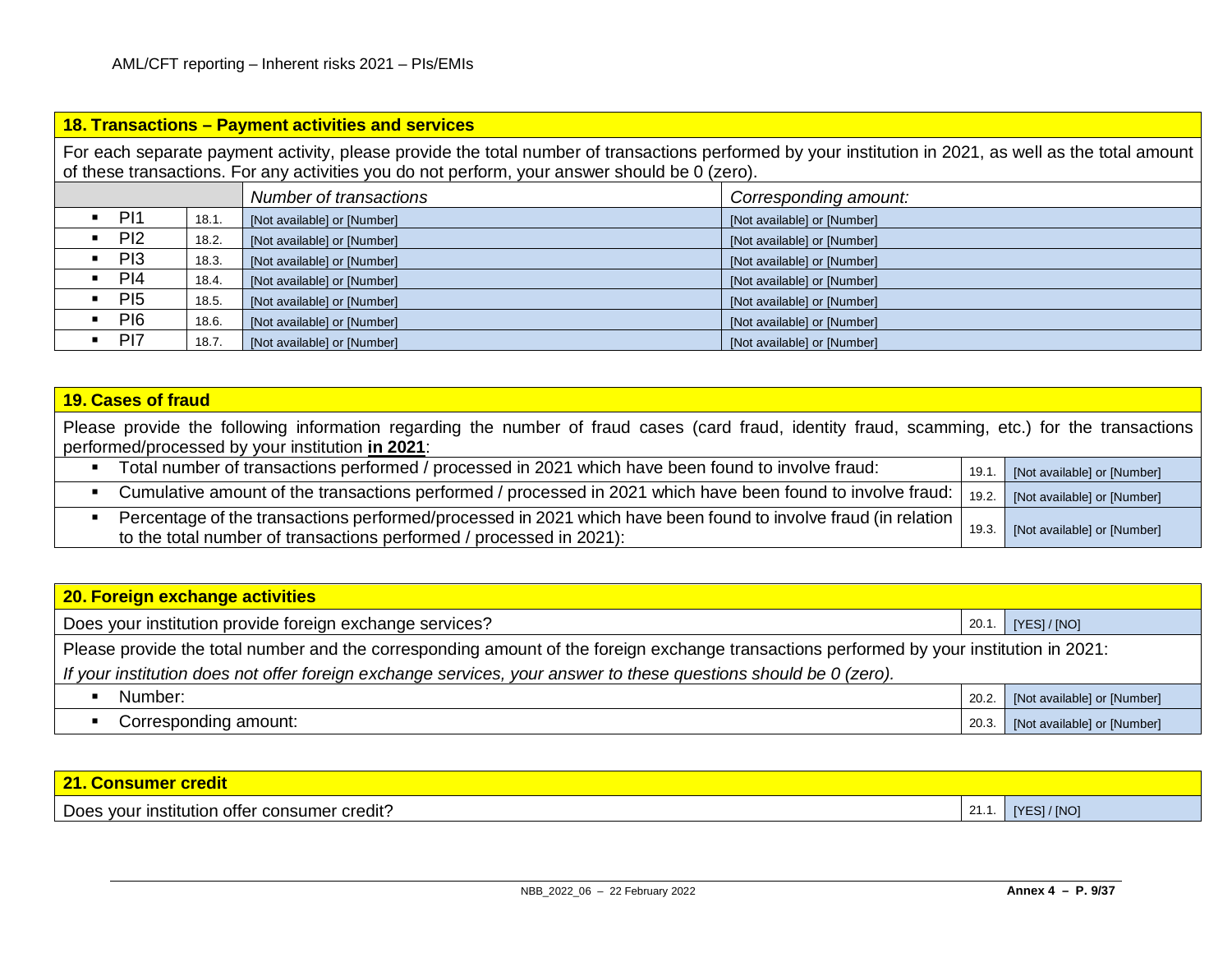| Please provide the total number and the corresponding amount of consumer credits granted to customers in 2021: |       |                             |
|----------------------------------------------------------------------------------------------------------------|-------|-----------------------------|
| If your institution does not offer consumer credit, your answer to these questions should be 0 (zero).         |       |                             |
| Number:                                                                                                        | 21.2. | [Not available] or [Number] |
| Corresponding amount:                                                                                          | 21.3. | [Not available] or [Number] |

| 22. Incomplete transfers of funds                                                                                                                                                                         |       |                             |  |
|-----------------------------------------------------------------------------------------------------------------------------------------------------------------------------------------------------------|-------|-----------------------------|--|
|                                                                                                                                                                                                           |       |                             |  |
| Does your institution receive transfers of funds as referred to in Regulation 2015/847 on behalf of its customers?                                                                                        | 22.1  | [YES]/[NO]                  |  |
| How many transfers of funds did your institution receive in 2021 for which the necessary (relevant) information was not included, and for what amount?                                                    |       |                             |  |
| If your institution does not receive transfers of funds within the meaning of Regulation 2015/847, your answer to these questions should be 0 (zero).                                                     |       |                             |  |
| Number:<br>п                                                                                                                                                                                              | 22.2. | [Not available] or [Number] |  |
| Corresponding amount (expressed in euro):                                                                                                                                                                 | 22.3. | [Not available] or [Number] |  |
| For how many of the transfers of funds as referred to in the previous question did your institution act as intermediary<br>payment service provider?                                                      | 22.4  |                             |  |
| If your institution does not receive transfers of funds within the meaning of Regulation 2015/847, your answer to these<br>questions should be 0 (zero).                                                  |       | [Not available] or [Number] |  |
| What percentage of the total number and of the total amount of transfers of funds received in 2021 consisted of incomplete transfers of funds (and/or<br>transfers of funds with irrelevant information)? |       |                             |  |
| If your institution does not receive transfers of funds within the meaning of Regulation 2015/847, your answer to these questions should be 0 (zero).                                                     |       |                             |  |
| Percentage of the total number:<br>Б                                                                                                                                                                      | 22.5. | [Not available] or [Number] |  |
| Percentage of the total amount:<br>$\blacksquare$                                                                                                                                                         | 22.6. | [Not available] or [Number] |  |

| 23. Analysis of atypical transactions                                                                                                                                                                                    |       |                             |
|--------------------------------------------------------------------------------------------------------------------------------------------------------------------------------------------------------------------------|-------|-----------------------------|
| How many atypical transactions for which an internal report was transmitted to the person responsible for AML/CFT<br>were detected by your institution in 2021?                                                          | 23.1  | [Not available] or [Number] |
| How many of the atypical transactions as referred to in question 23.1 were detected (i) by staff members who are in direct contact with customers, and<br>how many (ii) by your institution's automated monitoring tool? |       |                             |
| Number detected by staff members who are in direct contact with customers:<br>п                                                                                                                                          | 23.2. | [Not available] or [Number] |
| Number detected by the automated monitoring tool:<br>$\blacksquare$                                                                                                                                                      | 23.3. | [Not available] or [Number] |
| How many of the reports as referred to in question 23.1 pertained to transactions in cash (coins and notes)?                                                                                                             | 23.4. | [Not available] or [Number] |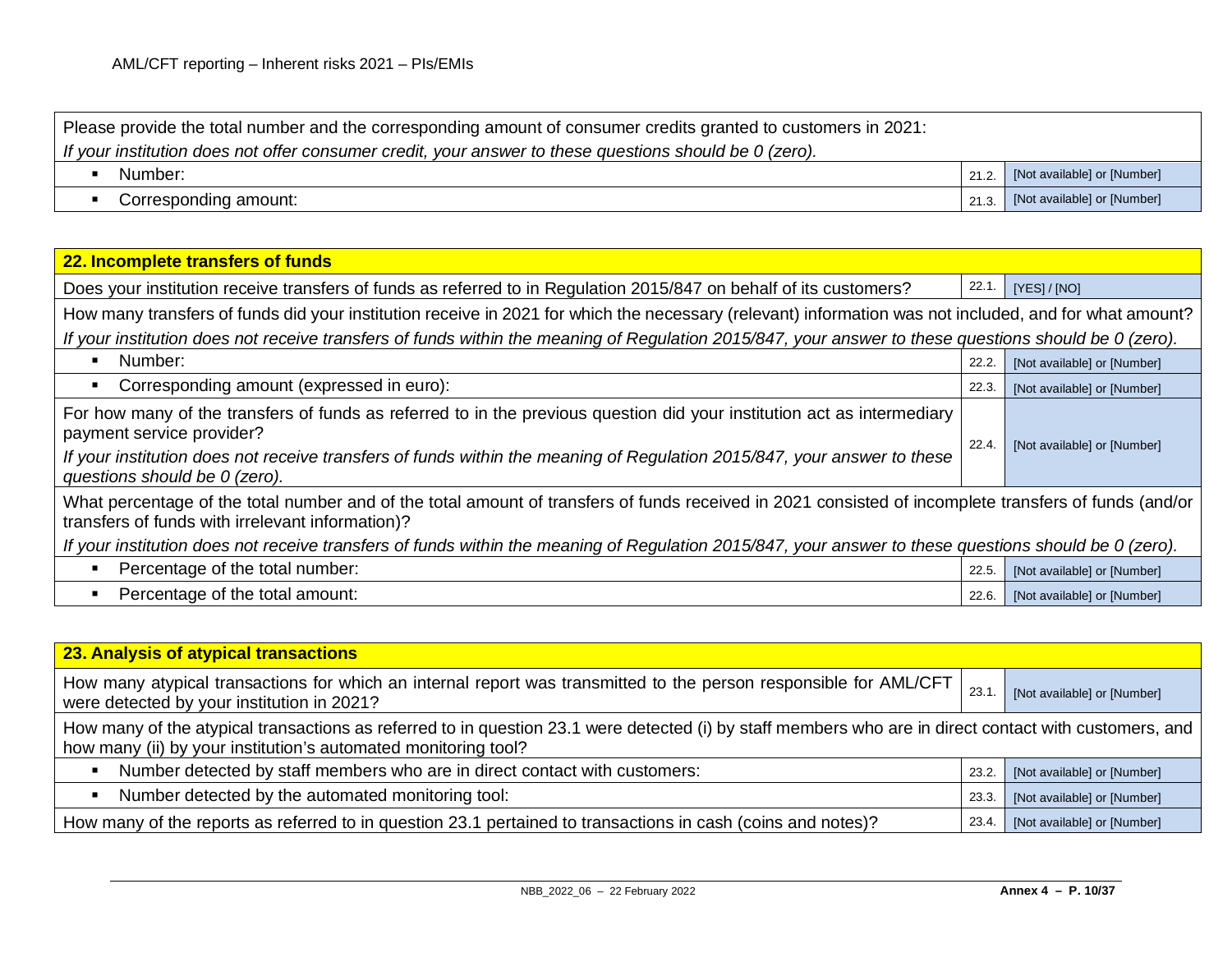# **24. Notification of suspicious transactions to the CTIF-CFI** Over the course of 2021, how many notifications of suspicious transactions did your institution submit to the Financial Intelligence Processing Unit (CTIF-CFI), and what was the total amount of the transactions covered by these notifications? ■ Number: 24.1. [Not available] or [Number] Corresponding amount: 24.2. [Not available] or [Number] 24.2. [Not available] or [Number]

### **25. Funds and asset freezing** Over the course of 2021, how many warnings were handled by your institution in relation to the implementation of financial embargoes and asset freezing orders? *Note: 'warnings' should be understood to mean all possible correspondence with the lists of sanctions or embargoes: both the warnings generated by your institution's automatic screening tools and the warnings detected by first-line monitoring (in case of manual screening against the lists).* 25.1. [Not available] or [Number] Over the course of 2021, how many notifications for asset freezing were sent by your institution to the FPS Finance – Treasury, and what was the total amount of the assets? *Note: the term 'number of notifications' comprises any natural or legal person concerned by a notification to the Treasury as well as any subsequent notification concerning the same natural or legal person.* ■ Number: 25.2. [Not available] or [Number] Corresponding amount (expressed in euro): 25.3. [Not available] or [Number]

| 26. Termination of the business relationship or adoption of restrictive measures for AML/CFT-related reasons                                                                                                                                                                                                                                                                                      |      |                             |
|---------------------------------------------------------------------------------------------------------------------------------------------------------------------------------------------------------------------------------------------------------------------------------------------------------------------------------------------------------------------------------------------------|------|-----------------------------|
| Over the course of 2021, how many business relationships with customers were terminated by your institution for<br>AML/CFT related reasons?                                                                                                                                                                                                                                                       | 26.1 | [Not available] or [Number] |
| If your institution could not terminate the business relationship because of legal provisions of public policy or mandatory<br>legal provisions, or if the termination of the business relationship would cause severe and disproportionate damage to $\sqrt{26.2}$ .<br>your customer, for how many of your business relationships did your institution take other restrictive measures in 2021? |      | [Not available] or [Number] |
| How many of the terminations as referred to in question 26.1 and the other restrictive measures as referred to in<br>question 26.2 regarding business relationships with customers were the subject of a notification to the Financial<br>Intelligence Processing Unit (CTIF-CFI) (notifications before as well as after the termination or the adoption of restrictive<br>measures):             | 26.3 | [Not available] or [Number] |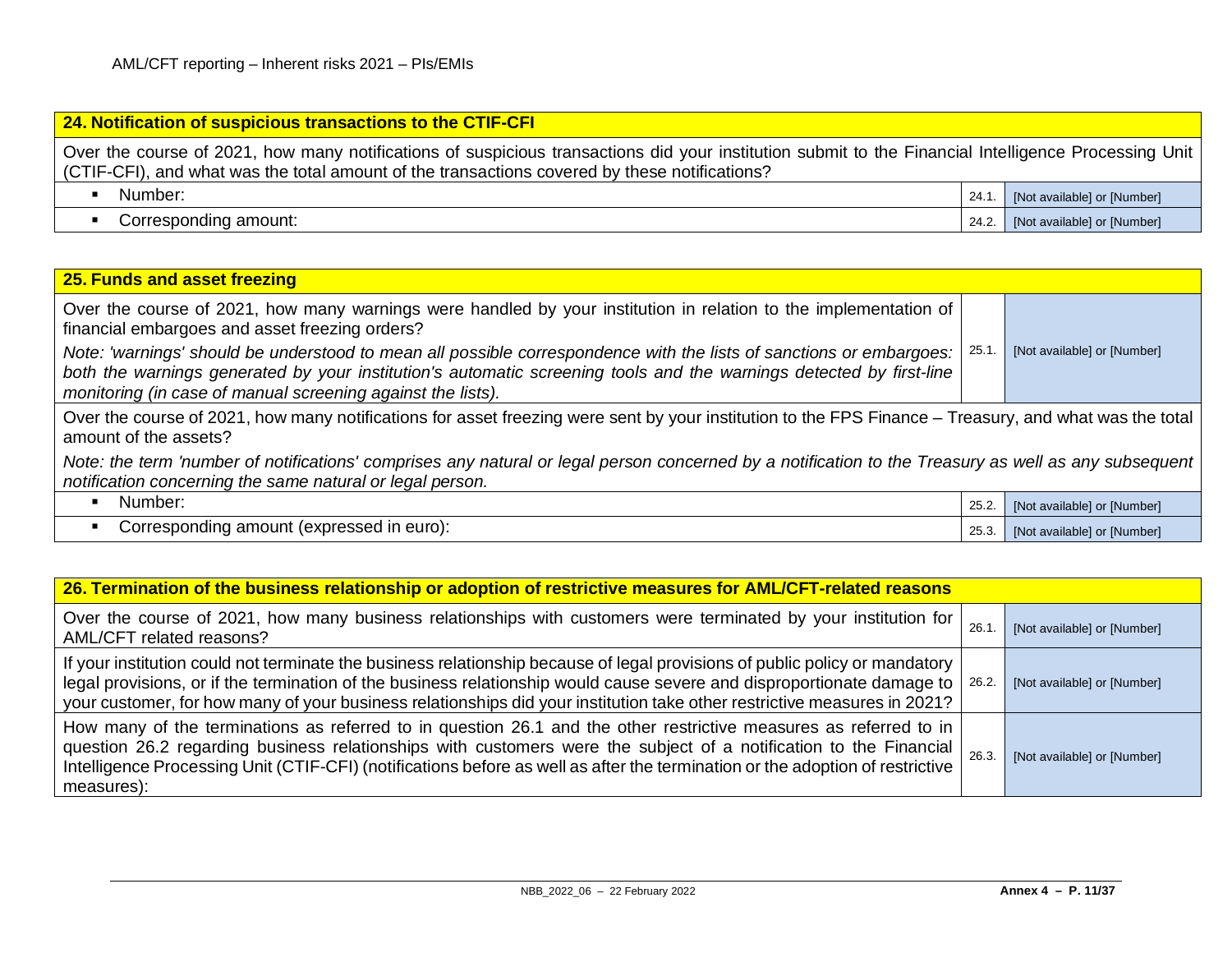| 27. Overall risk assessment                                                                                                                                                                                                  |        |                                                                                                                        |
|------------------------------------------------------------------------------------------------------------------------------------------------------------------------------------------------------------------------------|--------|------------------------------------------------------------------------------------------------------------------------|
| Did your institution perform an overall risk assessment during which it identified and assessed the AML/CFT risks to<br>which it is exposed?                                                                                 | 27.1.  | [Yes] / [No] / [Not applicable]                                                                                        |
| Has this overall risk assessment been laid down in writing (on paper or electronically) and documented?                                                                                                                      | 27.2.  | [Yes] / [No] / [Not applicable]                                                                                        |
| Does your institution's overall risk assessment identify and assess:                                                                                                                                                         |        |                                                                                                                        |
| the risks related to money laundering?                                                                                                                                                                                       | 27.3   | [Yes] / [No] / [Not applicable]                                                                                        |
| the risks related to terrorist financing?<br>٠                                                                                                                                                                               | 27.4.  | [Yes] / [No] / [Not applicable]                                                                                        |
| the risks related to providing services and/or performing transactions that are subject to financial sanctions,<br>$\blacksquare$<br>embargoes and/or other restrictive measures?                                            | 27.5.  | [Yes] / [No] / [Not applicable]                                                                                        |
| Was the overall risk assessment conducted taking into account:                                                                                                                                                               |        |                                                                                                                        |
| • the risks related to your institution's customers?                                                                                                                                                                         | 27.6.  | [Yes] / [No] / [Not applicable]                                                                                        |
| the risks related to the products and services offered by your institution?<br>$\blacksquare$                                                                                                                                | 27.7.  | [Yes] / [No] / [Not applicable]                                                                                        |
| the risks related to specific countries or geographical areas?<br>п                                                                                                                                                          | 27.8   | [Yes] / [No] / [Not applicable]                                                                                        |
| the risks related to the distribution channels used by your institution?<br>$\blacksquare$                                                                                                                                   | 27.9.  | [Yes] / [No] / [Not applicable]                                                                                        |
| Was this overall risk assessment drawn up under the responsibility of the person responsible for AML/CFT in your<br>institution?                                                                                             | 27.10. | [Yes] / [No] / [Not applicable]                                                                                        |
| Was this overall risk assessment approved by the senior management of your institution?                                                                                                                                      | 27.11. | [Yes] / [No] / [Not applicable]                                                                                        |
| When was the overall risk assessment of your institution last performed or updated?                                                                                                                                          | 27.12. | - Less than 1 year ago<br>- Between 1 and 2 years ago<br>- More than 2 years ago<br>- Never before<br>- Not applicable |
| Do your institution's internal procedures provide for a regular update of the overall risk assessment, or at least for a<br>periodic assessment verifying that its overall risk assessment is still complete and up to date? | 27.13. | [Yes] / [No] / [Not applicable]                                                                                        |
| How often does your institution's overall risk assessment have to be redone, updated or assessed for completeness?                                                                                                           | 27.14. | - Twice a year<br>- Once a year<br>Less than once a year<br>- Not applicable                                           |
| Please indicate whether your institution's overall risk assessment also includes the following:                                                                                                                              |        |                                                                                                                        |
| a description of the risk management measures taken by your institution to manage the risks identified?                                                                                                                      | 27.15. | [Yes] / [No] / [Not applicable]                                                                                        |
| a description and assessment of the residual risk that your institution is prepared to accept?                                                                                                                               |        | 27.16. [Yes] / [No] / [Not applicable]                                                                                 |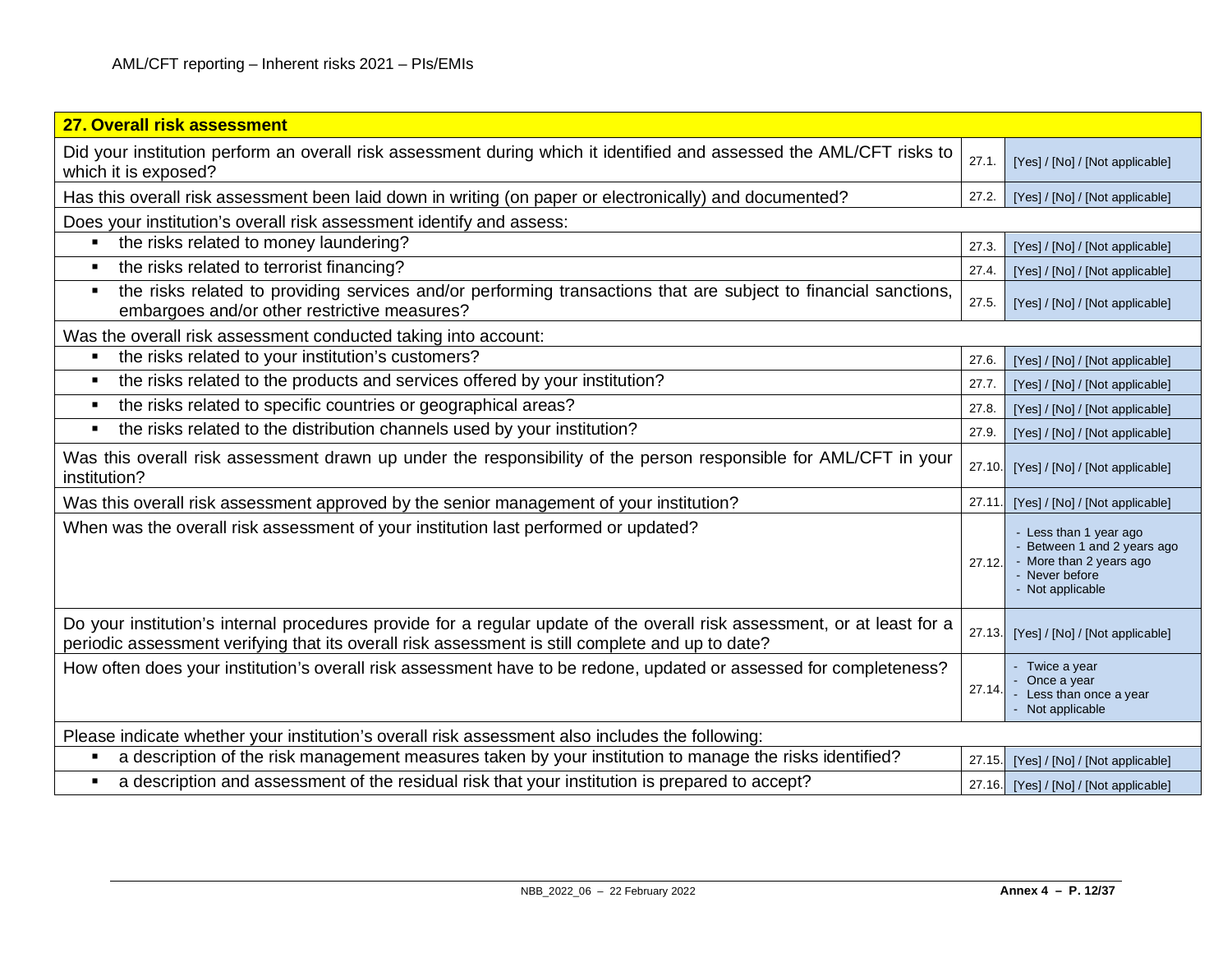| Does your institution have a written document (on paper or in electronic form) explicitly stating how the overall risk<br>assessment was taken into account for the elaboration of the concrete internal control measures and/or procedures of   27.17.<br>your institution? | [Yes] / [No] / [Not applicable]        |
|------------------------------------------------------------------------------------------------------------------------------------------------------------------------------------------------------------------------------------------------------------------------------|----------------------------------------|
| If your institution is a parent company of a group, or if it has one or more physical establishments (subsidiaries, branches or established agents) abroad,<br>does your institution's overall risk assessment pertain to:                                                   |                                        |
| Note: if your institution is not a parent company and/or does not have physical establishments abroad, your answer to these questions should be 'not  <br>applicable'.                                                                                                       |                                        |
| the risks related to the activities of the Belgian parent company?                                                                                                                                                                                                           | 27.18. [Yes] / [No] / [Not applicable] |
| the risks related to the activities of the group in its entirety and of the physical establishments abroad?                                                                                                                                                                  | 27.19. [Yes] / [No] / [Not applicable] |

| 28. Guidelines, internal control measures and internal procedures                                                                                                        |       |                                        |
|--------------------------------------------------------------------------------------------------------------------------------------------------------------------------|-------|----------------------------------------|
| Please indicate for each of the following subjects whether your institution has appropriate written guidelines, internal control measures and/or internal<br>procedures: |       |                                        |
| the identification and verification of customers, their agents and their ultimate beneficial owners:                                                                     | 28.1. | [Yes] / [No] / [Not applicable]        |
| the identification of the customer's characteristics and of the purpose and nature of the business relationship or<br>of the intended occasional transaction:            | 28.2. | [Yes] / [No] / [Not applicable]        |
| customer acceptance policy:                                                                                                                                              | 28.3. | [Yes] / [No] / [Not applicable]        |
| the periodic customer survey (verification and update of available information)/client review:                                                                           | 28.4. | [Yes] / [No] / [Not applicable]        |
| due diligence with regard to customers and transactions:                                                                                                                 | 28.5. | [Yes] / [No] / [Not applicable]        |
| the internal notification of atypical transactions to the person responsible for AML/CFT:                                                                                | 28.6. | [Yes] / [No] / [Not applicable]        |
| the notification of transactions that are known or suspected to be related to ML/FT to the Financial Intelligence<br>Processing Unit (CTIF-CFI):                         | 28.7. | [Yes] / [No] / [Not applicable]        |
| compliance with the mandatory provisions on financial sanctions and embargoes and other restrictive<br>measures:                                                         | 28.8. | [Yes] / [No] / [Not applicable]        |
| compliance with European Regulation 2015/847 on information accompanying transfers of funds:                                                                             | 28.9. | [Yes] / [No] / [Not applicable]        |
| the recruitment or appointment of staff members or the designation of agents or distributors, and the monitoring<br>of their appropriate reliability:                    |       | 28.10. [Yes] / [No] / [Not applicable] |
| the outsourcing of the functions, checks or other tasks that are relevant for proper compliance with the Belgian<br><b>AML/CFT regulations:</b>                          |       | 28.11. [Yes] / [No] / [Not applicable] |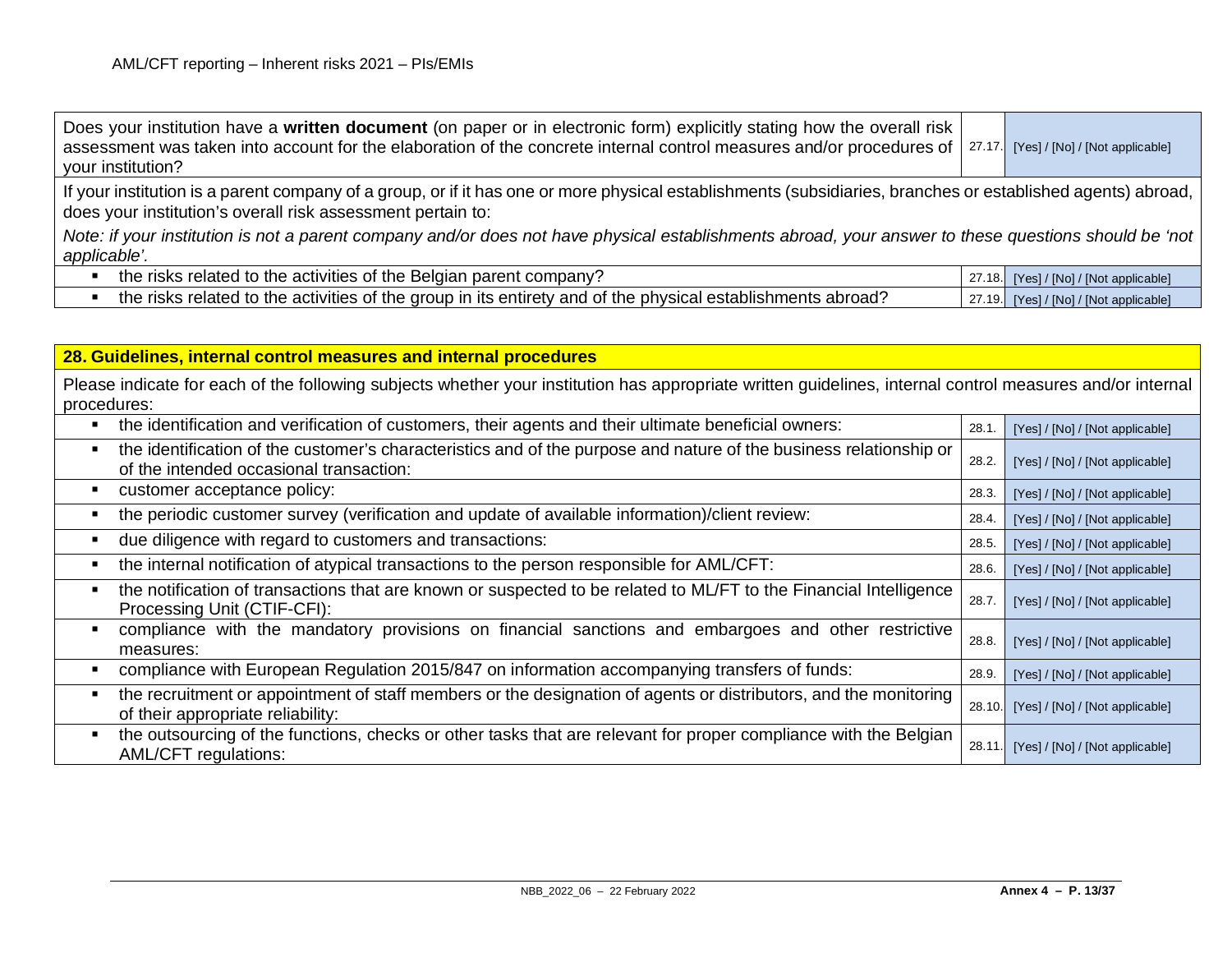#### **29. Self- assessment** *Please indicate for each of the following subjects: i. whether you believe that your institution's internal procedures are completely, mostly, partially or insufficiently in accordance with the relevant legal and regulatory requirements, and, ii. whether you believe that these procedures are effectively implemented in your institution in a completely, mostly, partially or insufficiently satisfactory manner.* i. Compliance of procedures with the Belgian AML/CFT regulations ii. Effectiveness of the implementation **EXECT** identification of customers, agents, ultimate beneficial owners 29.1. **Completely Mostly Partially** Insufficient **Completely Mostly Partially** Insufficient **EXECT** identification of the customer's characteristics, the purpose and nature of the business relationship or of the intended occasional transaction  $29.2$ . customer acceptance policy 29.3. " " ongoing due diligence 29.4. " " compliance with European Regulation 2015/847 on information accompanying  $\left| \frac{1}{29.5} \right|$  and  $\left| \frac{1}{29.5} \right|$  and  $\left| \frac{1}{29.5} \right|$  and  $\left| \frac{1}{29.5} \right|$  and  $\left| \frac{1}{29.5} \right|$  and  $\left| \frac{1}{29.5} \right|$  and  $\left| \frac{1}{29.5} \right|$  and  $\left| \frac{1}{29.5} \right|$  and  $\left| \frac{1}{29.5} \right|$  and  $\left| \frac{1}{29.5}$  compliance with mandatory provisions on financial sanctions and embargoes and other restrictive measures 29.6. " " **•** group policy (if your institution is not a parent company or does not have physical establishments abroad, your answer to this question should be 'not applicable') 29.7. **Completely Mostly Partially Insufficient** Not applicable **Completely Mostly** Partially **Insufficient** Not applicable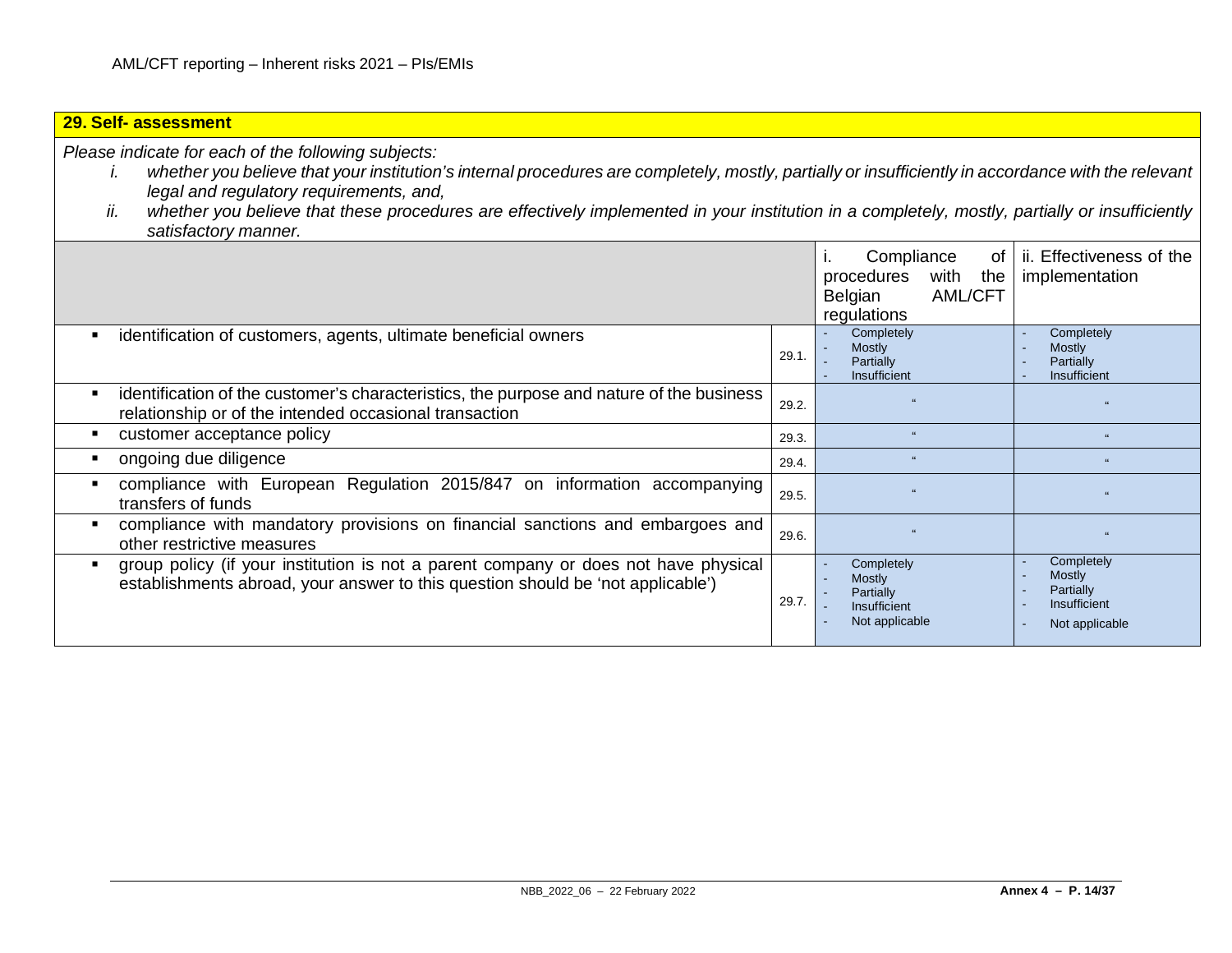| 30. Internal audit                                                                                                                                                                                                                                                                                                                                                  |       |                                                                                                                      |
|---------------------------------------------------------------------------------------------------------------------------------------------------------------------------------------------------------------------------------------------------------------------------------------------------------------------------------------------------------------------|-------|----------------------------------------------------------------------------------------------------------------------|
| Does your institution have an independent internal audit function which tests your institution's organisation in terms of<br>AML/CFT (regardless of whether this function has been outsourced, and regardless of whether or not it is dependent<br>on the mother company abroad if your institution is a branch or operates in Belgium through established agents)? | 30.1. | [Yes] / [No] / [Not applicable]                                                                                      |
| Please answer the following questions pertaining to the activities of your institution's internal audit function in terms of compliance with the Belgian<br><b>AML/CFT regulations:</b>                                                                                                                                                                             |       |                                                                                                                      |
| Is there a fixed schedule/cycle for performing audits with regard to proper compliance with the Belgian AML/CFT<br>$\blacksquare$<br>regulations?                                                                                                                                                                                                                   | 30.2. | [Yes] / [No] / [Not applicable]                                                                                      |
| When was the last time your internal audit function carried out activities relating to proper compliance with the<br>Belgian AML/CFT regulations?                                                                                                                                                                                                                   | 30.3. | Less than 1 year ago<br>Between 1 and 2 years ago<br>More than 2 years ago<br>- Never before<br>Not applicable       |
| What was the result of the audit referred to in the previous question?                                                                                                                                                                                                                                                                                              | 30.4. | Sufficient<br>Sufficient, with remarks<br>Insufficient<br>Not applicable                                             |
| Please answer the following questions pertaining to the activities of your institution's internal audit function in terms of compliance with the mandatory<br>provisions on financial sanctions and embargoes and other restrictive measures:                                                                                                                       |       |                                                                                                                      |
| Is there a fixed schedule/cycle for performing audits with regard to proper compliance with the Belgian financial<br>sanctions and embargo regime?                                                                                                                                                                                                                  | 30.5. | [Yes] / [No] / [Not applicable]                                                                                      |
| When was the last time your internal audit function carried out activities relating to proper compliance with the<br>Belgian financial sanctions and embargo regime?                                                                                                                                                                                                | 30.6. | Less than 1 year ago<br>Between 1 and 2 years ago<br>More than 2 years ago<br>- Never before<br>Not applicable       |
| What was the result of the audit referred to in the previous question?<br>٠                                                                                                                                                                                                                                                                                         | 30.7. | - Sufficient<br>Sufficient, with remarks<br>Insufficient<br>- Not applicable                                         |
| Please indicate for each of the subjects below whether your institution's internal audit function carried out audit activities in the past calendar year<br>relating to the proper implementation of the relevant Belgian legislation, and if so, the results thereof:                                                                                              |       |                                                                                                                      |
| Identification and identity verification (customers, agents, ultimate beneficial owners):                                                                                                                                                                                                                                                                           | 30.8. | - Sufficient<br>- Sufficient, with remarks<br>- Insufficient<br>- No activities were carried out<br>- Not applicable |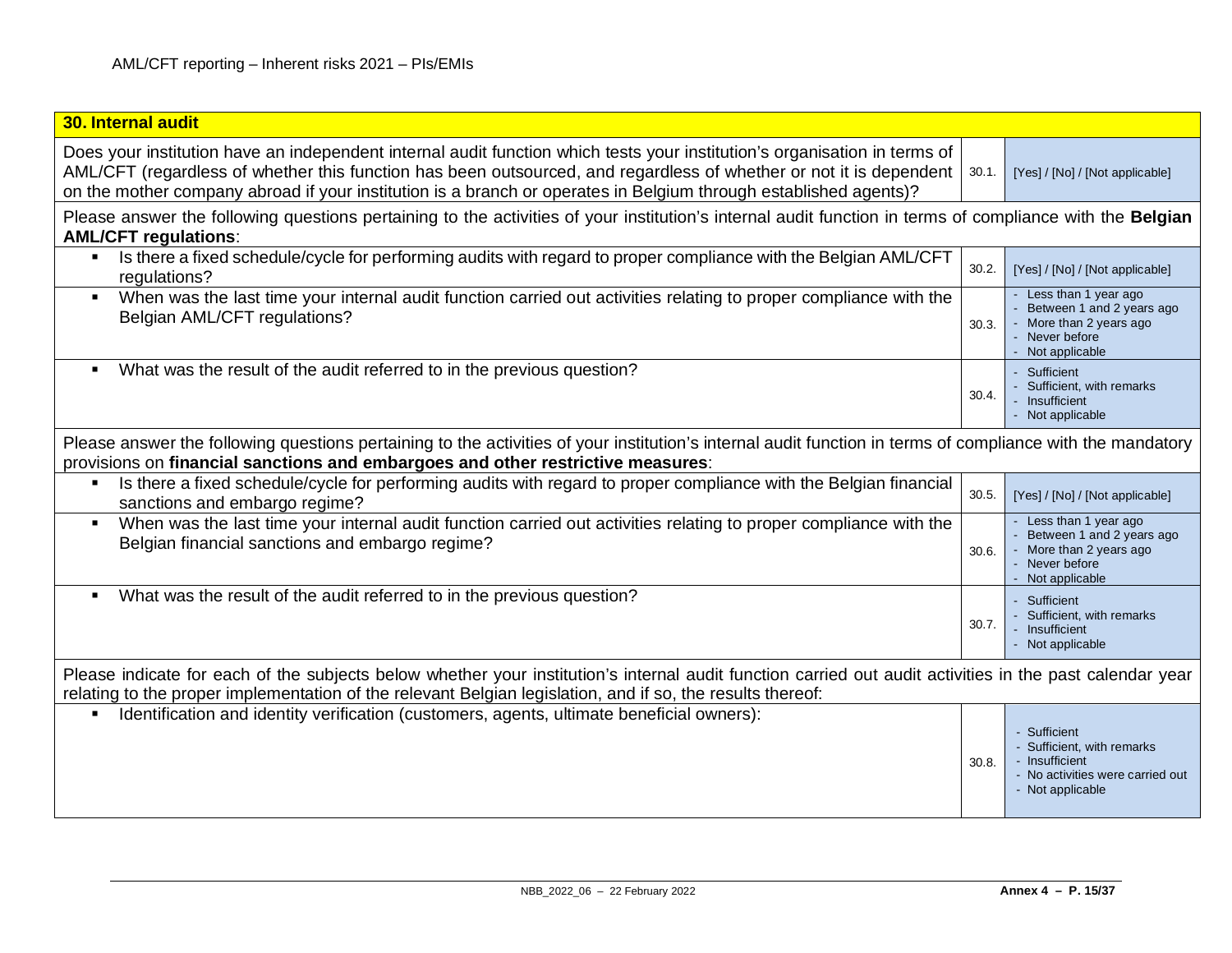| Identification of politically exposed persons:                                                                                                   | 30.9.  |  |
|--------------------------------------------------------------------------------------------------------------------------------------------------|--------|--|
| Identification of the customer's characteristics and of the purpose and nature of the business relationship or of<br>the occasional transaction: | 30.10. |  |
| Customer acceptance policy:<br>٠                                                                                                                 | 30.11. |  |
| Ongoing due diligence:                                                                                                                           | 30.12. |  |
| Periodic reassessment of customer risk (client review):<br>$\blacksquare$                                                                        | 30.13. |  |
| Compliance with the mandatory provisions on financial sanctions and embargoes and other restrictive<br>$\blacksquare$<br>measures:               | 30.14. |  |
| Compliance with European Regulation 2015/847 on information accompanying transfers of funds:<br>$\blacksquare$                                   | 30.15. |  |

| 31. Activities of the person responsible for AML/CFT                                                                                                                                                                                                                                                                                                                                                                                         |       |                                        |
|----------------------------------------------------------------------------------------------------------------------------------------------------------------------------------------------------------------------------------------------------------------------------------------------------------------------------------------------------------------------------------------------------------------------------------------------|-------|----------------------------------------|
| Does the compliance function and/or the person responsible for AML/CFT in your institution annually draw up a written action plan for monitoring and<br>testing the institution's proper compliance with its policy, internal procedures and guidelines:                                                                                                                                                                                     |       |                                        |
| regarding compliance with the AML/CFT regulations?                                                                                                                                                                                                                                                                                                                                                                                           | 31.1. | [Yes] / [No] / [Not applicable]        |
| regarding compliance with the provisions on financial sanctions and embargoes and other restrictive measures?                                                                                                                                                                                                                                                                                                                                | 31.2. | [Yes] / [No] / [Not applicable]        |
| Was the action plan drawn up for the calendar year 2021 fully implemented?                                                                                                                                                                                                                                                                                                                                                                   | 31.3. | [Yes] / [No] / [Not applicable]        |
| Did the tests conducted by the compliance officer and/or the person responsible for AML/CFT in 2021 reveal any major shortcomings and/or incidents:                                                                                                                                                                                                                                                                                          |       |                                        |
| regarding compliance with the AML/CFT regulations?                                                                                                                                                                                                                                                                                                                                                                                           | 31.4. | [Yes] / [No] / [Not applicable]        |
| regarding compliance with the provisions on financial sanctions and embargoes and other restrictive measures?                                                                                                                                                                                                                                                                                                                                | 31.5. | [Yes] / [No] / [Not applicable]        |
| Are the results of the audit activities carried out by the person responsible for AML/CFT documented (audit trail) and/or<br>summarised in reports?                                                                                                                                                                                                                                                                                          | 31.6. | [Yes] / [No] / [Not applicable]        |
| Please indicate which documented supervisory and audit actions are applied by the compliance function and/or person responsible for AML/CFT in<br>your institution when testing your institution's compliance with its policy, internal procedures and guidelines regarding the above matters:                                                                                                                                               |       |                                        |
| Supervision and audit using the audit results of your institution's operational services:                                                                                                                                                                                                                                                                                                                                                    | 31.7. | [Yes] / [No] / [Not applicable]        |
| Conducting and assessing random checks in-house (e.g. monitoring (i) the correct identification and verification<br>$\blacksquare$<br>of customers, agents, UBOs, (ii) the storing of identification documents, (iii) the collection of information on the<br>nature and business profile of the customers, (iv) the performance of screenings related to the proper<br>implementation of the financial sanctions and embargo regime, etc.): | 31.8. | [Yes] / [No] / [Not applicable]        |
| Tracking and monitoring risk indicators such as the number of complaints and violations:<br>$\blacksquare$                                                                                                                                                                                                                                                                                                                                   | 31.9. | [Yes] / [No] / [Not applicable]        |
| Observing the performance of transactions with and on behalf of customers:<br>$\blacksquare$                                                                                                                                                                                                                                                                                                                                                 |       | 31.10. [Yes] / [No] / [Not applicable] |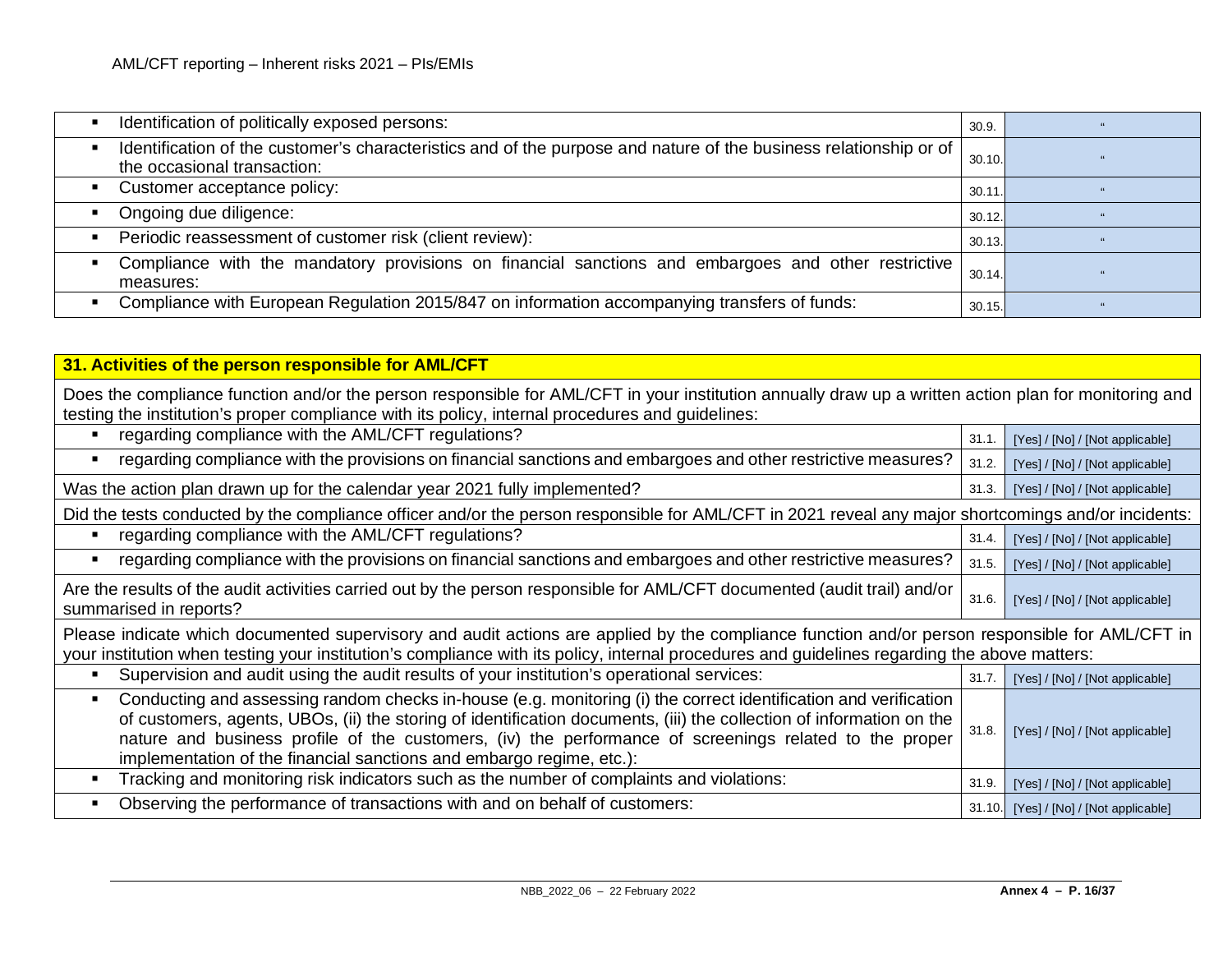<span id="page-16-0"></span>

| . .<br>–∽<br>nversations with<br>employees:<br><b>Having</b> | $\sim$<br>. ا ب   | $\sqrt{1/2}$ [Not applicable,<br>/ [No] /<br>IV <sub>OC</sub> |
|--------------------------------------------------------------|-------------------|---------------------------------------------------------------|
| Other:                                                       | $\sim$<br>- 71.16 | VINot applicable,<br>/ [No] /<br><b>TYes</b>                  |

| 32. Employees, officers and agents + training                                                                                                                                                                                                                                                                          |       |                                                                   |
|------------------------------------------------------------------------------------------------------------------------------------------------------------------------------------------------------------------------------------------------------------------------------------------------------------------------|-------|-------------------------------------------------------------------|
| Has your institution established a procedure which stipulates how staff members, agents or distributors can notify<br>shortcomings in fulfilling AML/CFT obligations or other AML/CFT related incidents to the person responsible for<br>AML/CFT anonymously and through a specific and independent channel?           | 32.1. | [Yes] / [No] / [Not applicable]                                   |
| Did your institution in 2021 face severe integrity incidents involving employees (staff members, officers, agents, etc.)<br>of your institution (fraud, deliberate involvement in money laundering or terrorist financing, severe violations of your  <br>institution's internal AML/CFT procedures, etc.)?            | 32.2. | [Yes] / [No] / [Not applicable]                                   |
| Does your institution have a training programme with regard to the Belgian AML/CFT regulations?                                                                                                                                                                                                                        | 32.3. | [Yes] / [No] / [Not applicable]                                   |
| Does your institution have a training programme with regard to compliance with the provisions on financial sanctions<br>and embargoes and other restrictive measures?                                                                                                                                                  | 32.4. | [Yes] / [No] / [Not applicable]                                   |
| With regard to the above matters, is your institution's training programme imposed on everyone in the institution equally,<br>or is it differentiated according to the specific tasks of the staff and to the relevance of their tasks for the correct<br>implementation of the above regulations by your institution? | 32.5. | Equally for everyone<br><b>Differentiated</b><br>- Not applicable |
| Does your institution's training programme allow employees, officers and/or agents to regularly refresh and/or update<br>their knowledge of AML/CFT whenever needed (e.g. in case of new regulations, new products or activities, new<br>procedures, regular (periodic) refreshing, etc.)?                             | 32.6. | [Yes] / [No] / [Not applicable]                                   |

| 33. Identification and identity verification of customers, agents and ultimate beneficial owners                                                                                                                                                                  |       |                                 |
|-------------------------------------------------------------------------------------------------------------------------------------------------------------------------------------------------------------------------------------------------------------------|-------|---------------------------------|
| Does your institution, before providing services, identify and verify the identity of the customers with whom a business<br>relationship is initiated or for whom occasional transactions are performed for which identification is required by law? <sup>3</sup> | 33.1  | [Yes] / [No] / [Not applicable] |
| Does your institution identify and verify the identity of any agents of customers as referred to in the previous questions  <br>before they use their powers of representation? <sup>3</sup>                                                                      | 33.2. | [Yes] / [No] / [Not applicable] |
| Does your institution identify the ultimate beneficial owners of its customers before providing services to the latter? <sup>3</sup>                                                                                                                              | 33.3. | [Yes] / [No] / [Not applicable] |
| Do your institution's internal procedures stipulate the appropriate and risk-adapted measures to be taken to verify the  <br>identity of these ultimate beneficial owners (insight into the customer's ownership and control structure)?                          | 33.4. | [Yes] / [No] / [Not applicable] |

 $3$  If your institution makes use of the possibility provided for by law to delay customer identification temporarily, you may answer this question affirmatively if your institution performs the identification systematically and without exception before providing services in all other cases.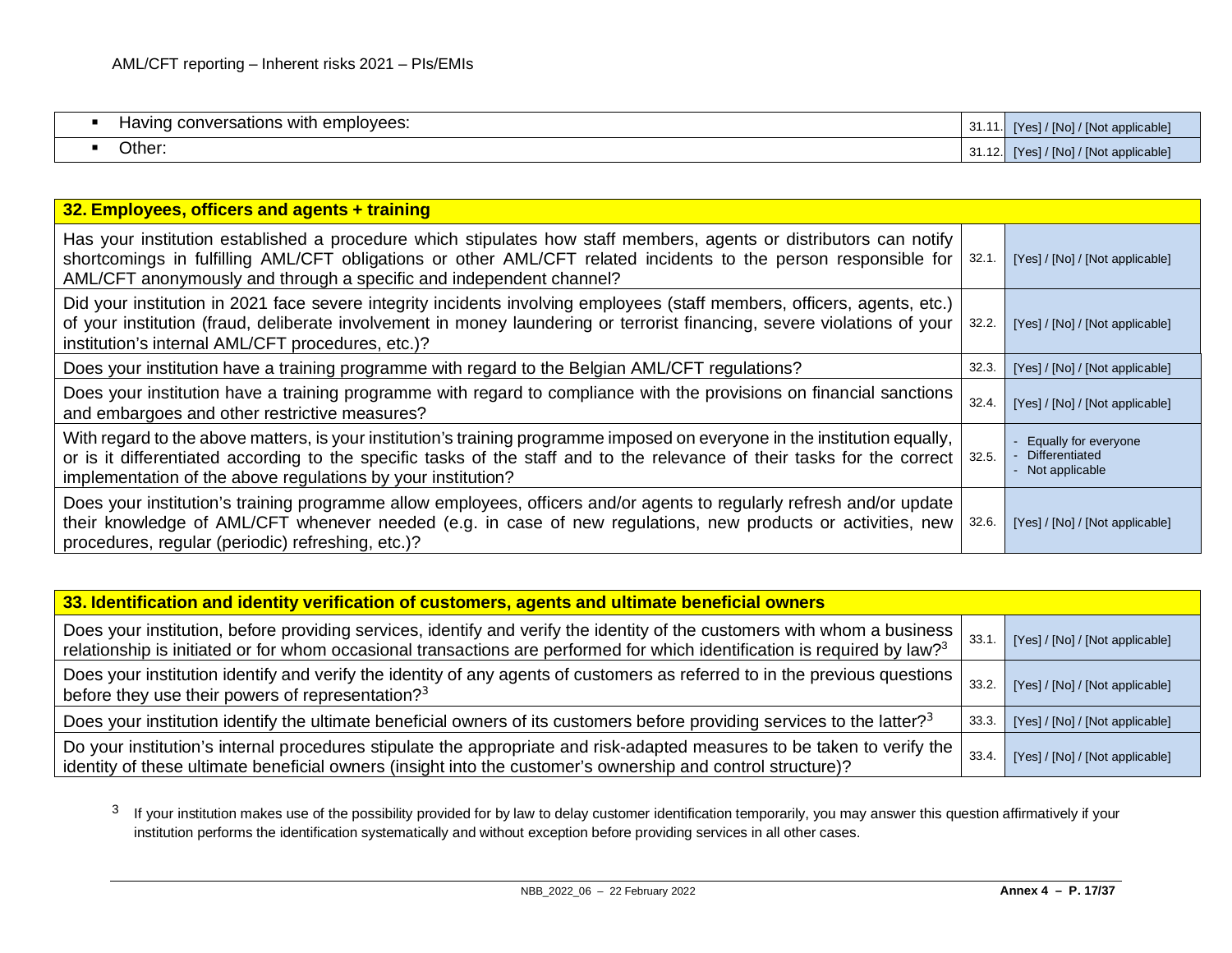| If the identity of the ultimate beneficial owners of your institution's customers could not be verified, do the customer files<br>provide a justification in writing for the investigative measures implemented in the matter?                                                                                                                                                                                      | 33.5. | [Yes] / [No] / [Not applicable]        |
|---------------------------------------------------------------------------------------------------------------------------------------------------------------------------------------------------------------------------------------------------------------------------------------------------------------------------------------------------------------------------------------------------------------------|-------|----------------------------------------|
| Do your institution's procedures provide for the mandatory identification and identity verification of customers wishing to perform an occasional<br>transaction:                                                                                                                                                                                                                                                   |       |                                        |
| consisting of one or more transactions that appear to be linked and amount to 10,000 euro or more?                                                                                                                                                                                                                                                                                                                  | 33.6. | [Yes] / [No] / [Not applicable]        |
| consisting of one or more transfers of funds that appear to be linked and amount to 1,000 euro or more, or<br>regardless of the amount if your institution received the funds concerned in cash or in the form of anonymous<br>electronic money?                                                                                                                                                                    | 33.7. | [Yes] / [No] / [Not applicable]        |
| whenever there is a suspicion of money laundering or terrorist financing, regardless of whether the transactions<br>the occasional customer wishes to perform exceed the thresholds above?                                                                                                                                                                                                                          | 33.8. | [Yes] / [No] / [Not applicable]        |
| Please answer the following questions relating to occasional customers who regularly and repeatedly call on your institution:                                                                                                                                                                                                                                                                                       |       |                                        |
| are occasional customers who have not entered into a contractual relationship with your institution, but who<br>regularly and repeatedly call on your institution to perform a number of distinct and consecutive financial<br>transactions, considered customers with whom your institution has initiated a business relationship?                                                                                 | 33.9. | [Yes] / [No] / [Not applicable]        |
| do your institution's internal procedures specify the exact criteria that should be applied to determine when an<br>occasional customer who regularly and repeatedly calls on your institution should be considered a customer<br>with whom a business relationship has been initiated (e.g. by precisely stating the number of transactions a<br>customer must have performed, possibly in a well-defined period)? |       | 33.10. [Yes] / [No] / [Not applicable] |
| Do your institution's internal procedures specify the documents to be submitted by the customer or the other evidence<br>to be collected by your institution that are necessary for verifying the customer's identity, taking into account the<br>customer's risk classification?                                                                                                                                   |       | 33.11. [Yes] / [No] / [Not applicable] |
| Does your institution make use of new or innovative technology in order to identify or verify the identity of its customers,<br>their agents and/or their ultimate beneficial owners?                                                                                                                                                                                                                               |       | 33.12. [Yes] / [No] / [Not applicable] |

| 33bis Acceptance of payments in anonymous electronic money issued in third countries:                                                                                                                                                                                                                         |        |                                 |
|---------------------------------------------------------------------------------------------------------------------------------------------------------------------------------------------------------------------------------------------------------------------------------------------------------------|--------|---------------------------------|
| If your company's activities include the acquiring of payment transactions, does it accept payments made using   33bis.<br>anonymous prepaid cards issued in third countries?                                                                                                                                 |        | [Yes] / [No] / [Not applicable] |
| If you answered yes to the previous question, do your institution's procedures and systems enable it to verify whether<br>the anonymous prepaid cards issued in third countries meet conditions equivalent to those laid down in Article 25, $\frac{3}{2}$<br>first and second paragraph, of the AML/CFT Law? | 33bis. | [Yes] / [No] / [Not applicable] |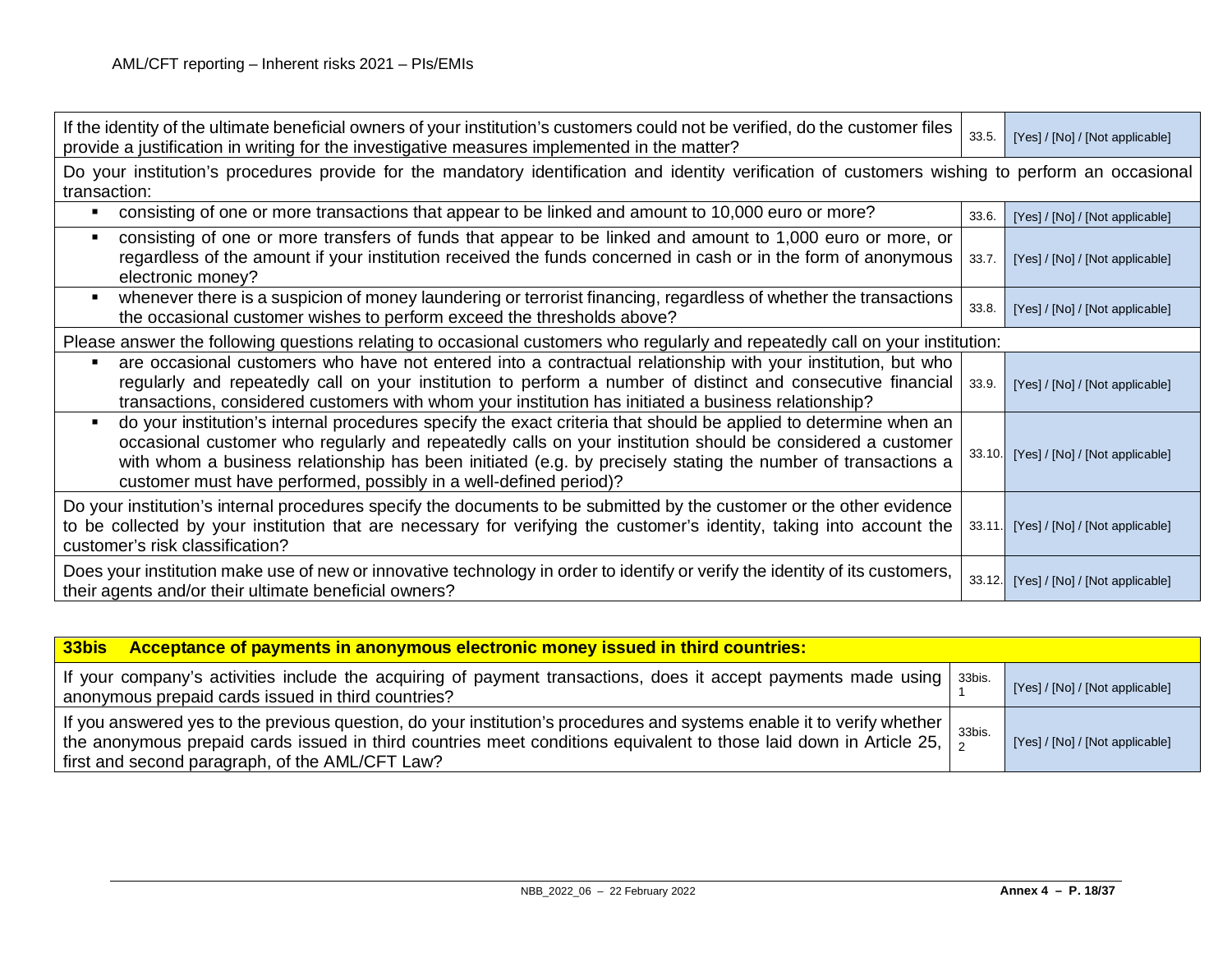| 34. Identification of the customer's characteristics and of the purpose and nature of the business relationship or occasional transaction                                                                                                                                                                                                         |       |                                                                                       |  |
|---------------------------------------------------------------------------------------------------------------------------------------------------------------------------------------------------------------------------------------------------------------------------------------------------------------------------------------------------|-------|---------------------------------------------------------------------------------------|--|
| Do your institution's procedures provide that your institution, before the commencement of the service, gains insight<br>into and collects information on the customer's characteristics and on the purpose and nature of the business<br>relationship or intended occasional transaction?                                                        | 34.1  | [Yes] / [No] / [Not applicable]                                                       |  |
| Are the insights gained and the information obtained, as referred to in the previous question, registered in writing (on<br>paper or electronically) in the customer files?                                                                                                                                                                       | 34.2. | [Yes] / [No] / [Not applicable]                                                       |  |
| Are the insights gained and the information obtained, as referred to in the question above, used specifically by your<br>institution for the implementation of its customer acceptance policy and its due diligence policy?                                                                                                                       | 34.3. | [Yes] / [No] / [Not applicable]                                                       |  |
| In what manner does your institution, before the commencement of the service, collect information on the customer's<br>characteristics and on the purpose and nature of the business relationship or occasional transaction?                                                                                                                      | 34.4. | - Interview<br>- Questionnaire<br>- Combination of both<br>- Others<br>Not applicable |  |
| Please indicate, for all of your customers or, depending on the risk, only for a specific part of your customers, whether your institution collects the<br>following information on customers' characteristics or on the purpose and nature of the business relationship initiated with them or the occasional<br>transaction performed for them: |       |                                                                                       |  |
| Information on the professional activities and on the level of professional income or turnover:<br>$\blacksquare$                                                                                                                                                                                                                                 | 34.5. | [Yes] / [No] / [Not applicable]                                                       |  |
| Information on any sources of income aside from the professional income:<br>$\blacksquare$                                                                                                                                                                                                                                                        | 34.6  | [Yes] / [No] / [Not applicable]                                                       |  |
| Information on the origin of the funds held by your institution on behalf of the customer:<br>$\blacksquare$                                                                                                                                                                                                                                      | 34.7  | [Yes] / [No] / [Not applicable]                                                       |  |
| Information on the overall size of the customer's funds:<br>$\blacksquare$                                                                                                                                                                                                                                                                        | 34.8. | [Yes] / [No] / [Not applicable]                                                       |  |
| Information on the expected frequency, the geographical distribution and/or the size of the transactions and<br>$\blacksquare$<br>cash flows:                                                                                                                                                                                                     | 34.9. | [Yes] / [No] / [Not applicable]                                                       |  |
| Other:<br>$\blacksquare$                                                                                                                                                                                                                                                                                                                          |       | 34.10. [Yes] / [No] / [Not applicable]                                                |  |
| Are the risk profiles of customers, including those with a low risk profile, regularly updated or possibly reassessed?                                                                                                                                                                                                                            |       | 34.11. [Yes] / [No] / [Not applicable]                                                |  |

| 35. Politically exposed persons (PEPs)                                                                                                                  |       |                                 |
|---------------------------------------------------------------------------------------------------------------------------------------------------------|-------|---------------------------------|
| Do your institution's procedures require it to determine, before the commencement of the service, whether or not one of the following persons is a PEP: |       |                                 |
| the customer:                                                                                                                                           | 35.1  | [Yes] / [No] / [Not applicable] |
| the customer's family members:                                                                                                                          | 35.2. | [Yes] / [No] / [Not applicable] |
| the customer's close associates:                                                                                                                        | 35.3. | [Yes] / [No] / [Not applicable] |
| the customer's agents:                                                                                                                                  | 35.4. | [Yes] / [No] / [Not applicable] |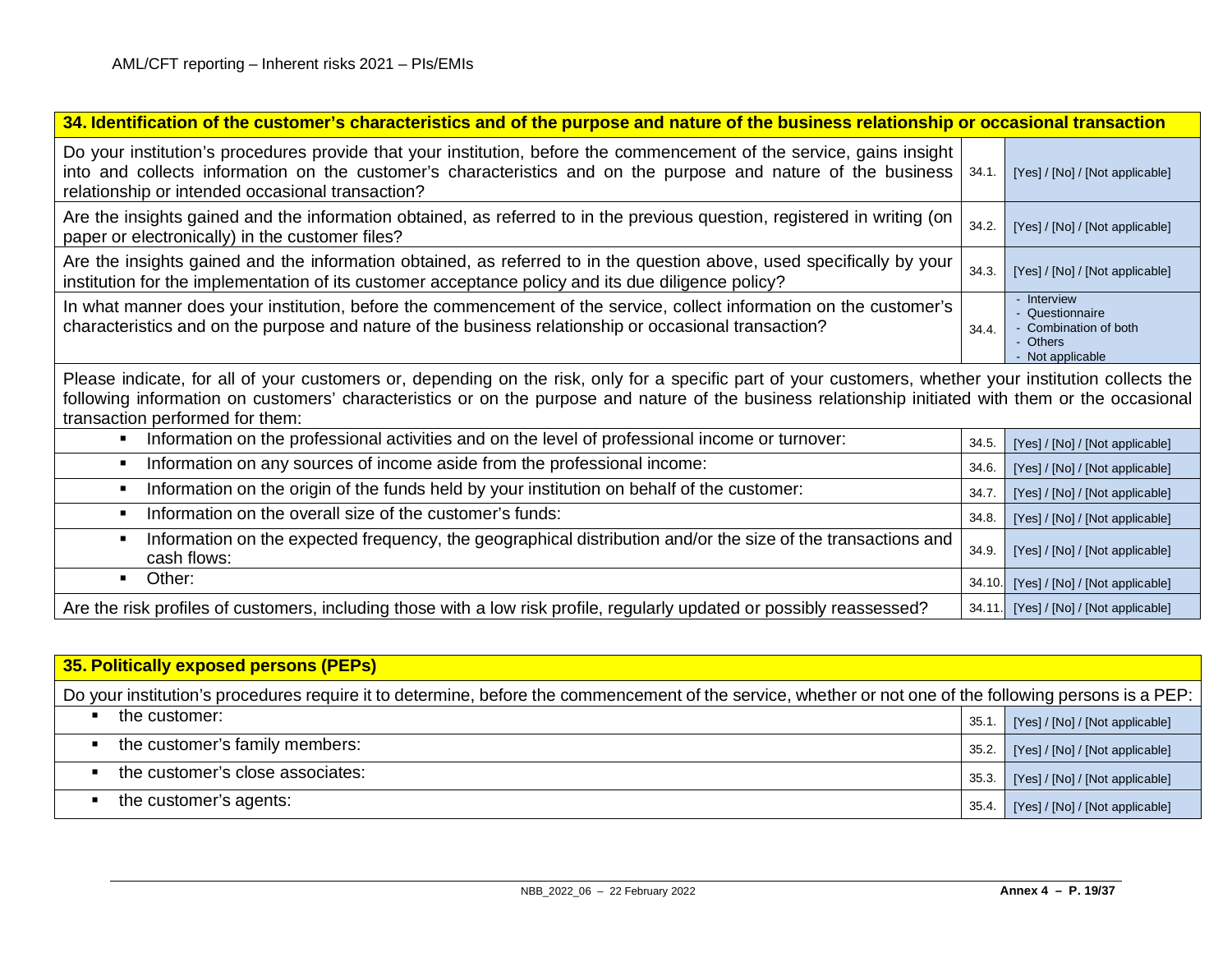| the customer's ultimate beneficial owners:<br>$\blacksquare$                                                                                                                                                                | 35.5.  | [Yes] / [No] / [Not applicable]                                                                                         |
|-----------------------------------------------------------------------------------------------------------------------------------------------------------------------------------------------------------------------------|--------|-------------------------------------------------------------------------------------------------------------------------|
| the ultimate beneficial owners of the customer's agents:<br>٠                                                                                                                                                               | 35.6.  | [Yes] / [No] / [Not applicable]                                                                                         |
| Do your institution's procedures specify the measures to be taken in order to verify whether or not one of the persons<br>referred to in questions 35.1 to 35.6 is a PEP?                                                   | 35.7.  | [Yes] / [No] / [Not applicable]                                                                                         |
| Please indicate for each of the following sources of information whether they are used by your institution to verify whether or not its customers should<br>be designated as PEPs:                                          |        |                                                                                                                         |
| information collected from the customer (e.g. a simple statement from the customer):<br>$\blacksquare$                                                                                                                      | 35.8   | [Yes] / [No] / [Not applicable]                                                                                         |
| internal lists:<br>$\blacksquare$                                                                                                                                                                                           | 35.9   | [Yes] / [No] / [Not applicable]                                                                                         |
| external lists or databases:<br>$\blacksquare$                                                                                                                                                                              | 35.10. | [Yes] / [No] / [Not applicable]                                                                                         |
| other sources of information:<br>٠                                                                                                                                                                                          | 35.11. | [Yes] / [No] / [Not applicable]                                                                                         |
| Are the methods referred to in question 35.7 for verifying whether or not a customer should be designated as a PEP<br>applied to your institution's customers equally, or in a differentiated manner according to the risk? | 35.12. | - Equally<br>- In a differentiated manner<br>- Not applicable                                                           |
| Does your institution systematically and without exception maintain an audit trail of the actions taken by your institution<br>to determine whether or not your customers (or one of their relations) are PEPs?             | 35.13. | [Yes] / [No] / [Not applicable]                                                                                         |
| Do your institution's procedures provide that the checks referred to in questions 35.1 to 35.6 should be repeated<br>periodically for customers with whom your institution has initiated a business relationship?           | 35.14. | [Yes] / [No] / [Not applicable]                                                                                         |
| How often are the periodic checks referred to in the previous question performed?                                                                                                                                           | 35.15. | - At least once every month<br>- At least quarterly<br>At least annually<br>- Less than once a year<br>- Not applicable |

| 36. Customer acceptance policy                                                                                                                                                                                                                                                                                                                                                                                                                                                                                                                                                                |       |                                 |
|-----------------------------------------------------------------------------------------------------------------------------------------------------------------------------------------------------------------------------------------------------------------------------------------------------------------------------------------------------------------------------------------------------------------------------------------------------------------------------------------------------------------------------------------------------------------------------------------------|-------|---------------------------------|
| Does your institution, before providing services, assess the reputational risks associated with the profile and the nature<br>of the business relationship or the intended transaction, taking into account the information collected on the customer<br>and his relations (identification and identity verification, insight into the nature and purpose of the business relationship   36.1.<br>or occasional transaction, sanctions lists check, information on legal status of or ties with politically exposed persons,<br>distribution channel used, nature of the product or service)? |       | [Yes] / [No] / [Not applicable] |
| Does your institution's customer acceptance policy apply to all customers in a differentiated manner, depending on<br>whether customers wish to initiate a business relationship or perform an occasional transaction?                                                                                                                                                                                                                                                                                                                                                                        | 36.2. | [Yes] / [No] / [Not applicable] |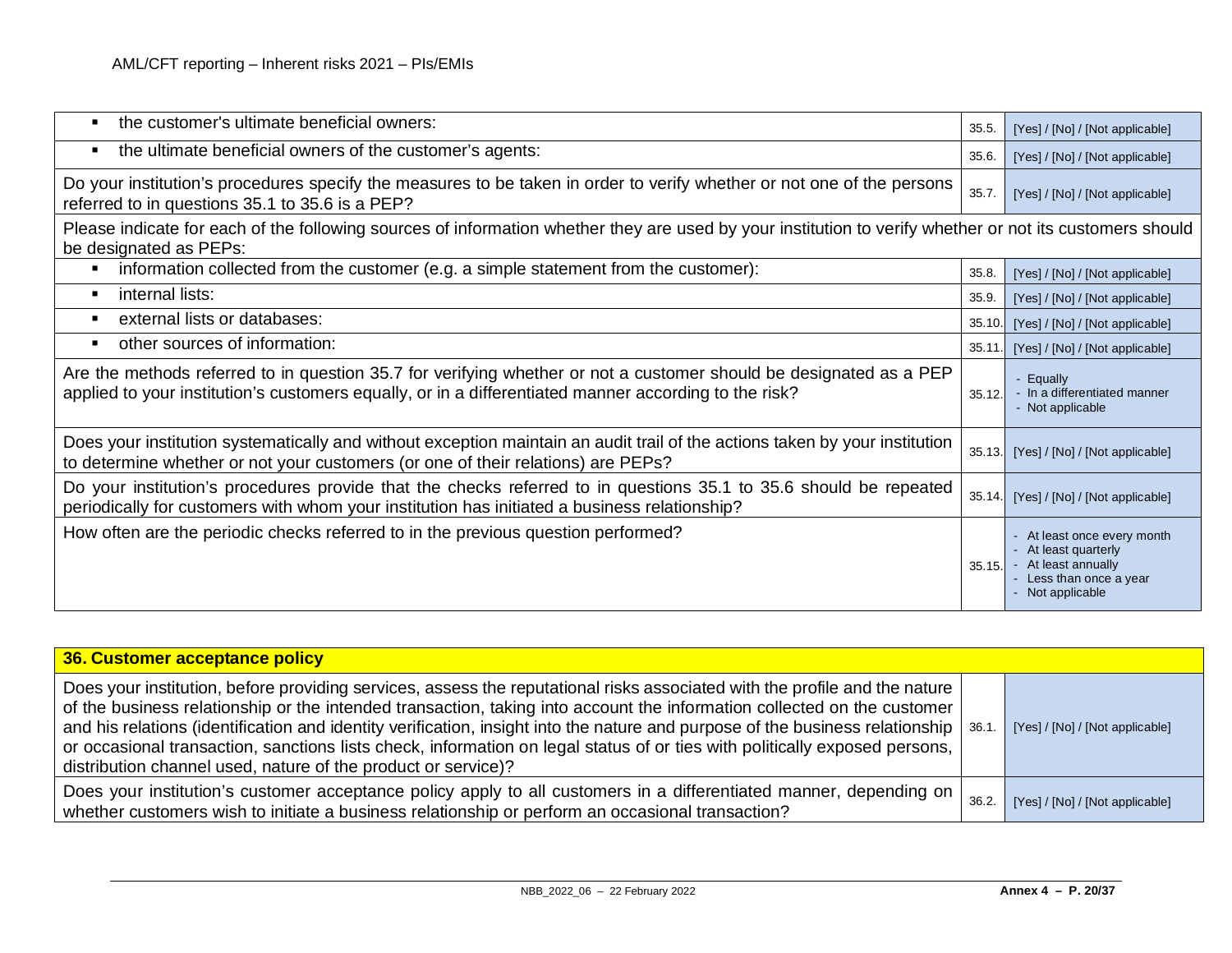| Are the customers with whom your institution has initiated a business relationship classified in a risk category defined<br>by your institution based on the assessment referred to in question 36.1?                                                          | 36.3. | [Yes] / [No] / [Not applicable]                                                                              |
|----------------------------------------------------------------------------------------------------------------------------------------------------------------------------------------------------------------------------------------------------------------|-------|--------------------------------------------------------------------------------------------------------------|
| How many different risk categories did your institution define for the classification of customers?                                                                                                                                                            | 36.4. | - 1 category<br>- 2 or 3 categories<br>- 4 to 10 categories<br>- More than 10 categories<br>- Not applicable |
| Do your institution's procedures specify the hierarchical level responsible for deciding on whether or not to accept a<br>customer or perform a transaction, depending on and taking into account the risk assessment referred to in question   36.5.<br>36.1? |       | [Yes] / [No] / [Not applicable]                                                                              |

| 37. Due diligence – instructions for staff                                                                                                                                                                       |                                       |
|------------------------------------------------------------------------------------------------------------------------------------------------------------------------------------------------------------------|---------------------------------------|
| Does your institution have written procedures and/or instructions for staff members who are in direct contact with customers or who are involved in<br>performing or processing their transactions, and which    |                                       |
| should enable them to detect atypical transactions that they should pay special attention to?                                                                                                                    | 37.1. [Yes] / [No] / [Not applicable] |
| contain the procedure for drawing up and submitting written reports on atypical transactions to the person<br>responsible for AML/CFT, including the time limits within which these reports should be submitted? | 37.2. [Yes] / [No] / [Not applicable] |

| 38. Due diligence regarding transactions                                                                                                                                                                                                                                                                                                                                                                                                                       |       |                                                                  |
|----------------------------------------------------------------------------------------------------------------------------------------------------------------------------------------------------------------------------------------------------------------------------------------------------------------------------------------------------------------------------------------------------------------------------------------------------------------|-------|------------------------------------------------------------------|
| Does your institution draw up an expected transaction profile for every customer at the commencement of the service?                                                                                                                                                                                                                                                                                                                                           | 38.1. | [Yes] / [No] / [Not applicable]                                  |
| In the context of transaction monitoring, does your institution verify whether a customer's transaction pattern aligns with<br>the transaction profile drawn up for this customer?                                                                                                                                                                                                                                                                             | 38.2. | [Yes] / [No] / [Not applicable]                                  |
| Are customers' transactions monitored in real-time, post-event or a combination of both?                                                                                                                                                                                                                                                                                                                                                                       | 38.3. | Real-time<br>Post-event<br>Combination of both<br>Not applicable |
| Please indicate whether your institution's monitoring system meets the following conditions:                                                                                                                                                                                                                                                                                                                                                                   |       |                                                                  |
| is the system based on accurate and relevant criteria (scenarios) defined by your institution which primarily take<br>into account the characteristics of the products and services offered, the characteristics of the customers, the<br>characteristics of the relevant countries and geographical areas and the characteristics of the distribution<br>channels used, and which are sufficiently sophisticated to effectively detect atypical transactions? | 38.4. | [Yes] / [No] / [Not applicable]                                  |
| are the criteria or scenarios referred to in the previous question regularly updated or assessed for efficiency?                                                                                                                                                                                                                                                                                                                                               | 38.5. | [Yes] / [No] / [Not applicable]                                  |
| does the system apply to all accounts and to all transactions of regular and occasional customers?                                                                                                                                                                                                                                                                                                                                                             | 38.6. | [Yes] / [No] / [Not applicable]                                  |
| does it allow for a fast detection of atypical transactions?                                                                                                                                                                                                                                                                                                                                                                                                   | 38.7. | [Yes] / [No] / [Not applicable]                                  |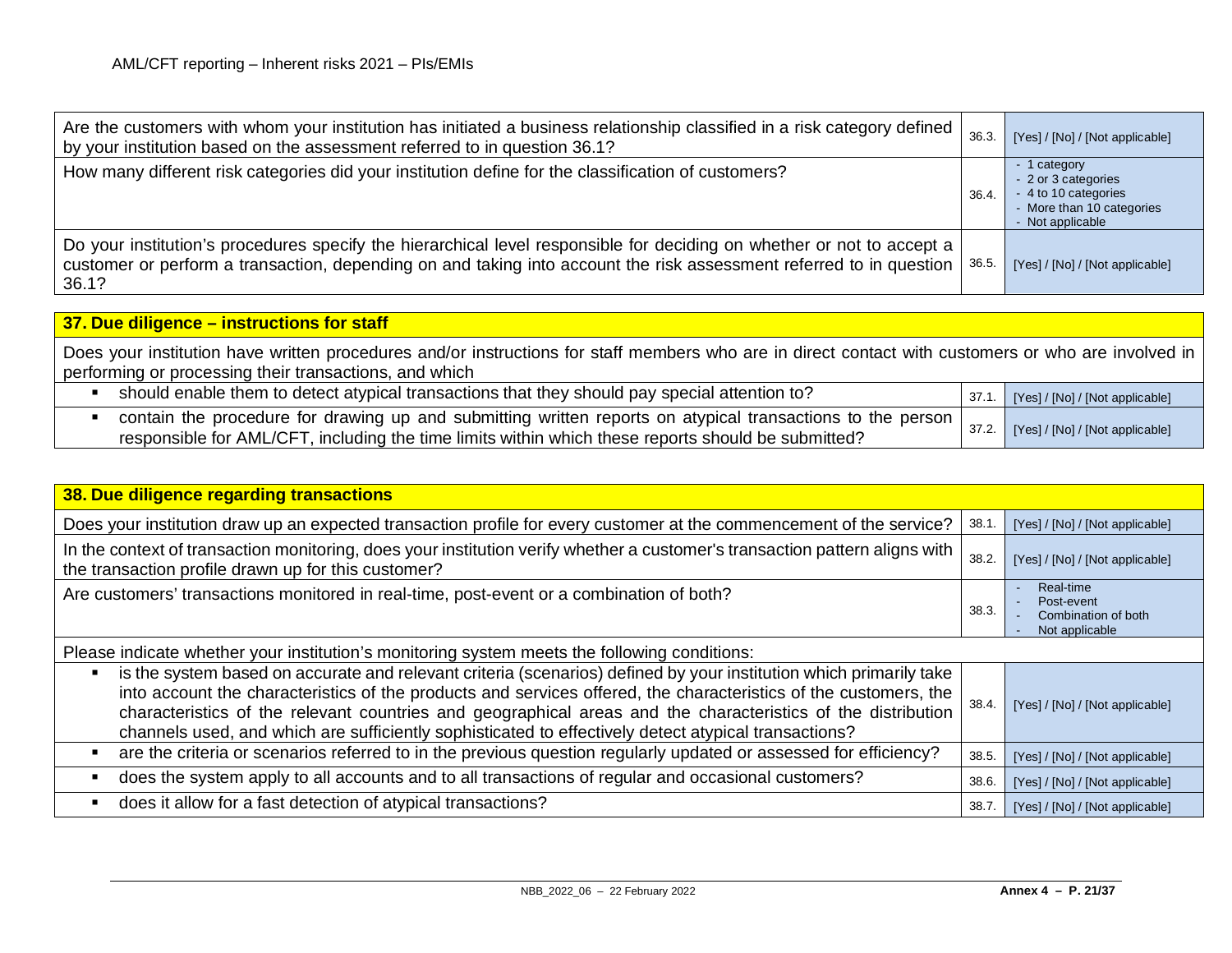| does it generate written reports (on paper or in electronic form) that are delivered to the person responsible for<br>AML/CFT, describing the atypical transactions that have been detected and indicating the criteria on the basis   38.8.<br>of which these transactions were designated as atypical? | [Yes] / [No] / [Not applicable]        |
|----------------------------------------------------------------------------------------------------------------------------------------------------------------------------------------------------------------------------------------------------------------------------------------------------------|----------------------------------------|
| is it able to detect transactions linked to high-risk countries (FATF, EU sanctions countries, etc.)?                                                                                                                                                                                                    | 38.9. [Yes] / [No] / [Not applicable]  |
| Is your institution's due diligence system for monitoring transactions (mostly) automated?                                                                                                                                                                                                               | 38.10. [Yes] / [No] / [Not applicable] |

| <b>39. Outsourcing</b>                                                                                                                                                                                                              |       |                                                                                                                      |
|-------------------------------------------------------------------------------------------------------------------------------------------------------------------------------------------------------------------------------------|-------|----------------------------------------------------------------------------------------------------------------------|
| Has your institution outsourced tasks (within or outside the group) regarding compliance with the AML/CFT regulations,<br>with the provisions pertaining to the financial sanctions and embargo regime or with Regulation 2015/847? | 39.1  | [Yes] / [No] / [Not applicable]                                                                                      |
| Did your institution and the party to which these tasks are outsourced (within or outside the group) conclude a written<br>agreement stipulating mutual commitments, responsibilities and obligations?                              | 39.2. | [Yes] / [No] / [Not applicable]                                                                                      |
| Has your institution defined a policy (process/cycle) for checking the quality of the outsourced tasks (within or outside<br>the group)?                                                                                            | 39.3. | [Yes] / [No] / [Not applicable]                                                                                      |
| When did your institution last perform a quality check of the tasks outsourced (within or outside the group)?                                                                                                                       | 39.4. | - Less than 1 year ago<br>Between 1 and 2 years ago<br>- More than 2 years ago<br>- Never as yet<br>- Not applicable |
| Did the quality check referred to in the previous question reveal any severe shortcomings?                                                                                                                                          | 39.5. | [Yes] / [No] / [Not applicable]                                                                                      |
| If you answered 'yes' to the previous question, did your institution take the measures necessary to remedy the<br>shortcomings found?                                                                                               | 39.6. | [Yes] / [No] / [Not applicable]                                                                                      |

**40. Cross-border correspondent relationships with customers that are respondent institutions from third countries**

If your institution performs correspondent services for customers that are respondent institutions from third countries, does it provide for the following enhanced due diligence measures:

| collecting information on the respondent institution (having a complete view of the institution's business activity<br>and reputation and of the quality of the supervision to which it is subjected)?          | 40.1  | [Yes] / [No] / [Not applicable] |
|-----------------------------------------------------------------------------------------------------------------------------------------------------------------------------------------------------------------|-------|---------------------------------|
| assessing the AML/CFT checks instituted by the respondent institution?                                                                                                                                          | 40.2. | [Yes] / [No] / [Not applicable] |
| receiving authorisation from senior management before entering into new correspondent relationships?                                                                                                            | 40.3. | [Yes] / [No] / [Not applicable] |
| documenting each institution's respective responsibilities?                                                                                                                                                     | 40.4. | [Yes] / [No] / [Not applicable] |
| as regards payable-through accounts, verifying that the respondent institution has taken the measures<br>necessary with regard to its own customers who have access to the correspondent institution's account? | 40.5. | [Yes] / [No] / [Not applicable] |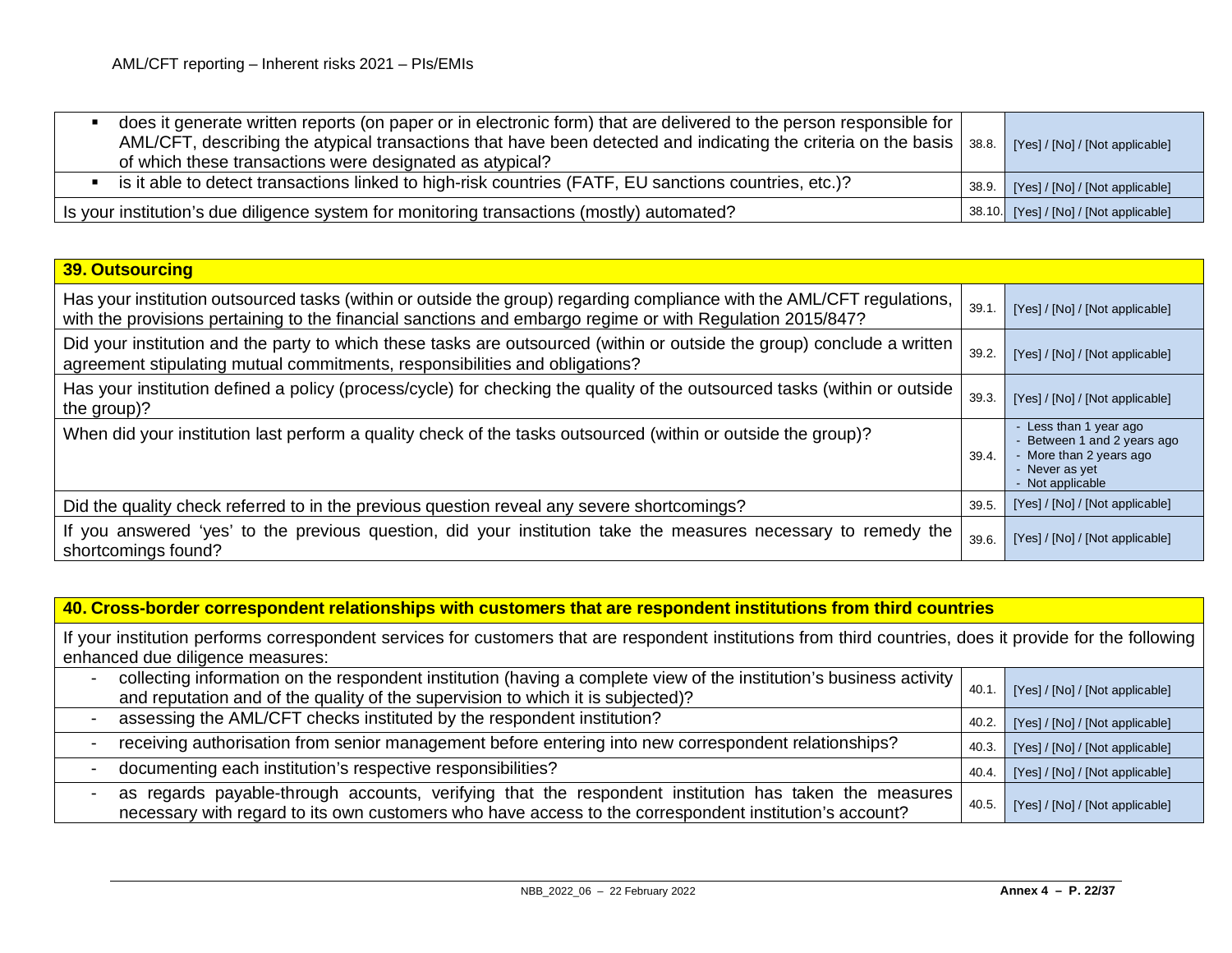| 41. Implementation of financial sanctions and embargoes                                                                                                                                                                                                                                                                                                                                                     |        |                                                                          |
|-------------------------------------------------------------------------------------------------------------------------------------------------------------------------------------------------------------------------------------------------------------------------------------------------------------------------------------------------------------------------------------------------------------|--------|--------------------------------------------------------------------------|
| Does your institution, before the commencement of the service, systematically and without exception verify whether the following persons appear on<br>the Belgian, European, or United Nations Security Council sanctions lists (herafter "the sanctions lists"):                                                                                                                                           |        |                                                                          |
| new customers of your institution:<br>$\blacksquare$                                                                                                                                                                                                                                                                                                                                                        | 41.1.  | [Yes] / [No] / [Not applicable]                                          |
| their agents:<br>$\blacksquare$                                                                                                                                                                                                                                                                                                                                                                             | 41.2.  | [Yes] / [No] / [Not applicable]                                          |
| the ultimate beneficial owners associated with customer relations (UBOs of customers, customers' agents, etc.):<br>٠                                                                                                                                                                                                                                                                                        | 41.3.  | [Yes] / [No] / [Not applicable]                                          |
| Does your institution verify periodically, i.e. within a reasonable period after each update of the existing sanctions lists or after the publication of new<br>sanctions lists, whether the following persons appear on the updated or new sanctions lists:                                                                                                                                                |        |                                                                          |
| the customers of your institution:<br>Ξ                                                                                                                                                                                                                                                                                                                                                                     | 41.4.  | [Yes] / [No] / [Not applicable]                                          |
| their agents:<br>٠                                                                                                                                                                                                                                                                                                                                                                                          | 41.5.  | [Yes] / [No] / [Not applicable]                                          |
| the ultimate beneficial owners associated with customer relations (UBOs of customers, customers' agents, etc.):<br>$\blacksquare$                                                                                                                                                                                                                                                                           | 41.6.  | [Yes] / [No] / [Not applicable]                                          |
| When performing or receiving international transfers of funds (payments from or to persons or entities outside Belgium)<br>on behalf of your customers, does your institution verify whether the counterparties of these customers appear on the<br>sanctions lists, or whether the other information accompanying the transfer of funds (such as a payment reference)<br>generates a match on these lists? | 41.7.  | [Yes] / [No] / [Not applicable]                                          |
| When performing or receiving national transfers of funds (payments within Belgium) on behalf of your customers, does<br>your institution verify whether the counterparties of these customers appear on the sanctions lists, or whether the other<br>information accompanying the transfer of funds (such as a payment reference) generates a match on these lists?                                         | 41.8.  | [Yes] / [No] / [Not applicable]                                          |
| When providing resources (e.g. in the context of payments, repayments, credit, etc.), does your institution verify whether<br>a sanctioned party is potentially involved?                                                                                                                                                                                                                                   | 41.9.  | [Yes] / [No] / [Not applicable]                                          |
| Please indicate whether your institution performs the screenings as referred to in all the questions above (41.1 tot 41.9) based on the following lists:                                                                                                                                                                                                                                                    |        |                                                                          |
| The European sanctions lists:<br>$\blacksquare$                                                                                                                                                                                                                                                                                                                                                             | 41.10. | [Yes] / [No] / [Not applicable]                                          |
| The Belgian sanctions lists:<br>$\overline{\phantom{a}}$                                                                                                                                                                                                                                                                                                                                                    | 41.11  | [Yes] / [No] / [Not applicable]                                          |
| The United Nations Security Council lists:<br>$\blacksquare$                                                                                                                                                                                                                                                                                                                                                | 41.12. | [Yes] / [No] / [Not applicable]                                          |
| Please indicate below whether your institution uses an automated system (e.g. a software application), a manual system (e.g. a manual comparison of<br>the customer database with the sanctions lists in place) or a combination of both, for the aforementioned verifications:                                                                                                                             |        |                                                                          |
| the verifications referred to in question 41.1 to 41.3:<br>$\blacksquare$                                                                                                                                                                                                                                                                                                                                   | 41.13. | [Automated]<br>[Manual] /<br>[Combination of both] / [Not<br>applicable] |
| the verifications referred to in question 41.4 to 41.6:<br>Ξ                                                                                                                                                                                                                                                                                                                                                | 41.14. | [Manual] /<br>[Automated]<br>[Combination of both] / [Not<br>applicable] |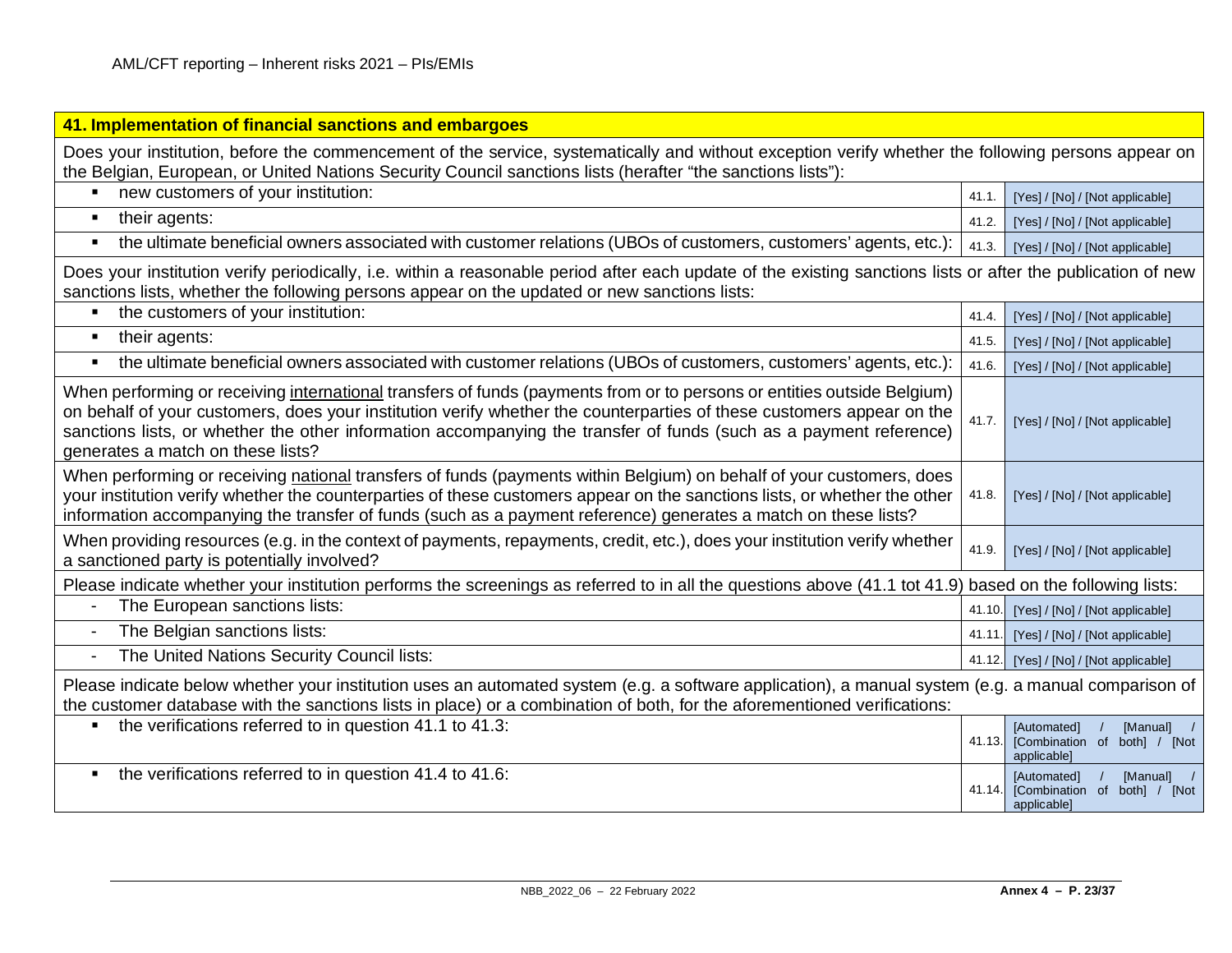| the verifications referred to in question 41.7:<br>$\blacksquare$                                                                                                                                                                                                                                                                                                                                        | 41.15. | [Manual]<br>[Automated]<br>[Combination of<br>both] / [Not<br>applicable] |
|----------------------------------------------------------------------------------------------------------------------------------------------------------------------------------------------------------------------------------------------------------------------------------------------------------------------------------------------------------------------------------------------------------|--------|---------------------------------------------------------------------------|
| the verifications referred to in question 41.8:<br>$\blacksquare$                                                                                                                                                                                                                                                                                                                                        | 41.16. | [Manual]<br>[Automated]<br>[Combination of<br>both] / [Not<br>applicable] |
| Does your institution have procedures clarifying how its staff members or officers should investigate possible matches<br>between the information provided by customers and their relations (agents, UBOs and/or counterparties) and the<br>sanctions lists, in order to be able to determine, based on this investigation, whether it is a false or genuine or positive<br>match ?                      | 41.17. | [Yes] / [No] / [Not applicable]                                           |
| Does your institution have procedures which clarify the course of action to be followed in your institution when one of<br>your customers (or one of their relations) is found to effectively appear on the sanctions lists (positive match)? (e.g.<br>procedure for freezing funds and/or assets, intervention by the appropriate hierarchical level, notification to the Minister<br>of Finance, etc.) | 41.18. | [Yes] / [No] / [Not applicable]                                           |
| When investing funds, does your institution verify whether this potentially involves a sanctioned transaction or facilitates<br>a sanctioned activity (embargoes or other restrictive measures)?                                                                                                                                                                                                         | 41.19. | [Yes] / [No] / [Not applicable]                                           |
| When providing resources (e.g. in the context of payments, repayments, credit, etc.) does your institution verify whether<br>this possibly involves a sanctioned transaction or facilitates a sanctioned activity (embargoes or other restrictive<br>measures)?                                                                                                                                          | 41.20. | [Yes] / [No] / [Not applicable]                                           |
| Does your institution systematically and without exception maintain an audit trail of the investigations and/or<br>verifications referred to in the previous questions?                                                                                                                                                                                                                                  | 41.21  | [Yes] / [No] / [Not applicable]                                           |

| 42. Group policy                                                                                                                                                                                                                                                                                                                                                                                                                                                                                                                                                                                                                             |       |                                 |  |
|----------------------------------------------------------------------------------------------------------------------------------------------------------------------------------------------------------------------------------------------------------------------------------------------------------------------------------------------------------------------------------------------------------------------------------------------------------------------------------------------------------------------------------------------------------------------------------------------------------------------------------------------|-------|---------------------------------|--|
| If your institution is a subsidiary or branch that is part of a group of which the parent company is established in another<br>EU Member State or in a third country, did your institution verify whether the AML/CFT policies and procedures imposed<br>by the group comply with the Belgian legislation on the subject and, if they did not, did your institution take the additional<br>measures necessary to guarantee that its policies and procedures are in accordance with the Belgian legislation?<br>Note: If your institution is not part of a group or if your institution is itself a parent company of a group, your answer to | 42.1  | [Yes] / [No] / [Not applicable] |  |
| this question should be 'not applicable'.                                                                                                                                                                                                                                                                                                                                                                                                                                                                                                                                                                                                    |       |                                 |  |
| If your institution is physically established in another EU Member State or in a third country (through one or more subsidiaries, branches or established<br>agents or distributors), did your institution:                                                                                                                                                                                                                                                                                                                                                                                                                                  |       |                                 |  |
| Note: If your institution does not have any physical establishments abroad, your answer to the following questions should be 'not applicable'.                                                                                                                                                                                                                                                                                                                                                                                                                                                                                               |       |                                 |  |
| define a group policy based on an overall risk assessment for the entire group, taking into account the specific<br>risks of each physical establishment?                                                                                                                                                                                                                                                                                                                                                                                                                                                                                    | 42.2. | [Yes] / [No] / [Not applicable] |  |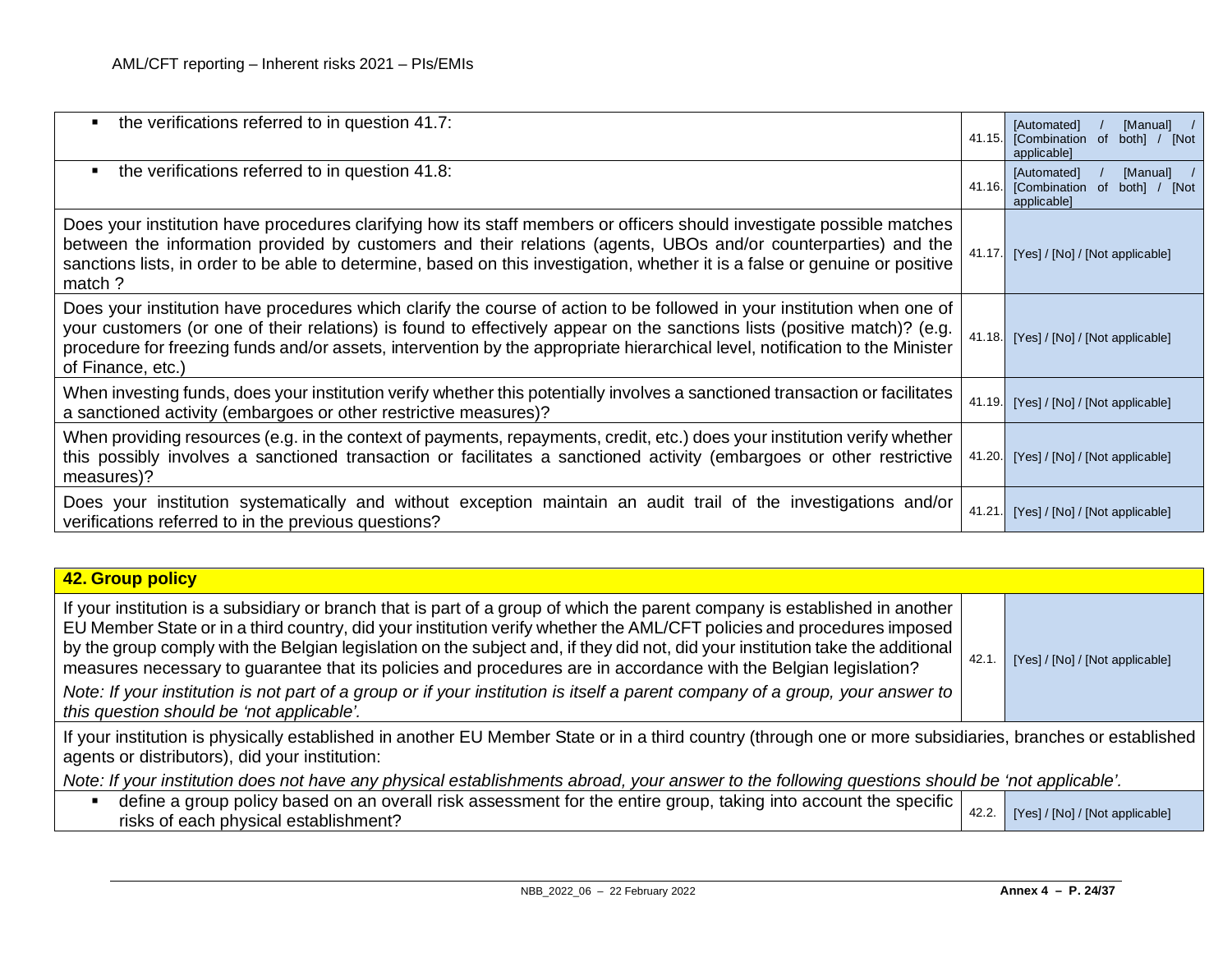| verify whether this group policy is in accordance with the local AML/CFT legislation of each establishment and,                                                |  |
|----------------------------------------------------------------------------------------------------------------------------------------------------------------|--|
| if it was not, did your institution take the additional measures necessary to guarantee the compliance of its policy   42.3.   [Yes] / [No] / [Not applicable] |  |
| and procedures with each local legislation?                                                                                                                    |  |

### **43. Regulation (EU) 2015/847 on information accompanying transfers of funds**

*Note: This section applies to all institutions carrying out transfers of funds within the meaning of Regulation 2015/847. However, if your institution does not carry out transfers of funds, please answer "not applicable" to all questions concerned. The same applies to specific questions of this section that are not relevant for your institution.*

| If your institution acts as a payment service provider, do your institution's internal procedures determine:                                                                                                                                                                                                                                                                                               |       |                                 |  |
|------------------------------------------------------------------------------------------------------------------------------------------------------------------------------------------------------------------------------------------------------------------------------------------------------------------------------------------------------------------------------------------------------------|-------|---------------------------------|--|
| the criteria used by your institution to determine whether its services and products fall within the scope of<br><b>Regulation 2015/847?</b>                                                                                                                                                                                                                                                               | 43.1. | [Yes] / [No] / [Not applicable] |  |
| which of the services and products offered by your institution fall within the scope of Regulation 2015/847?<br>$\blacksquare$                                                                                                                                                                                                                                                                             | 43.2. | [Yes] / [No] / [Not applicable] |  |
| If your institution acts as payment service provider of the payer, do your institution's procedures contain the following:                                                                                                                                                                                                                                                                                 |       |                                 |  |
| for transfers of funds within the European Union or the European Economic Area, a definition of the information<br>$\blacksquare$<br>on the payer and on the beneficiary that should accompany the transfers of funds performed?                                                                                                                                                                           | 43.3. | [Yes] / [No] / [Not applicable] |  |
| for transfers of funds outside the European Union or the European Economic Area, a definition of the information<br>$\blacksquare$<br>on the payer and on the beneficiary that should accompany the transfers of funds performed?                                                                                                                                                                          | 43.4. | [Yes] / [No] / [Not applicable] |  |
| If your institution acts as payment service provider of the beneficiary:                                                                                                                                                                                                                                                                                                                                   |       |                                 |  |
| does your institution verify in real time whether the characters used to provide the information on the payer and<br>٠<br>on the beneficiary are in accordance with the conventions and/or agreements of the payment system used, or<br>can it prove to the supervisor that the payment system used automatically prevents the sending or receiving of<br>transfers or funds with unauthorised characters? | 43.5. | [Yes] / [No] / [Not applicable] |  |
| Does your institution have effective procedures (such as the use of filters) to detect transfers of funds containing<br>$\blacksquare$<br>incomplete or clearly irrelevant information on the payer or the beneficiary (e.g. "xxxxx", "abcdefg", "my<br>customer", "unknown", etc.)?                                                                                                                       | 43.6. | [Yes] / [No] / [Not applicable] |  |
| do your institution's procedures determine, according to the risk, for which transfers of funds these checks<br>$\blacksquare$<br>should be carried out in real time, and for which transfers of funds these checks can occur ex-post, and why?                                                                                                                                                            | 43.7. | [Yes] / [No] / [Not applicable] |  |
| does your institution, in addition to the real-time and ex-post monitoring referred to in the previous question,<br>$\blacksquare$<br>also periodically perform ex-post checks on a sample basis in order to verify whether the real-time and ex-post<br>monitoring checks referred to in the previous question are adequate and efficient?                                                                | 43.8. | [Yes] / [No] / [Not applicable] |  |
| do your institution's procedures determine the policy to be pursued in terms of refusing a transfer of funds,<br>$\blacksquare$<br>suspending a transfer of funds or requesting complete information from the payment service provider of the<br>payers when, upon the receipt of this transfer of funds, the required information is found to be absent?                                                  | 43.9. | [Yes] / [No] / [Not applicable] |  |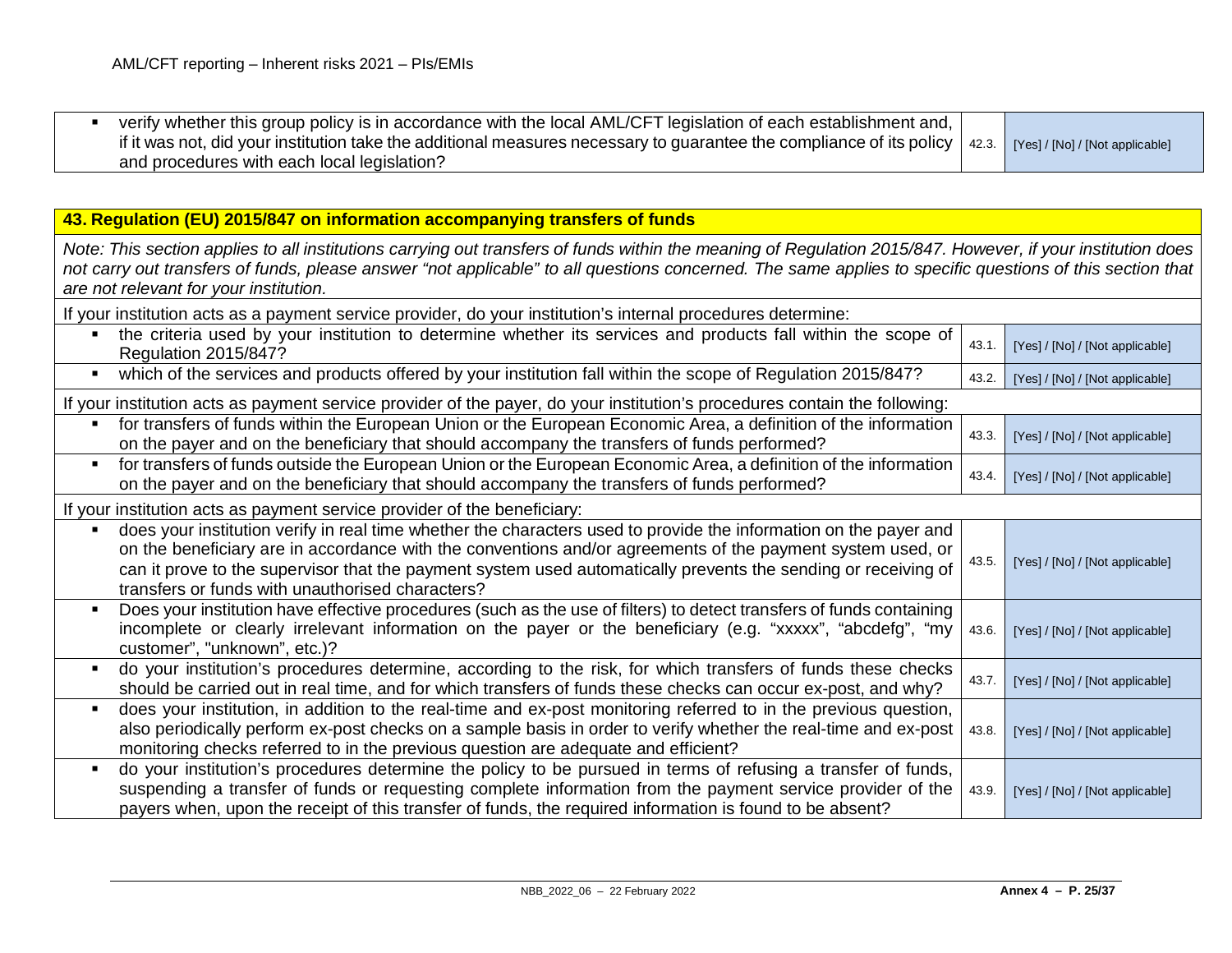<span id="page-25-0"></span>

| do your institution's internal procedures determine the policy to be pursued with regard to payment service<br>providers who regularly fail to provide the required information on the payers?                                                                | 43.10.  | [Yes] / [No] / [Not applicable] |
|---------------------------------------------------------------------------------------------------------------------------------------------------------------------------------------------------------------------------------------------------------------|---------|---------------------------------|
| do your institution's internal procedures and systems enable it to identify payment service providers who<br>regularly fail to provide the required information on payers and beneficiaries?                                                                  | 43.11   | [Yes] / [No] / [Not applicable] |
| do your institution's procedures provide that the National Bank of Belgium should be notified no later than three<br>months after your institution identifies a payment service provider who regularly fails to provide the information   43.12.<br>required? |         | [Yes] / [No] / [Not applicable] |
| does your institution maintain a list of all transfers of funds which were found to contain incomplete or irrelevant  <br>information?                                                                                                                        | 43.13.I | [Yes] / [No] / [Not applicable] |

| 43bis. Use of innovative solutions in the customer due diligence process (within the meaning of the ESAs Opinion dated 23 January 2018<br>on the use of innovative solutions <sup>4</sup> )                               |       |                      |  |
|---------------------------------------------------------------------------------------------------------------------------------------------------------------------------------------------------------------------------|-------|----------------------|--|
| Does your institution use one or more innovative solutions in its customer due diligence process (knowledge of the<br>customer (hereinafter « KYC ») and/or monitoring of transactions (hereinafter « KYT »))             | 43b.1 | [Yes]/[No]           |  |
| If the answer to the above question is "yes", please indicate whether                                                                                                                                                     |       |                      |  |
| the innovative KYC solutions were developed or acquired exclusively or mainly within your institution or within<br>an entity of the group to which it belongs (in-house)?                                                 | 43b.2 | [Yes] / [No] / [N/A] |  |
| the innovative KYT solutions were developed or acquired exclusively or mainly within your institution or within<br>an entity of the group to which it belongs (in-house)?                                                 | 43b.3 | [Yes]/[No]/[N/A]     |  |
| KYC<br>developed<br>exclusively<br>innovative<br>mainly<br>solutions<br>external<br>the<br>by<br>were<br>or<br>an<br>designer/distributor/user/service provider?                                                          | 43b.4 | [Yes] / [No] / [N/A] |  |
| developed<br>exclusively<br>innovative<br>KYT.<br>solutions<br>external<br>mainly<br>the<br>were<br>or<br>by<br>an<br>designer/distributor/user/service provider?                                                         | 43b.5 | [Yes]/[No]/[N/A]     |  |
| Please answer the following questions if, in the customer due diligence process, your institution uses innovative<br>solutions developed exclusively or mainly by an external designer/distributor/user/service provider: |       |                      |  |

4 Joint Opinion of the European Supervisory Authorities on the use of innovative solutions by credit and financial institutions in the customer due diligence process, JC 2017 81, 23 January 2018.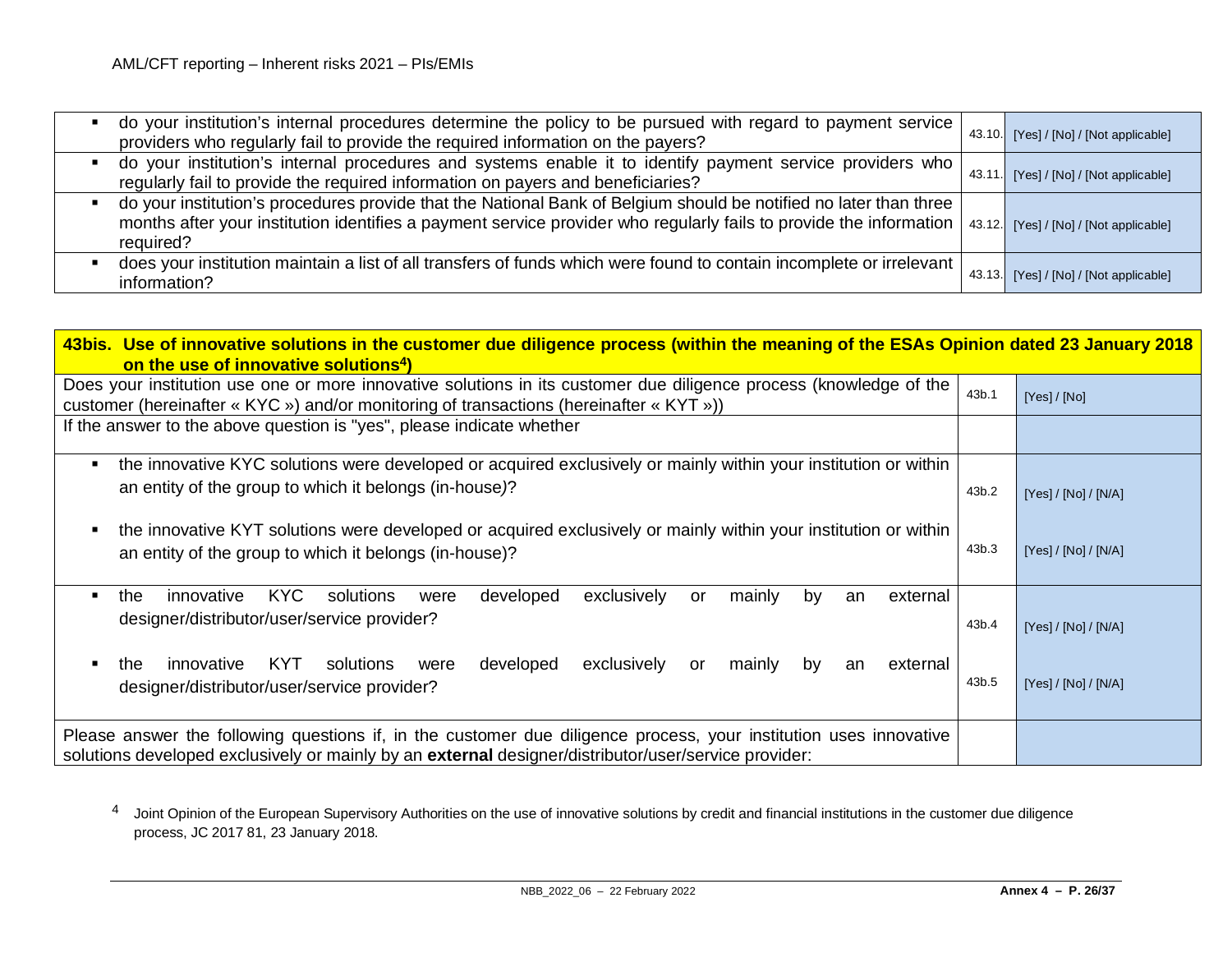| Has your institution carried out a pre-implementation assessment to ensure that the tool meets all the customer<br>due diligence process requirements applicable within your institution as regards:<br>o KYC?<br>KYT?<br>$\circ$                                        | 43b.6<br>43b.7   | [Yes] / [No] / [N/A]<br>[Yes] / [No] / [N/A]                                       |
|--------------------------------------------------------------------------------------------------------------------------------------------------------------------------------------------------------------------------------------------------------------------------|------------------|------------------------------------------------------------------------------------|
| Does your institution have the contractual possibility to propose changes to the tool implementing innovative<br>solutions in the field of:<br>KYC?<br>$\circ$<br>KYT?<br>$\Omega$                                                                                       | 43b.8<br>43b.9   | [Yes] / [No] / [N/A]<br>[Yes] / [No] / [N/A]                                       |
| Does your institution have the contractual possibility to authorise and refuse changes proposed by the third<br>party (designer/distributor/user/service provider) to the tool implementing innovative solutions in the field of:<br>KYC?<br>$\Omega$<br>KYT?<br>$\circ$ | 43b.10<br>43b.11 | [Yes] / [No] / [N/A]<br>[Yes] / [No] / [N/A]                                       |
| Do your institution's procedures provide for a periodic and documented review (effectiveness, update, etc.) of<br>٠<br>the tool implementing innovative solutions in the field of:<br>KYC?<br>$\Omega$<br>KYT?<br>$\circ$                                                | 43b.12<br>43b.13 | [Yes] / [No] / [N/A]<br>[Yes] / [No] / [N/A]                                       |
| How often are the periodic reviews referred to in the previous question conducted for the tool implementing<br>٠<br>innovative solutions in the field of:<br>KYC?<br>$\circ$                                                                                             | 43b.14           | At least quarterly<br>At least annually<br>Less than once a year<br>Not applicable |
| KYT?                                                                                                                                                                                                                                                                     | 43b.15           | At least quarterly<br>At least annually<br>Less than once a year<br>Not applicable |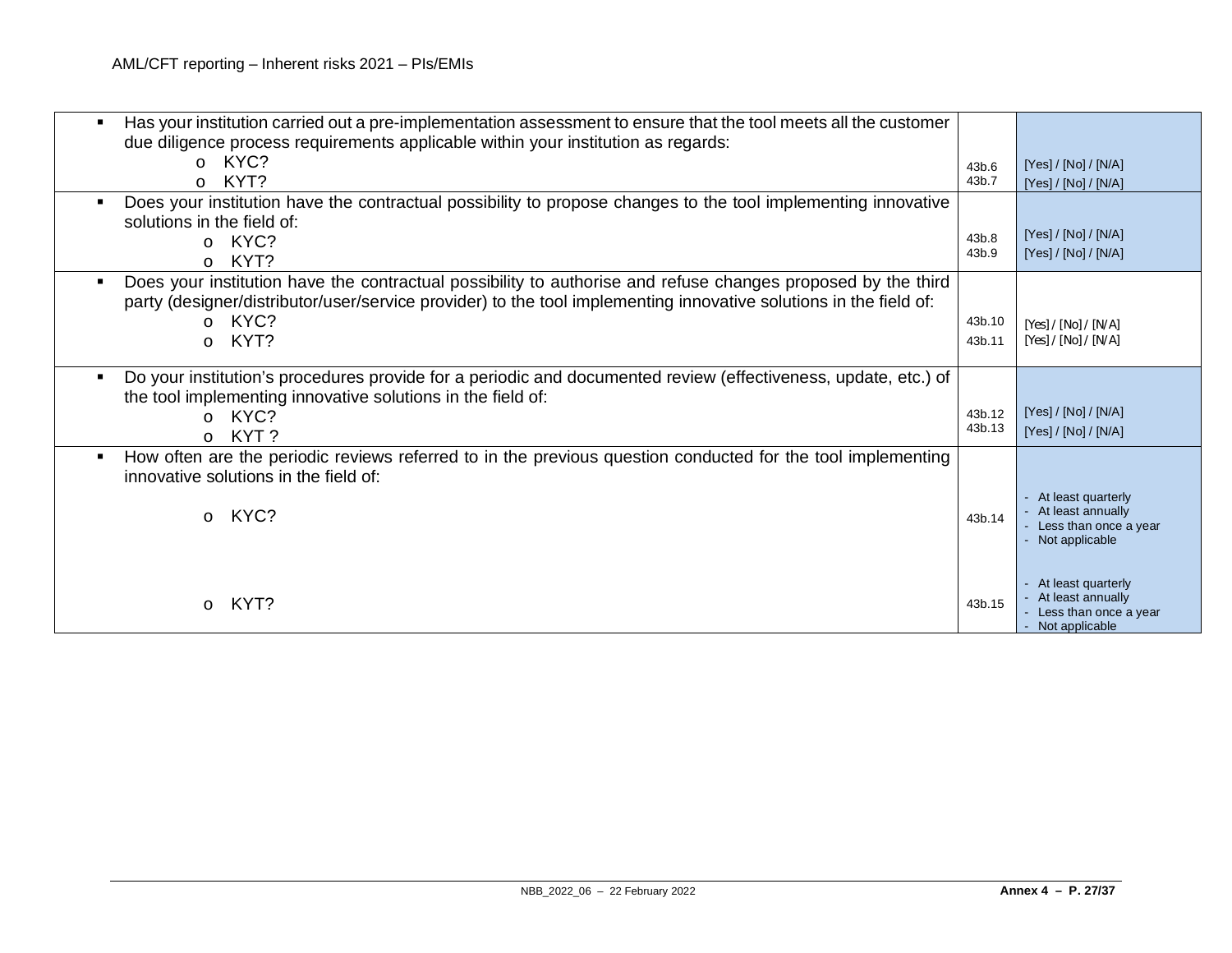# **PART 2: ONLY TO BE COMPLETED BY INSTITUTIONS LICENSED AS ELECTRONIC MONEY INSTITUTIONS**

| 44. Issuance of electronic money                                                          |                                   |
|-------------------------------------------------------------------------------------------|-----------------------------------|
| Please provide the total amount of electronic money issued by your institution in 2021:   | 44.1. [Not available] or [Number] |
| Please provide the total amount of electronic money redeemed by your institution in 2021: | 44.2. [Not available] or [Number] |

| 45. Characteristics of the electronic money devices distributed by your institution                                                    |             |                                 |  |
|----------------------------------------------------------------------------------------------------------------------------------------|-------------|---------------------------------|--|
| Please indicate whether the electronic money products distributed by your institution in 2021 meet the criteria set out below:         |             |                                 |  |
| The devices distributed by your institution can be charged with electronic money amounting to 5,000 euro or<br>more:                   | 45.1        | [Yes] / [No] / [Not applicable] |  |
| The devices distributed by your institution allow the customer to perform payments amounting to 2,500 euro or<br>more per transaction: | 45.2.       | [Yes] / [No] / [Not applicable] |  |
| The electronic money products distributed by your institution can be charged/recharged using cash (coins and )<br>notes):              | 45.3.       | [Yes] / [No] / [Not applicable] |  |
| Is there a limit to the amount of funds that can be stored on the electronic money product/account?                                    | 45.3<br>bis | [Yes] / [No] / [Not applicable] |  |

| 46. Characteristics of the use of the electronic money products distributed by your institution                                                                                                       |       |                                 |  |
|-------------------------------------------------------------------------------------------------------------------------------------------------------------------------------------------------------|-------|---------------------------------|--|
| Please indicate whether the electronic money products distributed by your institution meet the following criteria:                                                                                    |       |                                 |  |
| The product allows payments between persons:                                                                                                                                                          | 46.1. | [Yes] / [No] / [Not applicable] |  |
| The product is accepted as a means of payment by a large number of merchants or points of sale:                                                                                                       | 46.2. | [Yes] / [No] / [Not applicable] |  |
| The product was designed to be used as a means of payment by merchants offering services or products<br>presenting a high risk of money laundering and/or terrorist financing (e.g. online gambling): | 46.3. | [Yes] / [No] / [Not applicable] |  |
| The product can be used for cross-border transactions or can be used in different countries:                                                                                                          | 46.4  | [Yes] / [No] / [Not applicable] |  |
| The product enables withdrawals in cash (coins and notes):                                                                                                                                            | 46.5. | [Yes] / [No] / [Not applicable] |  |

| 46.bis Distribution channels used for the electronic money products issued by your institution                                   |                     |                                    |
|----------------------------------------------------------------------------------------------------------------------------------|---------------------|------------------------------------|
| Please indicate whether the electronic money products issued by your institution are distributed through the following channels: |                     |                                    |
| The product is distributed online and remotely.                                                                                  | 46.bis <sup>-</sup> | [Yes] / [No] / [Not<br>applicable] |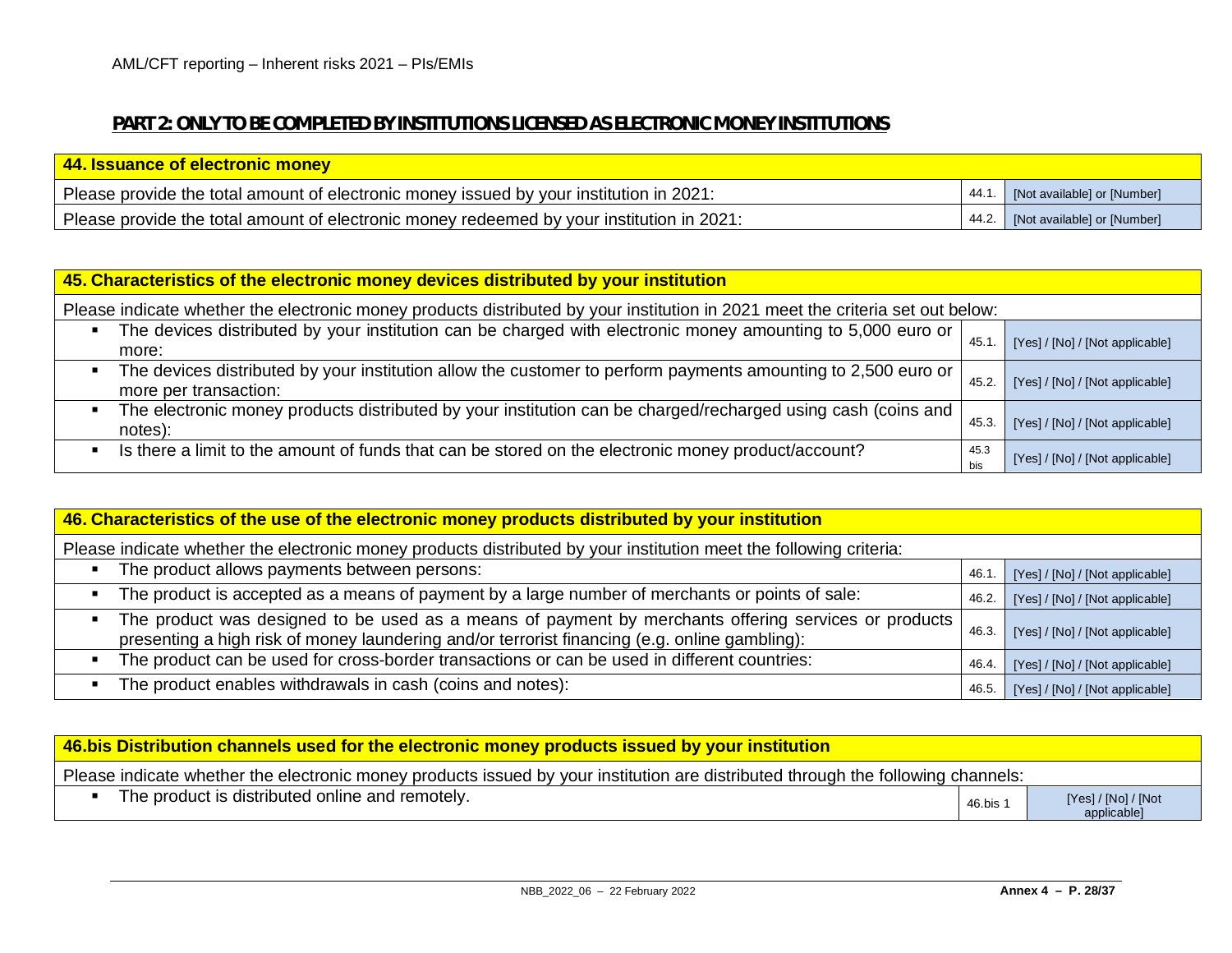| The product is distributed by intermediaries who are not themselves obliged entities under Directive (EU)<br>2015/849 or<br>r Belgian national law.<br>$\sim$ r | 46.bis 2 | [Yes] / [No] / [Not<br>applicable] |
|-----------------------------------------------------------------------------------------------------------------------------------------------------------------|----------|------------------------------------|
|-----------------------------------------------------------------------------------------------------------------------------------------------------------------|----------|------------------------------------|

| 47. Anonymity of the electronic money issued by your institution                                                                                                                                                                                                                                                                                                             |             |                                 |
|------------------------------------------------------------------------------------------------------------------------------------------------------------------------------------------------------------------------------------------------------------------------------------------------------------------------------------------------------------------------------|-------------|---------------------------------|
| Does your institution issue electronic money anonymously? (i.e. without identifying and verifying the identity of the<br>customer to whom the electronic money is issued in accordance with the AML-Law):                                                                                                                                                                    | 47.1        | [Yes] / [No] / [Not applicable] |
| Has your institution adapted the characteristics of its electronic money products and its internal procedures in<br>accordance with the Law of 20 July 2021?                                                                                                                                                                                                                 | 47.1<br>bis | [Yes] / [No] / [Not applicable] |
| What is the total number of devices distributed anonymously by your institution in 2021, and what is the total amount of electronic money issued on<br>these devices?                                                                                                                                                                                                        |             |                                 |
| If your institution does not issue anonymous electronic money, your answer to these questions should be 0 (zero).                                                                                                                                                                                                                                                            |             |                                 |
| Number of electronic money devices distributed anonymously:                                                                                                                                                                                                                                                                                                                  | 47.2.       | [Not available] or [Number]     |
| Total amount of money issued anonymously:                                                                                                                                                                                                                                                                                                                                    | 47.3.       | [Not available] or [Number]     |
| Do your institution's procedures allow unidentified third parties to charge/recharge electronic money devices on behalf<br>of your customers? (e.g. recharging an electronic money device on behalf of a customer through a transfer of funds<br>performed by a third party, or through a deposit of cash (coins and notes) by a third party on the device of the customer?) | 47.4.       | [Yes] / [No] / [Not applicable] |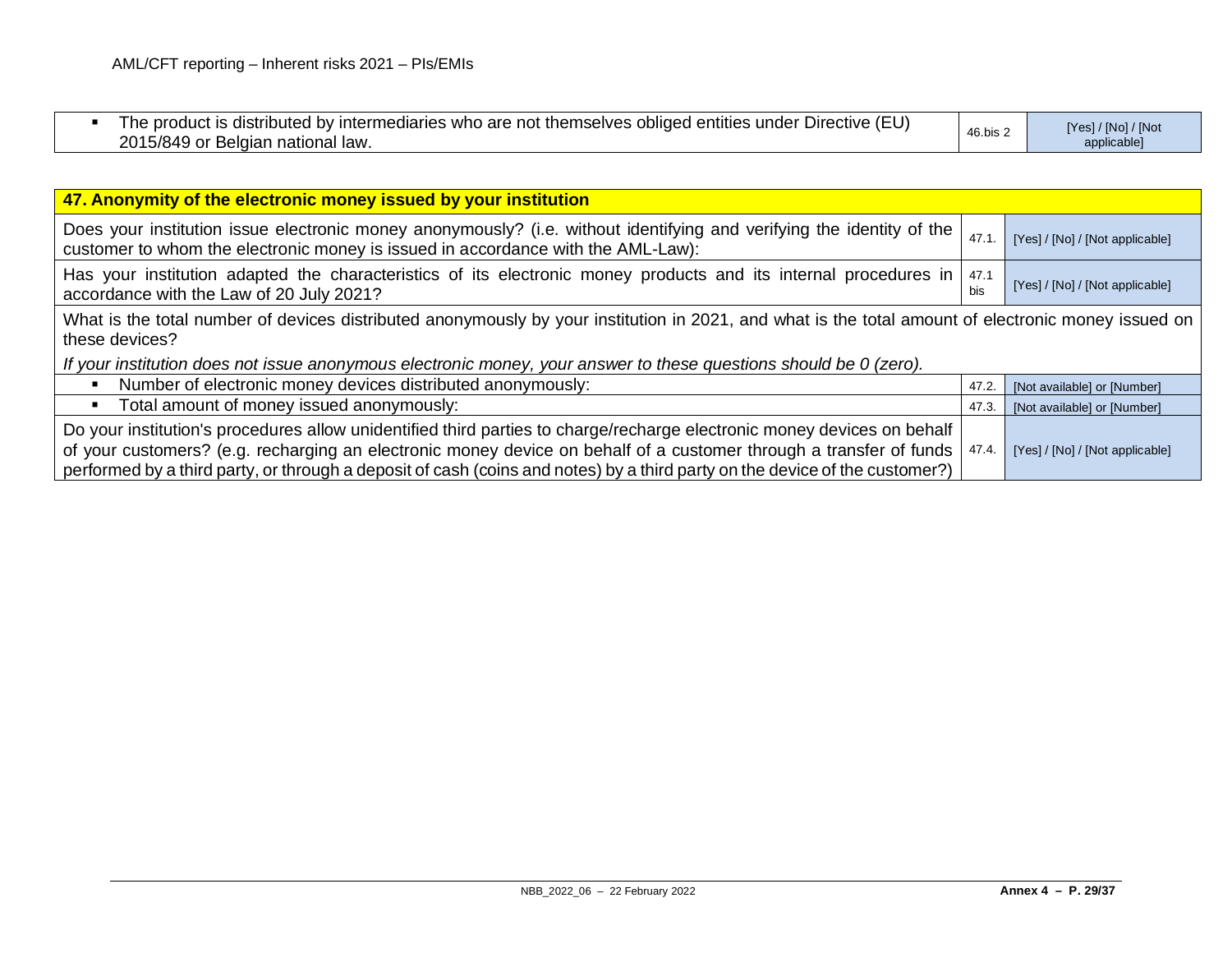# **PART 3: ONLY TO BE COMPLETED BY PAYMENT INSTITUTIONS LICENSED TO PERFORM ACTIVITY PI6 (MONEY REMITTANCE)**

|                                                                                         | 48. Scope of the money remittance activity performed                                                                                    |       |                             |  |  |  |  |  |
|-----------------------------------------------------------------------------------------|-----------------------------------------------------------------------------------------------------------------------------------------|-------|-----------------------------|--|--|--|--|--|
| Please provide the following information on the payment volume in 2021:                 |                                                                                                                                         |       |                             |  |  |  |  |  |
| Note:                                                                                   |                                                                                                                                         |       |                             |  |  |  |  |  |
| In this context, payments only refer to transfers of funds.<br>$\overline{\phantom{a}}$ |                                                                                                                                         |       |                             |  |  |  |  |  |
| 'National payments' refer to payments made within Belgium.<br>$\blacksquare$            |                                                                                                                                         |       |                             |  |  |  |  |  |
| $\overline{\phantom{0}}$                                                                | 'International payments' refer to payments made from or to a country other than Belgium (payments made between Belgium and a member     |       |                             |  |  |  |  |  |
|                                                                                         | state of the European Union should therefore be considered international payments for the purposes of this reporting).                  |       |                             |  |  |  |  |  |
|                                                                                         | These payments only refer to transactions to and from customers. Transactions between banks should therefore not be taken into account. |       |                             |  |  |  |  |  |
| National<br>οf<br>payments<br>(sum                                                      | Number of payments:                                                                                                                     | 48.1  | [Not available] or [Number] |  |  |  |  |  |
| payments IN & OUT)                                                                      | Volume (expressed in euro):<br>[Not available] or [Number]<br>48.2.                                                                     |       |                             |  |  |  |  |  |
| of<br>International<br>payments<br>(sum                                                 | Number of payments:                                                                                                                     | 48.3. | [Not available] or [Number] |  |  |  |  |  |
| payments IN & OUT)                                                                      | Volume (expressed in euro):                                                                                                             | 48.4. | [Not available] or [Number] |  |  |  |  |  |

|                                                                                                                                                                                                                       | 49. Main remittance corridors                         |                                 |                                                                         |  |  |  |  |  |  |  |
|-----------------------------------------------------------------------------------------------------------------------------------------------------------------------------------------------------------------------|-------------------------------------------------------|---------------------------------|-------------------------------------------------------------------------|--|--|--|--|--|--|--|
| In the following table, please provide the volume and the total amount of the money transfers (payments OUT) performed by your institution in 2021<br>for the top 10 countries (based on the volume of payments OUT): |                                                       |                                 |                                                                         |  |  |  |  |  |  |  |
|                                                                                                                                                                                                                       | Country                                               | Number of payments OUT (volume) | Cumulative<br>amount<br>- of<br>the<br>payments<br>(expressed in euro): |  |  |  |  |  |  |  |
| 49.1.                                                                                                                                                                                                                 | [Drop-down country selection]                         | [Number]                        | [Number]                                                                |  |  |  |  |  |  |  |
| 49.2.                                                                                                                                                                                                                 | [Drop-down country selection]                         | [Number]                        | [Number]                                                                |  |  |  |  |  |  |  |
| 49.3.                                                                                                                                                                                                                 | [Drop-down country selection]<br>[Number]<br>[Number] |                                 |                                                                         |  |  |  |  |  |  |  |
| 49.4.                                                                                                                                                                                                                 | 4. [Drop-down country selection]                      | [Number]                        | [Number]                                                                |  |  |  |  |  |  |  |
| 49.5.                                                                                                                                                                                                                 | 5. [Drop-down country selection]                      | [Number]                        | [Number]                                                                |  |  |  |  |  |  |  |
| 49.6.                                                                                                                                                                                                                 | 6. [Drop-down country selection]                      | [Number]                        | [Number]                                                                |  |  |  |  |  |  |  |
| 49.7.                                                                                                                                                                                                                 | [Drop-down country selection]                         | [Number]                        | [Number]                                                                |  |  |  |  |  |  |  |
| 49.8.                                                                                                                                                                                                                 | [Drop-down country selection]<br>8.                   | [Number]                        | [Number]                                                                |  |  |  |  |  |  |  |
| 49.9.                                                                                                                                                                                                                 | 9. [Drop-down country selection]                      | [Number]                        | [Number]                                                                |  |  |  |  |  |  |  |
| 49.10.                                                                                                                                                                                                                | 10. [Drop-down country selection]                     | [Number]                        | [Number]                                                                |  |  |  |  |  |  |  |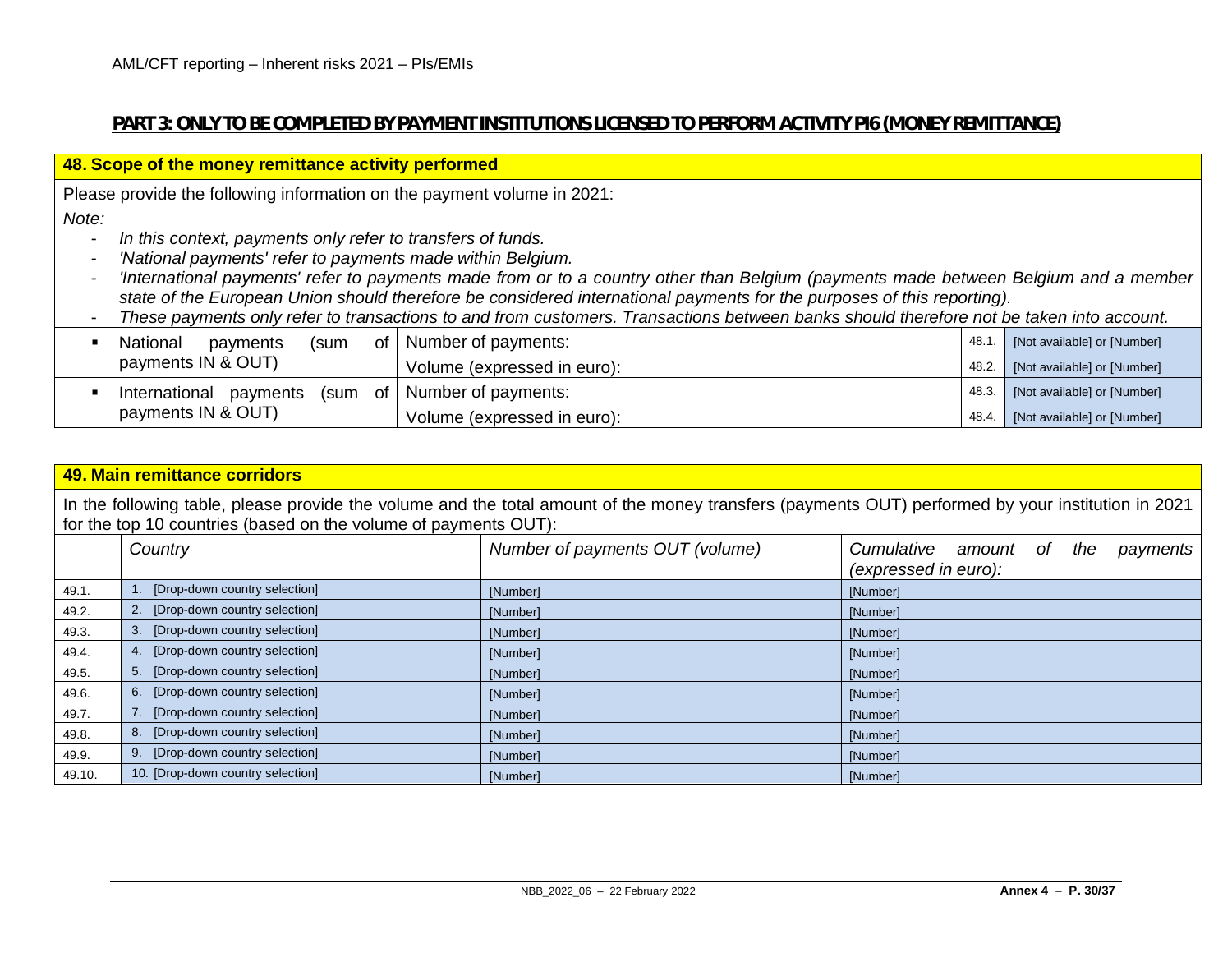In the following table, please provide the volume and the total amount of the money transfers (payments IN) received by your institution in 2021 for the top 10 countries (based on the volume of payments IN): *Country Number of payments OUT (volume) Cumulative amount of the payments (expressed in euro):* 49.11. 1. [Drop-down country selection] [Number] [Number] [Number] [Number] [Number] [Number] 49.12. 2. [Drop-down country selection] [Number] [Number] [Number] [Number] 2. [Drop-down country selection] 49.13. 3. [Drop-down country selection] [Number] [Number] [Number] [Number] [Number] 49.14. A Drop-down country selection] **[Number]** [Number] **[Number]** [Number] **[Number]** [Number] 49.15. 5. [Drop-down country selection] [Number] [Number] [Number] [Number] [Number] 49.16. 6. [Drop-down country selection] [Number] [Number] [Number] [Number] 49.17. 7. [Drop-down country selection] [Number] [Number] [Number] [Number] [Number] 49.18. 8. [Drop-down country selection] [Number] [Number] [Number] [Number] [Number] 49.19. 9. [Drop-down country selection] [Number] [Number] [Number] [Number] [Number] 49.20. 10. [Drop-down country selection] [Number] [Number] [Number] [Number] [Number]

|        | 50. Remittance payments OUT to high-risk countries                                                                                                                                                             |          |        |            |          |        |            |          |        |       |                             |          |
|--------|----------------------------------------------------------------------------------------------------------------------------------------------------------------------------------------------------------------|----------|--------|------------|----------|--------|------------|----------|--------|-------|-----------------------------|----------|
|        | Please provide the total number and the corresponding amount of the money transfers (payments OUT) performed on behalf of your customers in<br>2021 to a country included in the list of countries in Annex 1: |          |        |            |          |        |            |          |        |       |                             |          |
|        | Number:                                                                                                                                                                                                        |          |        |            |          |        |            |          |        | 50.1  | [Not available] or [Number] |          |
|        | Amount:                                                                                                                                                                                                        |          |        |            |          |        |            |          |        | 50.2. | [Not available] or [Number] |          |
|        | In the table below, please indicate for each country included in Annex 1 the cumulated total amount of the remittance payments OUT as referred to in<br>question 50.1:                                         |          |        |            |          |        |            |          |        |       |                             |          |
| 50.3.  | [AFG][004]                                                                                                                                                                                                     | [NUMBER] | 50.4.  | [AGO][024] | [NUMBER] | 50.5.  | [ARG][032] | [NUMBER] | 50.6.  |       | [BLR][112]                  | [NUMBER] |
| 50.7.  | [BEN][204]                                                                                                                                                                                                     | [NUMBER] | 50.8.  | [BOL][068] | [NUMBER] | 50.9.  | [BIH][070] | [NUMBER] | 50.10. |       | [BFA][854]                  | [NUMBER] |
| 50.11  | [BDI][108]                                                                                                                                                                                                     | [NUMBER] | 50.12. | [KHM][116] | [NUMBER] | 50.13. | [CAF][140] | [NUMBER] | 50.14. |       | [CHN][156]                  | [NUMBER] |
| 50.15. | [COD][180]                                                                                                                                                                                                     | [NUMBER] | 50.16. | [DOM][214] | [NUMBER] | 50.17. | [EGY][818] | [NUMBER] | 50.18. |       | [ERI][232]                  | [NUMBER] |
| 50.19. | [ETH][231]                                                                                                                                                                                                     | [NUMBER] | 50.20. | [GMB][270] | [NUMBER] | 50.21. | [GIN][324] | [NUMBER] | 50.22. |       | [GNB][624]                  | [NUMBER] |
| 50.23. | [HTI][332]                                                                                                                                                                                                     | [NUMBER] | 50.24. | [IRQ][368] | [NUMBER] | 50.25. | [IRN][364] | [NUMBER] | 50.26. |       | $ICIV$ ][384]               | [NUMBER] |
| 50.27. | [YEM][887]                                                                                                                                                                                                     | [NUMBER] | 50.28. | [CPV][132] | [NUMBER] | 50.29. | [KEN][404] | [NUMBER] | 50.30. |       | [LAO][418]                  | [NUMBER] |
| 50.31. | [LSO][426]                                                                                                                                                                                                     | [NUMBER] | 50.32. | [LBN][422] | [NUMBER] | 50.33. | [LER][430] | [NUMBER] | 50.34. |       | [LBY][434]                  | [NUMBER] |
| 50.35. | [MLI][466]                                                                                                                                                                                                     | [NUMBER] | 50.36. | [MHL][584] | [NUMBER] | 50.37  | [MRT][478] | [NUMBER] | 50.38. |       | [MDA][498]                  | [NUMBER] |
| 50.39. | [MOZ][508]                                                                                                                                                                                                     | [NUMBER] | 50.40. | [MMR][104] | [NUMBER] | 50.41. | [NAM][516] | [NUMBER] | 50.42. |       | [NPL][524]                  | [NUMBER] |
| 50.43. | [NER][562]                                                                                                                                                                                                     | [NUMBER] | 50.44. | [NGA][566] | [NUMBER] | 50.45. | [PRK][408] | [NUMBER] | 50.46. |       | [UKR][804]                  | [NUMBER] |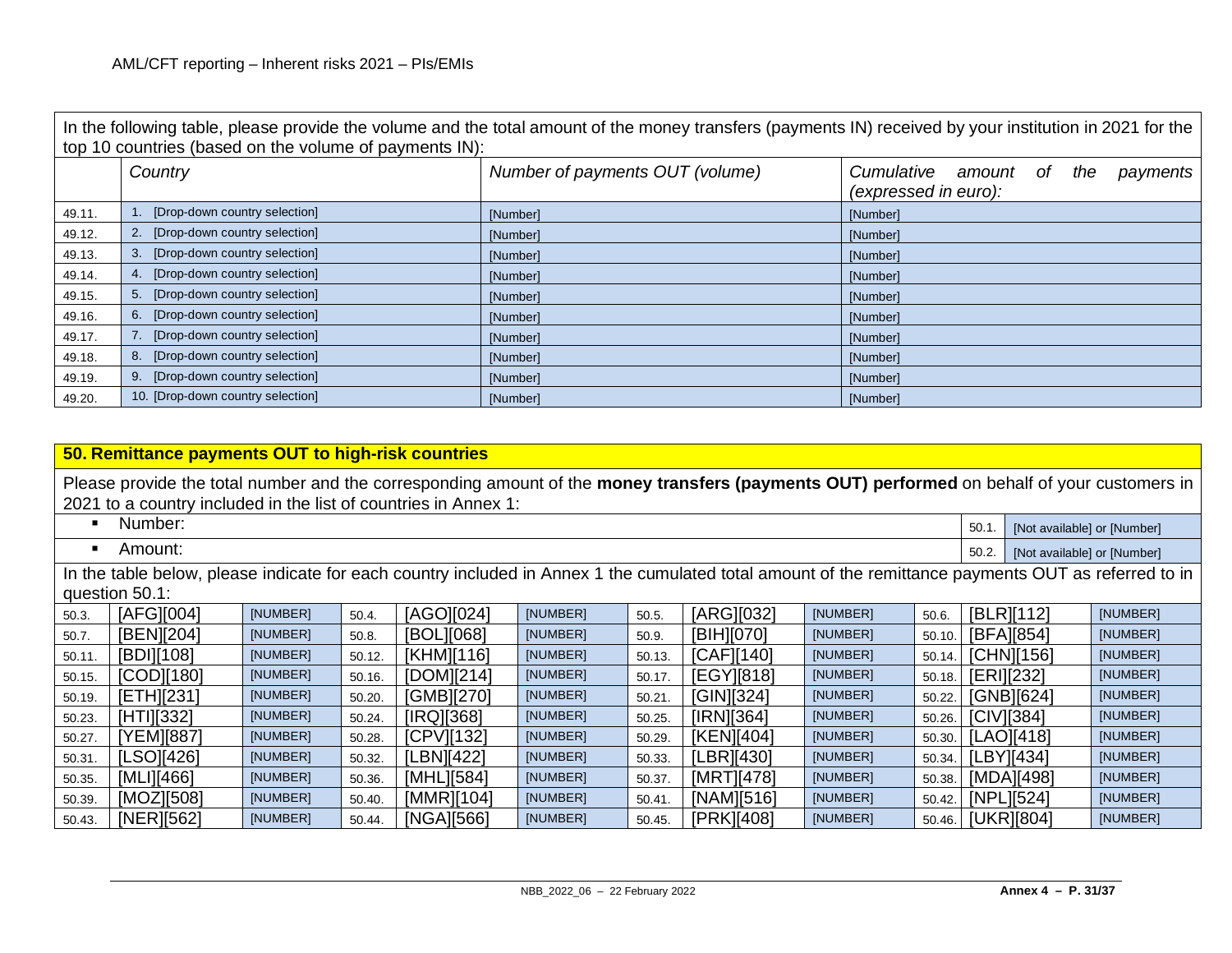| 50.47. | [PAK][586] | [NUMBER] | 50.48. | [PAN][591] | [NUMBER] | 50.49  | [PRY][600]       | [NUMBER] | 50.50. | [RUS][643]       | [NUMBER] |
|--------|------------|----------|--------|------------|----------|--------|------------------|----------|--------|------------------|----------|
| 50.51  | [RWA][646] | [NUMBER] | 50.52. | [STPI[678] | [NUMBER] | 50.53. | [SLE][694]       | [NUMBER] | 50.54. | [SDN][736]       | [NUMBER] |
| 50.55. | [SOM][706] | [NUMBER] | 50.56. | [LKA][144] | [NUMBER] | 50.57  | [SYR][760]       | [NUMBER] | 50.58. | <b>TJK17621</b>  | [NUMBER] |
| 50.59. | [ZA][834]  | [NUMBER] | 50.60. | [THA][764] | [NUMBER] | 50.61  | <b>TUN][788]</b> | [NUMBER] | 50.62. | <b>TUR][792]</b> | [NUMBER] |
| 50.63. | [UGA][800] | [NUMBER] | 50.64. | [VUT][548] | [NUMBER] | 50.65  | [VEN][862]       | [NUMBER] | 50.66. | [VNM][704]       | [NUMBER] |
| 50.67. | [ZMB][894] | [NUMBER] | 50.68. | [ZWE][716] | [NUMBER] | 50.69. | [SSD][728]       | [NUMBER] | 50.70. | [ARE][784]       | [NUMBER] |
| 50.71. | [AIA][660] | [NUMBER] | 50.72. | [BHS][044] | [NUMBER] | 50.73. | [BHR][048]       | [NUMBER] | 50.74. | [BMU][060]       | [NUMBER] |
| 50.75. | [VGB][092] | [NUMBER] | 50.76. | [CYM][136] | [NUMBER] | 50.77  | [GGY][831]       | [NUMBER] | 50.78. | [JEY][832]       | [NUMBER] |
| 50.79. | [IMN][833] | [NUMBER] | 50.80. | [FSM][583] | [NUMBER] | 50.81  | [MCO][492]       | [NUMBER] | 50.82. | [MNE][499]       | [NUMBER] |
| 50.83. | [NRU][520] | [NUMBER] | 50.84. | [UZB][860] | [NUMBER] | 50.85. | [PLW][585]       | [NUMBER] | 50.86. | [PCN][612]       | [NUMBER] |
| 50.87. | [BLM][652] | [NUMBER] | 50.88. | [TKM][795] | [NUMBER] | 50.89. | [TCA][796]       | [NUMBER] | 50.90. | [WLF][876]       | [NUMBER] |

|  |  | 51. Remittance payments IN from high-risk countries |
|--|--|-----------------------------------------------------|
|--|--|-----------------------------------------------------|

|                | <u>91. Remittance payments in Hom myn Hok countries</u>                                                                                                                                                                       |          |        |            |          |        |            |          |        |                   |                             |          |
|----------------|-------------------------------------------------------------------------------------------------------------------------------------------------------------------------------------------------------------------------------|----------|--------|------------|----------|--------|------------|----------|--------|-------------------|-----------------------------|----------|
|                | Please provide the total number and the corresponding amount of the money transfers (payments IN) received on behalf of your customers in 2021<br>that were paid from a country included in the list of countries in Annex 1: |          |        |            |          |        |            |          |        |                   |                             |          |
| ٠              | Number:<br>51.1.<br>[Not available] or [Number]                                                                                                                                                                               |          |        |            |          |        |            |          |        |                   |                             |          |
| $\blacksquare$ | Amount:                                                                                                                                                                                                                       |          |        |            |          |        |            |          |        | 51.2.             | [Not available] or [Number] |          |
|                | In the table below, please indicate for each country included in Annex 1 the cumulated total amount of the remittance payments OUT as referred to in                                                                          |          |        |            |          |        |            |          |        |                   |                             |          |
|                | question 51.1:                                                                                                                                                                                                                |          |        |            |          |        |            |          |        |                   |                             |          |
| 51.3.          | [AFG][004]                                                                                                                                                                                                                    | [NUMBER] | 51.4.  | [AGO][024] | [NUMBER] | 51.5.  | [ARG][032] | [NUMBER] | 51.6.  |                   | [BLR][112]                  | [NUMBER] |
| 51.7.          | [BEN][204]                                                                                                                                                                                                                    | [NUMBER] | 51.8.  | [BOL][068] | [NUMBER] | 51.9.  | [BIH][070] | [NUMBER] | 51.10. |                   | [BFA][854]                  | [NUMBER] |
| 51.11.         | [BDI][108]                                                                                                                                                                                                                    | [NUMBER] | 51.12. | [KHM][116] | [NUMBER] | 51.13. | [CAF][140] | [NUMBER] | 51.14. |                   | [CHN][156]                  | [NUMBER] |
| 51.15.         | [COD][180]                                                                                                                                                                                                                    | [NUMBER] | 51.16. | [DOM][214] | [NUMBER] | 51.17. | [EGY][818] | [NUMBER] | 51.18. |                   | [ERI][232]                  | [NUMBER] |
| 51.19.         | [ETH][231]                                                                                                                                                                                                                    | [NUMBER] | 51.20. | [GMB][270] | [NUMBER] | 51.21. | [GIN][324] | [NUMBER] | 51.22. |                   | [GNB][624]                  | [NUMBER] |
| 51.23.         | $[HT11]$ $332]$                                                                                                                                                                                                               | [NUMBER] | 51.24. | [IRQ][368] | [NUMBER] | 51.25. | [IRN][364] | [NUMBER] | 51.26. |                   | [CIV][384]                  | [NUMBER] |
| 51.27.         | [YEM][887]                                                                                                                                                                                                                    | [NUMBER] | 51.28. | [CPV][132] | [NUMBER] | 51.29. | [KEN][404] | [NUMBER] | 51.30. |                   | [LAO][418]                  | [NUMBER] |
| 51.31.         | [LSO][426]                                                                                                                                                                                                                    | [NUMBER] | 51.32. | LBN][422]  | [NUMBER] | 51.33. | [LBR][430] | [NUMBER] | 51.34. |                   | [LBY][434]                  | [NUMBER] |
| 51.35.         | [MLI][466]                                                                                                                                                                                                                    | [NUMBER] | 51.36. | [MHL][584] | [NUMBER] | 51.37. | [MRT][478] | [NUMBER] | 51.38. |                   | [MDA][498]                  | [NUMBER] |
| 51.39.         | [MOZ][508]                                                                                                                                                                                                                    | [NUMBER] | 51.40. | [MMR][104] | [NUMBER] | 51.41. | [NAM][516] | [NUMBER] | 51.42. |                   | [NPL][524]                  | [NUMBER] |
| 51.43.         | [NER][562]                                                                                                                                                                                                                    | [NUMBER] | 51.44. | [NGA][566] | [NUMBER] | 51.45. | [PRK][408] | [NUMBER] | 51.46. |                   | [UKR][804]                  | [NUMBER] |
| 51.47.         | [PAK][586]                                                                                                                                                                                                                    | [NUMBER] | 51.48. | [PAN][591] | [NUMBER] | 51.49. | [PRY][600] | [NUMBER] | 51.50. |                   | [RUS][643]                  | [NUMBER] |
| 51.51.         | [RWA][646]                                                                                                                                                                                                                    | [NUMBER] | 51.52. | [STP][678] | [NUMBER] | 51.53. | [SLE][694] | [NUMBER] | 51.54. |                   | [SDN][736]                  | [NUMBER] |
| 51.55.         | [SOM][706]                                                                                                                                                                                                                    | [NUMBER] | 51.56. | [LKA][144] | [NUMBER] | 51.57. | [SYR][760] | [NUMBER] |        | 51.58. [TJK][762] |                             | [NUMBER] |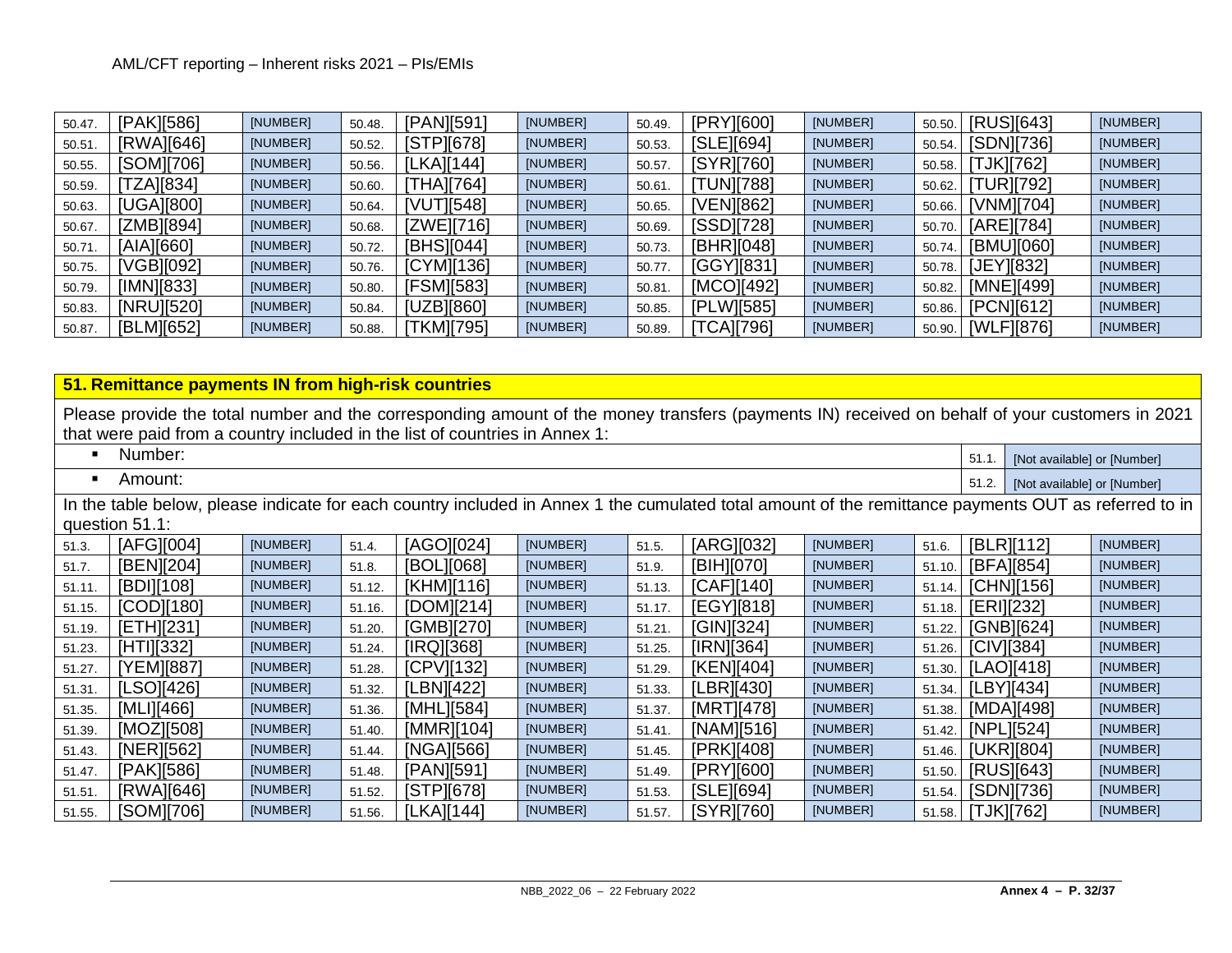| 51.59. | <b>TZA1[834]</b> | [NUMBER] | 51.60. | [THA][764] | [NUMBER] | 51.61  | <b>[TUN][788]</b> | [NUMBER] |       | 51.62. [TUR][792] | [NUMBER] |
|--------|------------------|----------|--------|------------|----------|--------|-------------------|----------|-------|-------------------|----------|
| 51.63. | [UGA][800]       | [NUMBER] | 51.64. | [VUT][548] | [NUMBER] | 51.65. | [VEN][862]        | [NUMBER] |       | 51.66. [VNM][704] | [NUMBER] |
| 51.67. | [ZMB][894]       | [NUMBER] | 51.68. | [ZWE][716] | [NUMBER] | 51.69. | [SSD][728]        | [NUMBER] |       | 51.70. [ARE][784] | [NUMBER] |
| 51.71. | [AIA][660]       | [NUMBER] | 51.72. | [BHS][044] | [NUMBER] | 51.73. | [BHR][048]        | [NUMBER] | 51.74 | [BMU][060]        | [NUMBER] |
| 51.75. | [VGB][092]       | [NUMBER] | 51.76. | [CYM][136] | [NUMBER] | 51.77  | [GGY][831]        | [NUMBER] |       | 51.78. [JEY][832] | [NUMBER] |
| 51.79. | [IMN][833]       | [NUMBER] | 51.80. | [FSM][583] | [NUMBER] | 51.81  | [MCO][492]        | [NUMBER] |       | 51.82. [MNE][499] | [NUMBER] |
| 51.83. | [NRU][520]       | [NUMBER] | 51.84. | [UZB][860] | [NUMBER] | 51.85. | [PLW][585]        | [NUMBER] |       | 51.86. [PCN][612] | [NUMBER] |
| 51.87. | [BLM][652]       | [NUMBER] | 51.88. | [TKM][795] | [NUMBER] | 51.89. | [TCA][796]        | [NUMBER] |       | 51.90. [WLF][876] | [NUMBER] |

| 52. Significant money transfers                                                                                   |      |                             |
|-------------------------------------------------------------------------------------------------------------------|------|-----------------------------|
| Number of money transfers performed or received (IN or OUT) by your customers in 2021 for an amount of 3.000 euro | 52.7 | [Not available] or [Number] |
| I or more:                                                                                                        |      |                             |

| 53. Means of payment accepted for remittance payments OUT                                    |                     |              |  |  |  |  |  |  |  |
|----------------------------------------------------------------------------------------------|---------------------|--------------|--|--|--|--|--|--|--|
| Please indicate which means of payment are accepted by your institution for money transfers: |                     |              |  |  |  |  |  |  |  |
| Cash (coins and notes)<br>$\blacksquare$<br>53.1.<br>[YES] / [NO]                            |                     |              |  |  |  |  |  |  |  |
| Payment cards (Bancontact, Maestro, etc.)                                                    | 53.2.               | [YES]/[NO]   |  |  |  |  |  |  |  |
| Credit cards (Visa, Mastercard, American Express, etc.)<br>$\blacksquare$                    | 53.3.               | [YES]/[NO]   |  |  |  |  |  |  |  |
| Anonymous prepaid cards                                                                      | 53.4.               | [YES]/[NO]   |  |  |  |  |  |  |  |
| Non-anonymous prepaid cards<br>$\blacksquare$                                                | 53.5.               | [YES]/[NO]   |  |  |  |  |  |  |  |
| Wire transfers                                                                               | [YES]/[NO]<br>53.6. |              |  |  |  |  |  |  |  |
| Others                                                                                       | [YES]/[NO]          |              |  |  |  |  |  |  |  |
| Not applicable<br>$\blacksquare$                                                             | 53.8.               | [YES] / [NO] |  |  |  |  |  |  |  |

| 54. Cash                                                                                                                  |       |                                   |  |  |  |  |  |
|---------------------------------------------------------------------------------------------------------------------------|-------|-----------------------------------|--|--|--|--|--|
| Please provide the total number and the total amount of the money transfers financed with cash (coins and notes) in 2021: |       |                                   |  |  |  |  |  |
| Number:                                                                                                                   | 54.1. | [Not available] or [Number]       |  |  |  |  |  |
| Amount:                                                                                                                   |       | 54.2. [Not available] or [Number] |  |  |  |  |  |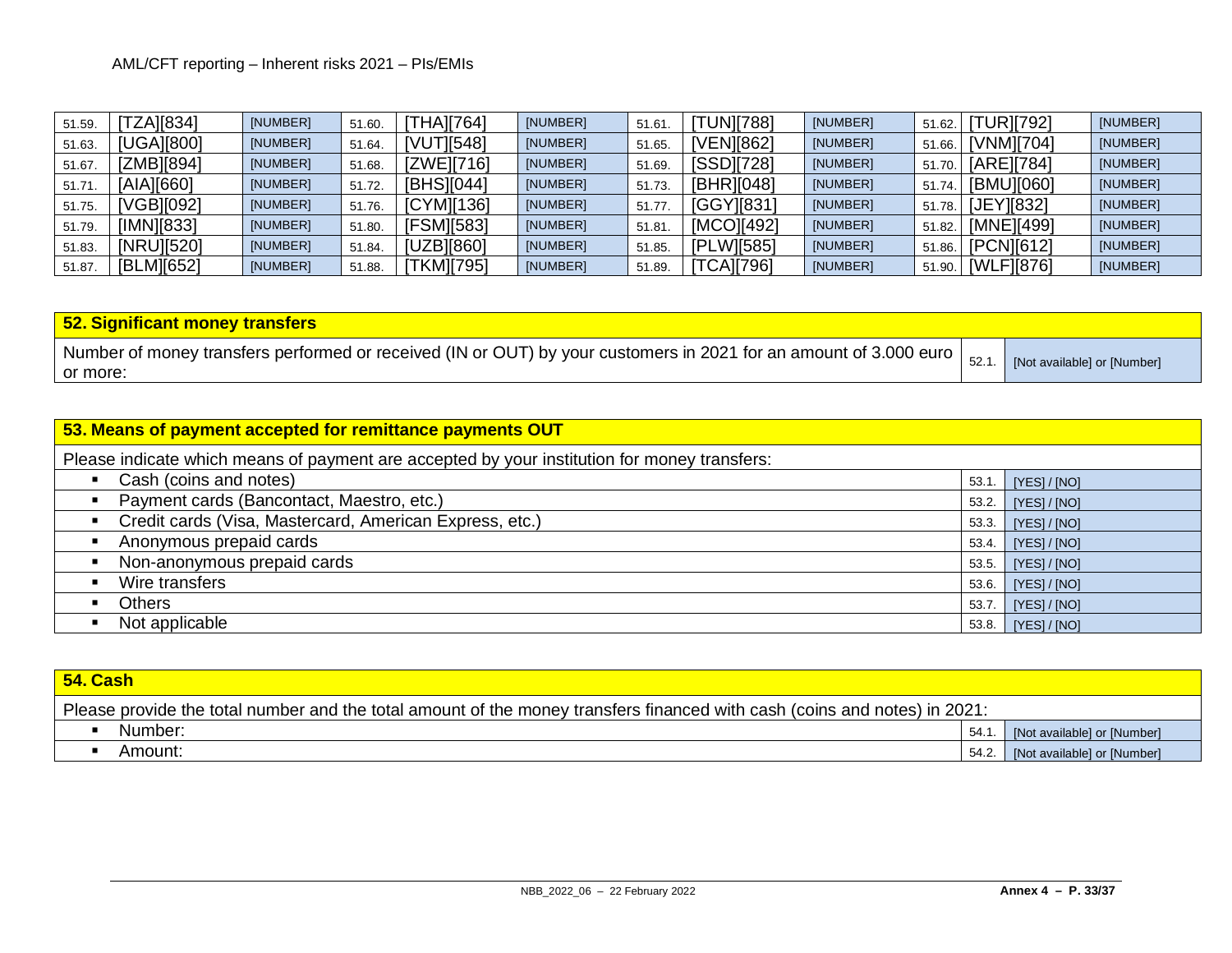| Please indicate the number (and the corresponding amount) of money transfers in cash (coins and notes) amounting to 3,000 euros or more performed<br>by your institution (remittance payments OUT) in 2021: |                                   |
|-------------------------------------------------------------------------------------------------------------------------------------------------------------------------------------------------------------|-----------------------------------|
| Number of transactions in cash (coins and notes) amounting to more than 3,000 euro:                                                                                                                         | 54.3. [Not available] or [Number] |
| Corresponding amount (expressed in euro):                                                                                                                                                                   | 54.4. [Not available] or [Number] |

| 55. Transactions conducted in the name of employees of agents on behalf of customers                                                                                                                                                                                                                    |  |  |  |  |  |  |  |
|---------------------------------------------------------------------------------------------------------------------------------------------------------------------------------------------------------------------------------------------------------------------------------------------------------|--|--|--|--|--|--|--|
| Do your institution's internal procedures allow your employees or your delegated agents to perform money transfers in<br>their own name but on behalf of their customers (e.g. because the customer does not possess all correct identification $\vert$ 55.1. [Yes] / [No] / [Not applicable]<br>data?) |  |  |  |  |  |  |  |

**56. Agent exclusivity** [question deleted]

*Note: your institution's answers should only take into account activities carried out in Belgium.*

| 57. Agent network - sectors                                                                                                                                                                                                                               |       |                             |
|-----------------------------------------------------------------------------------------------------------------------------------------------------------------------------------------------------------------------------------------------------------|-------|-----------------------------|
| Based on the following categories, please indicate which sectors your delegated agents primarily operate in as at 31/12/2021 (please provide an<br>estimate if you do not possess the exact figures, and indicate in the notes that this is an estimate): |       |                             |
| Financial sector (financial services, etc.)                                                                                                                                                                                                               | 57.1. | [Not available] or [Number] |
| Postal sector (Bpost, etc.)                                                                                                                                                                                                                               | 57.2. | [Not available] or [Number] |
| Retail trade (newsagents, bookshops, night shops, etc.)                                                                                                                                                                                                   | 57.3. | [Not available] or [Number] |
| <b>Others</b>                                                                                                                                                                                                                                             | 57.4. | [Not available] or [Number] |

| 58. New agents                                                                                    |      |                             |
|---------------------------------------------------------------------------------------------------|------|-----------------------------|
| With how many new delegated agents did your institution conclude a cooperation agreement in 2021? | 58.1 | [Not available] or [Number] |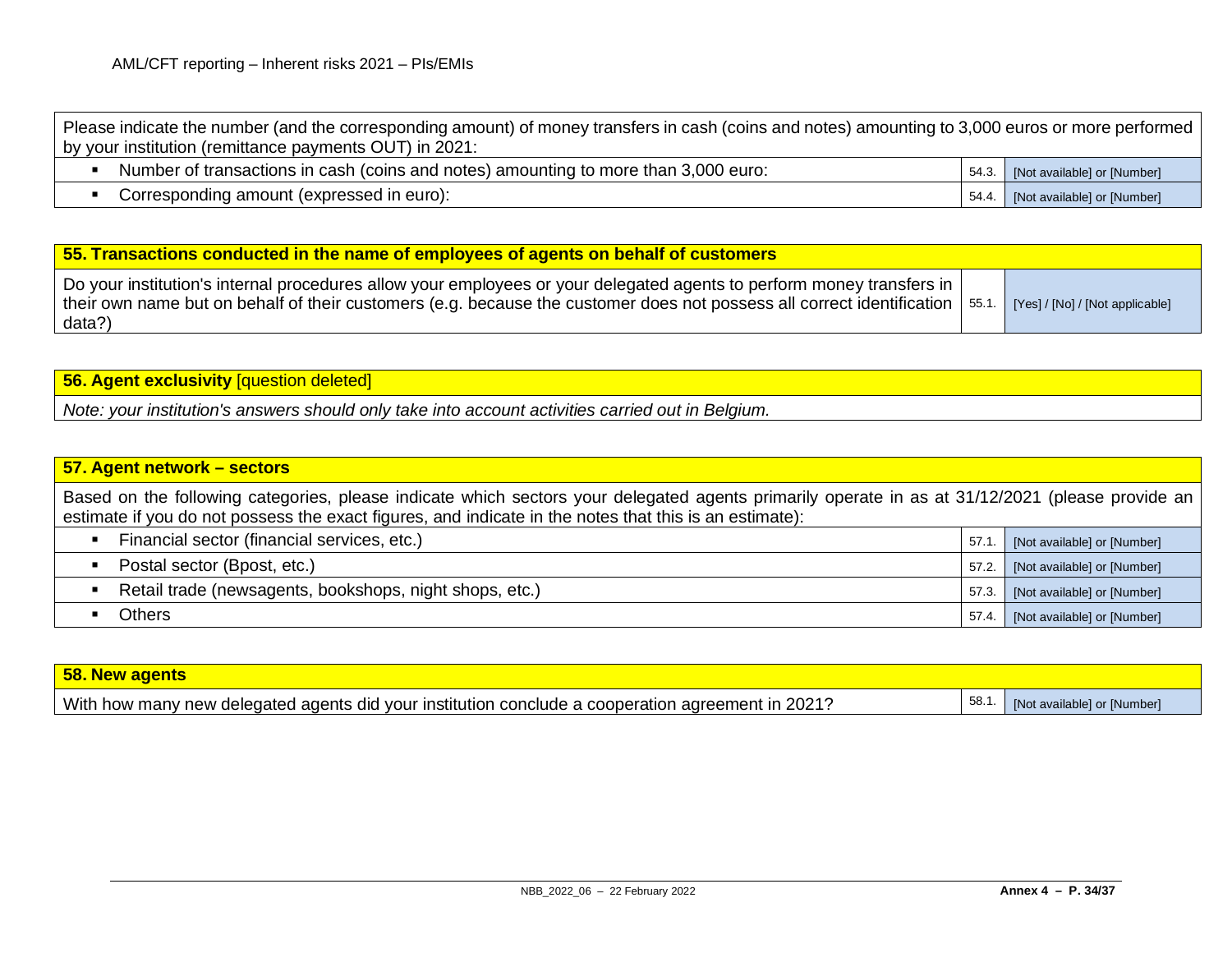| 59. Requirements for new agents                                                                                        |       |                                 |
|------------------------------------------------------------------------------------------------------------------------|-------|---------------------------------|
| Please indicate which formalities are employed by your institution as at 31/12/2021 for the affiliation of new agents: |       |                                 |
| Identity card of the agent (or of the managers in case of a legal person):                                             | 59.1  | [Yes] / [No] / [Not applicable] |
| A certificate of good conduct of the agent (or of the managers):                                                       | 59.2. | [Yes] / [No] / [Not applicable] |
| The agent's articles of association if the agent is a legal person:                                                    | 59.3. | [Yes] / [No] / [Not applicable] |
| The ultimate (economic) beneficial owner of the legal person if the agent is a legal person:                           | 59.4  | [Yes] / [No] / [Not applicable] |
| Verification of the agent's bank account to be used in the context of the commercial relationship:                     | 59.5  | [Yes] / [No] / [Not applicable] |
| Others                                                                                                                 | 59.6. | [Yes] / [No] / [Not applicable] |

| 60. Rejected candidate agents                                                                                                                                                                   |      |                             |
|-------------------------------------------------------------------------------------------------------------------------------------------------------------------------------------------------|------|-----------------------------|
| How many candidate agents did you reject in 2021?                                                                                                                                               | 60.1 | [Not available] or [Number] |
| $_1$ How many of the rejected agents as referred to in the previous question were rejected by your institution for reasons $\mid$ $_{60.2.}$ $\mid$<br>of integrity or AML/CFT related reasons? |      | [Not available] or [Number] |

| 61. AML/CFT knowledge and training of agents                                                                                         |        |                                 |
|--------------------------------------------------------------------------------------------------------------------------------------|--------|---------------------------------|
| What AML/CFT training courses are provided for new agents before they are allowed to represent your institution for money transfers? |        |                                 |
| Seminars / presentations:<br>п                                                                                                       | 61.1   | [Yes] / [No] / [Not applicable] |
| Written notes / guidance (policies and procedures / typologies / general AML/CFT context / etc.):<br>٠                               | 61.2.  | [Yes] / [No] / [Not applicable] |
| E-learning (self-study / tests / etc.):<br>п                                                                                         | 61.3.  | [Yes] / [No] / [Not applicable] |
| Other:<br>٠                                                                                                                          | 61.4.  | [Yes] / [No] / [Not applicable] |
| No initial training is provided:<br>п                                                                                                | 61.5.  | [Yes] / [No] / [Not applicable] |
| Which type(s) of continuous training does your institution offer to the existing network of agents?                                  |        |                                 |
| Seminars / presentations:<br>п                                                                                                       | 61.6.  | [Yes] / [No] / [Not applicable] |
| Written notes / guidance (self-study):<br>п                                                                                          | 61.7   | [Yes] / [No] / [Not applicable] |
| E-learning:                                                                                                                          | 61.8.  | [Yes] / [No] / [Not applicable] |
| Other:<br>٠                                                                                                                          | 61.9.  | [Yes] / [No] / [Not applicable] |
| No continuous training is provided:<br>п                                                                                             | 61.10. | [Yes] / [No] / [Not applicable] |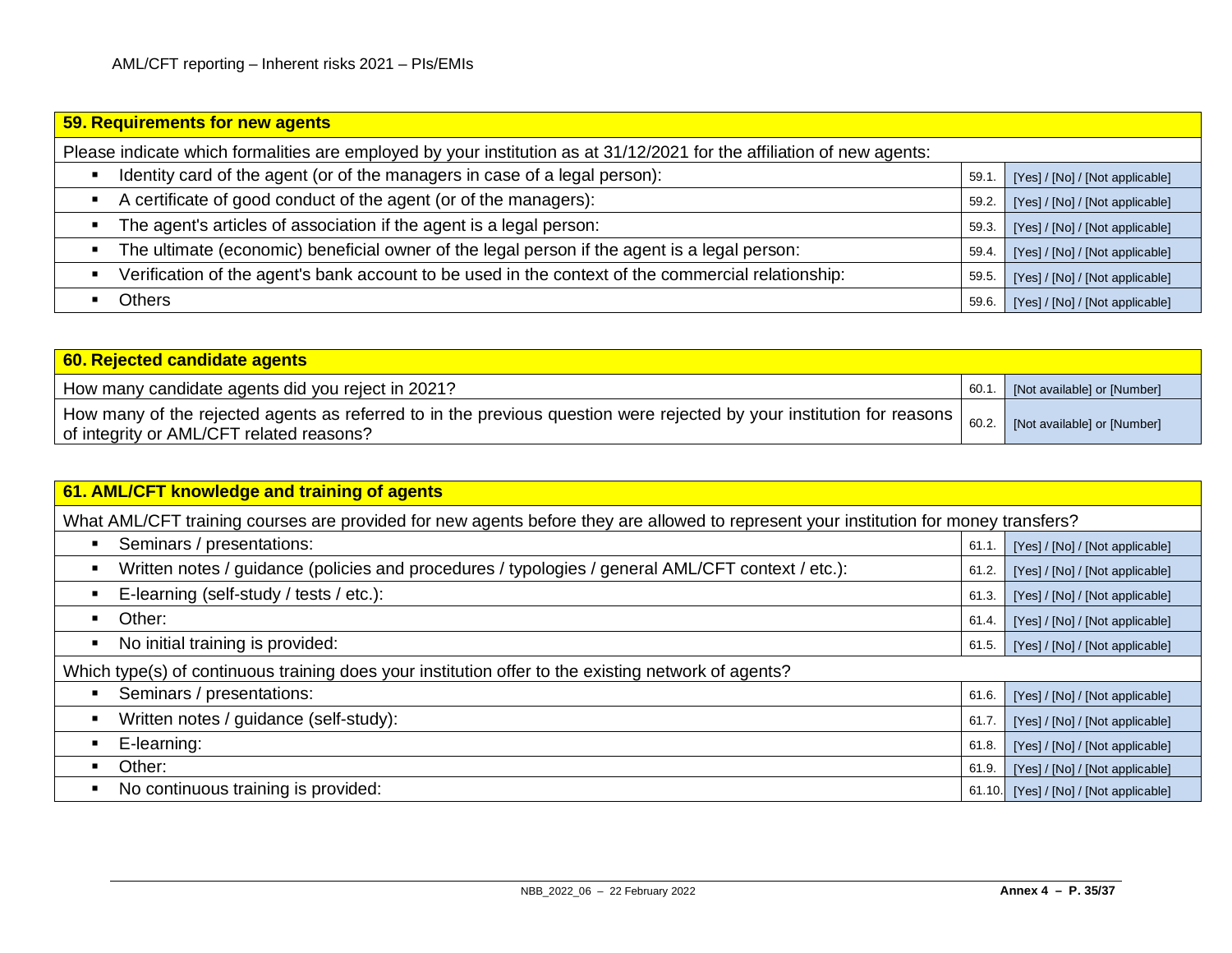| 62. Agent due diligence                                                                                                                             |              |                                 |
|-----------------------------------------------------------------------------------------------------------------------------------------------------|--------------|---------------------------------|
| Does your institution have procedures specifically relating to the monitoring of and due diligence regarding agents?                                | 62.1         | [Yes] / [No] / [Not applicable] |
| Does your institution have specific criteria that enable it to detect suspicious transactions or suspicious transaction<br>patterns at agent level? | 62.2.        | [Yes] / [No] / [Not applicable] |
| Does your institution perform on-site inspections at (all or some of) your agents?                                                                  | 62.3.        | [Yes] / [No] / [Not applicable] |
| If you answered yes to the previous question:                                                                                                       | 62.3<br>bis. |                                 |
| Please specify the percentage of agents inspected:                                                                                                  | 62.3<br>ter  |                                 |
| are these inspections systematically documented in inspection reports?                                                                              | 62.4.        | [Yes] / [No] / [Not applicable] |
| For how many agents did your institution decide to terminate the contractual (representative) relationship in 2021?                                 |              |                                 |
| Number of agents dismissed for commercial reasons:<br>п                                                                                             | 62.5.        | [Not available] or [Number]     |
| Number of agents dismissed following violations/breaches of internal procedures:                                                                    | 62.6.        | [Not available] or [Number]     |
| Number of agents dismissed for integrity reasons (e.g. reputation, type of customers, etc.):                                                        | 62.7         | [Not available] or [Number]     |
| Number of relationships terminated at the agent's request:                                                                                          | 62.8.        | [Not available] or [Number]     |
| Other:                                                                                                                                              | 62.9.        | [Not available] or [Number]     |

# **63. Information on individual agents**

Please annex to this questionnaire – for each of your agents operating in Belgium – a table containing the following information per agent:

- Name of the agent:
- Address of the agent (postal code + city):
- Main activity of the agent, i.e. a short description of the agent's main activity (foreign exchange office, money remittance office, grocery, mobile phone shop, newsagent, post point, etc.):
- Total of the money transfers performed and received by the agent in 2021 (sum of the incoming and outgoing payments):
- Total amount of the money transfers performed and received by the agent in 2021 (sum of the total amount of the incoming and outgoing money transfers):
- The average amount of the money transfers (incoming and outgoing money transfers) performed and received by the agent in 2021:
- The average amount of the outgoing money transfers performed by the agent in 2021 (i.e. excluding the incoming money transfers received by the agent):
- The total amount of all incoming and outgoing transactions to or from one of the countries included in Annex 1 performed or received by the agent in 2021: